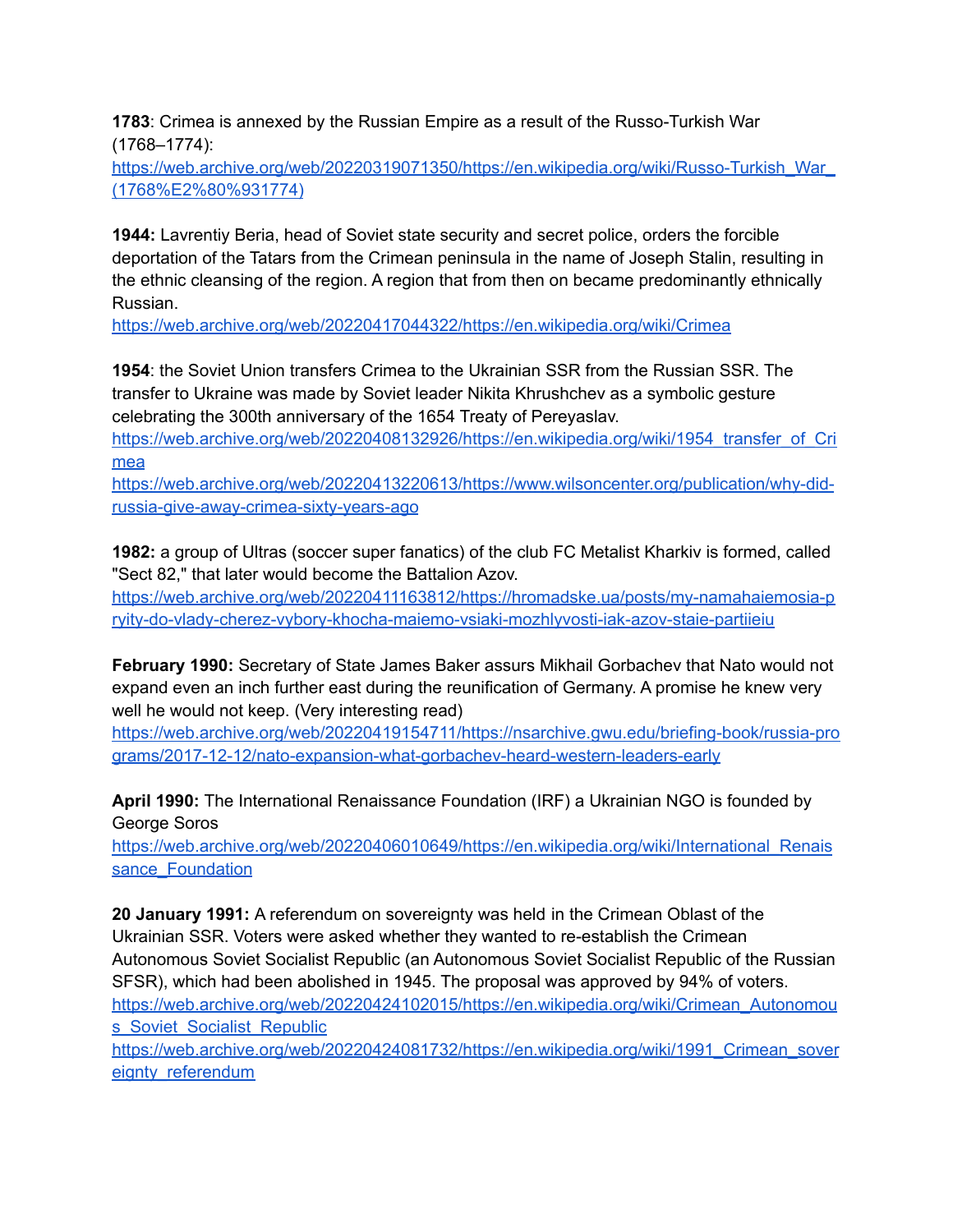**19-22 August 1991:** Soviet coup d'état attempt (August Coup) was a failed attempt by hard-liners of the Soviet Union's Communist Party to take control of the country away from Mikhail Gorbachev, who was Soviet President and General Secretary of the Party. The coup leaders consisted of top military and civilian officials, including Vice President Gennady Yanayev, who formed the State Committee on the State of Emergency (GKChP). They were opponents of Gorbachev's reform program, angry at the loss of control over Eastern European states and fearful of the New Union Treaty (would replace the Soviet Union with a federation of autonomous republics called the Union of Sovereign States) that was about to be signed. The treaty would decentralize much of the central government's power to the 15 republics. The GKChP hard-liners dispatched KGB agents, who detained Gorbachev at his holiday estate but failed to detain the recently elected president of a newly reconstituted Russia, Boris Yeltsin, who had been both an ally and critic of Gorbachev. The GKChP was poorly organized, resisted effectively by both Yeltsin and a civilian campaign of anti-Communist protestors, mainly in Moscow. The coup collapsed in only two days and Gorbachev returned to office, while all the plotters lost office. Yeltsin became the dominant leader and Gorbachev lost much of his influence. The failed coup led to both the immediate collapse of the Communist Party of the Soviet Union and the dissolution of the USSR four months later.

Following the capitulation of the GKChP, popularly referred to as the "Gang of Eight", both the Supreme Court of the Russian Soviet Federative Socialist Republic (RSFSR) and the President of the Soviet Union Mikhail Gorbachev described their actions as a coup attempt. [https://web.archive.org/web/20220421145410/https://en.wikipedia.org/wiki/1991\\_Soviet\\_coup\\_d'](https://web.archive.org/web/20220421145410/https://en.wikipedia.org/wiki/1991_Soviet_coup_d) [%C3%A9tat\\_attempt](https://web.archive.org/web/20220421145410/https://en.wikipedia.org/wiki/1991_Soviet_coup_d)

**24 August 1991:** As a consequence of the coup, Ukraine declares independence from the Soviet Union taking with it the only warm water port of the USSR in Sevastopol, Crimea: [https://web.archive.org/web/20220419115259/https://en.wikipedia.org/wiki/Declaration\\_of\\_Indep](https://web.archive.org/web/20220419115259/https://en.wikipedia.org/wiki/Declaration_of_Independence_of_Ukraine) endence of Ukraine

**8 December 1991:** Ukraine became a member of the Commonwealth of Independent States (CIS). The CIS encourages cooperation in economic, political and military affairs and has certain powers relating to the coordination of trade, finance, lawmaking, and security. It has also promoted cooperation on cross-border crime prevention.

<https://web.archive.org/web/20220422192701/https://apps.dtic.mil/sti/pdfs/ADA360381.pdf> [https://web.archive.org/web/20220413202719/https://en.wikipedia.org/wiki/Commonwealth\\_of\\_I](https://web.archive.org/web/20220413202719/https://en.wikipedia.org/wiki/Commonwealth_of_Independent_States) [ndependent\\_States](https://web.archive.org/web/20220413202719/https://en.wikipedia.org/wiki/Commonwealth_of_Independent_States)

**7 February 1992:** Ihor Kolomoyskyi(more on him later) co-founded with Hennadii Boholiubov PrivatBank and its informal Privat Group.

[https://web.archive.org/web/20220422155422/https://en.wikipedia.org/wiki/Ihor\\_Kolomoyskyi#Pr](https://web.archive.org/web/20220422155422/https://en.wikipedia.org/wiki/Ihor_Kolomoyskyi#Privat_Group) ivat Group

**6 May 1992**: the Crimean parliament votes to declare Ukraine's conditional independence. The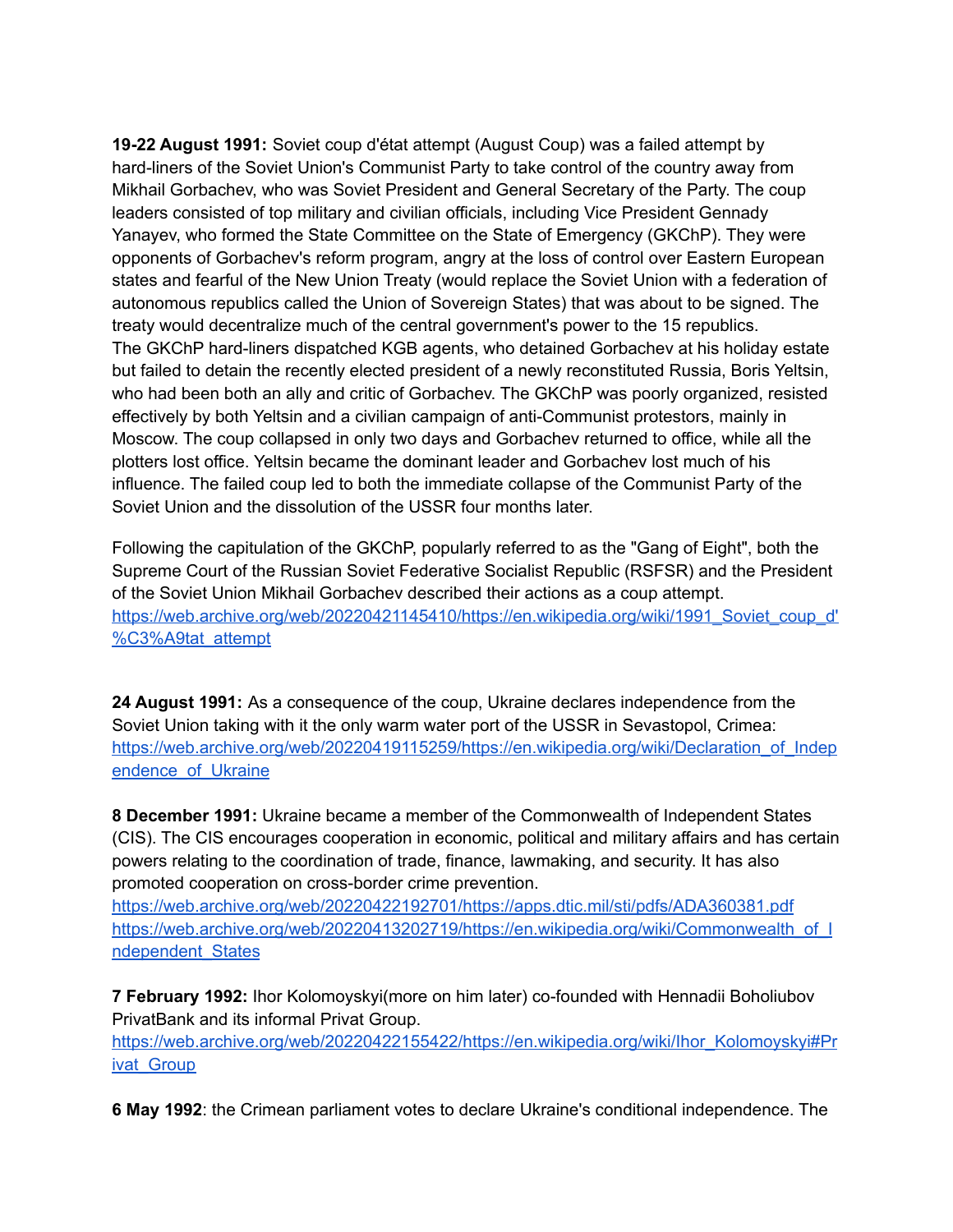decision should have been confirmed by a referendum of the peninsula's 2.5 million inhabitants that never took place.

[https://web.archive.org/web/20220406233031/https://www.nytimes.com/1992/05/06/world/crime](https://web.archive.org/web/20220406233031/https://www.nytimes.com/1992/05/06/world/crimea-parliament-votes-to-back-independence-from-ukraine.html) [a-parliament-votes-to-back-independence-from-ukraine.html](https://web.archive.org/web/20220406233031/https://www.nytimes.com/1992/05/06/world/crimea-parliament-votes-to-back-independence-from-ukraine.html)

**22 May 1992:** the Russian Parliament declares that the 1954 transfer of Crimea by the Russian SSR to the Ukrainian SSR was unconstitutional and therefore invalid. That same day the Crimean parliament withdraws its conditional request for independence and suspends referendum preparations until 10 June.

<https://archive.ph/lDDWc>

**23 May 1992:** the Lisbon Protocol is signed:

[https://web.archive.org/web/20220416094623/https://en.wikipedia.org/wiki/Lisbon\\_Protocol](https://web.archive.org/web/20220416094623/https://en.wikipedia.org/wiki/Lisbon_Protocol)

**14 August 1992**: the war between Abkhazia and Georgia begins (In March 1989 Abkhazia had asked for separation from the Georgian SSR (which was approved) and a series of protests that culminated in war began):

[https://web.archive.org/web/20220404022654/https://en.wikipedia.org/wiki/War\\_in\\_Abkhazia\\_\(1](https://web.archive.org/web/20220404022654/https://en.wikipedia.org/wiki/War_in_Abkhazia_(1992%E2%80%931993)) [992%E2%80%931993\)](https://web.archive.org/web/20220404022654/https://en.wikipedia.org/wiki/War_in_Abkhazia_(1992%E2%80%931993))

**1992 - 1993:** President Clinton pressures Ukraine to surrender its nuclear weapons. [https://web.archive.org/web/20220417152716/https://en.wikipedia.org/wiki/Budapest\\_Memorand](https://web.archive.org/web/20220417152716/https://en.wikipedia.org/wiki/Budapest_Memorandum_on_Security_Assurances) [um\\_on\\_Security\\_Assurances](https://web.archive.org/web/20220417152716/https://en.wikipedia.org/wiki/Budapest_Memorandum_on_Security_Assurances)

**25 April 1993**: a referendum is held in Russia with the following questions:

1. Do you trust the President of the Russian Federation, B.N. Yeltsin? (60% answered yes)

2. Do you approve of the socio-economic policies conducted by the President and Government of the Russian Federation since 1992? (54% answered yes)

3. Do you consider it essential to hold early presidential elections for the Russian Federation? (51% answered no)

4. Do you consider it essential to hold early parliamentary elections for the Russian Federation? (69% answered yes)

[https://web.archive.org/web/20220206021833/https://en.wikipedia.org/wiki/1993\\_Russian\\_gover](https://web.archive.org/web/20220206021833/https://en.wikipedia.org/wiki/1993_Russian_government_referendum) [nment\\_referendum](https://web.archive.org/web/20220206021833/https://en.wikipedia.org/wiki/1993_Russian_government_referendum)

Based on the results of the referendum, Boris tries to dissolve parliament with powers he did not have; beginning the Russian constitutional crisis of 1993. which leads to the tank bombing of the Russian White House resulting in the dissolution of the assembly, communes and the Soviet regime, implementing presidential government by decree and calling for new elections: [https://web.archive.org/web/20220414042503/https://en.wikipedia.org/wiki/1993\\_Russian\\_consti](https://web.archive.org/web/20220414042503/https://en.wikipedia.org/wiki/1993_Russian_constitutional_crisis) tutional crisis

**September 1993:** Disputes concerning gas debts from Ukraine to Russia and non-payment appeared immediately after the collapse of the Soviet Union. As a result of disputes over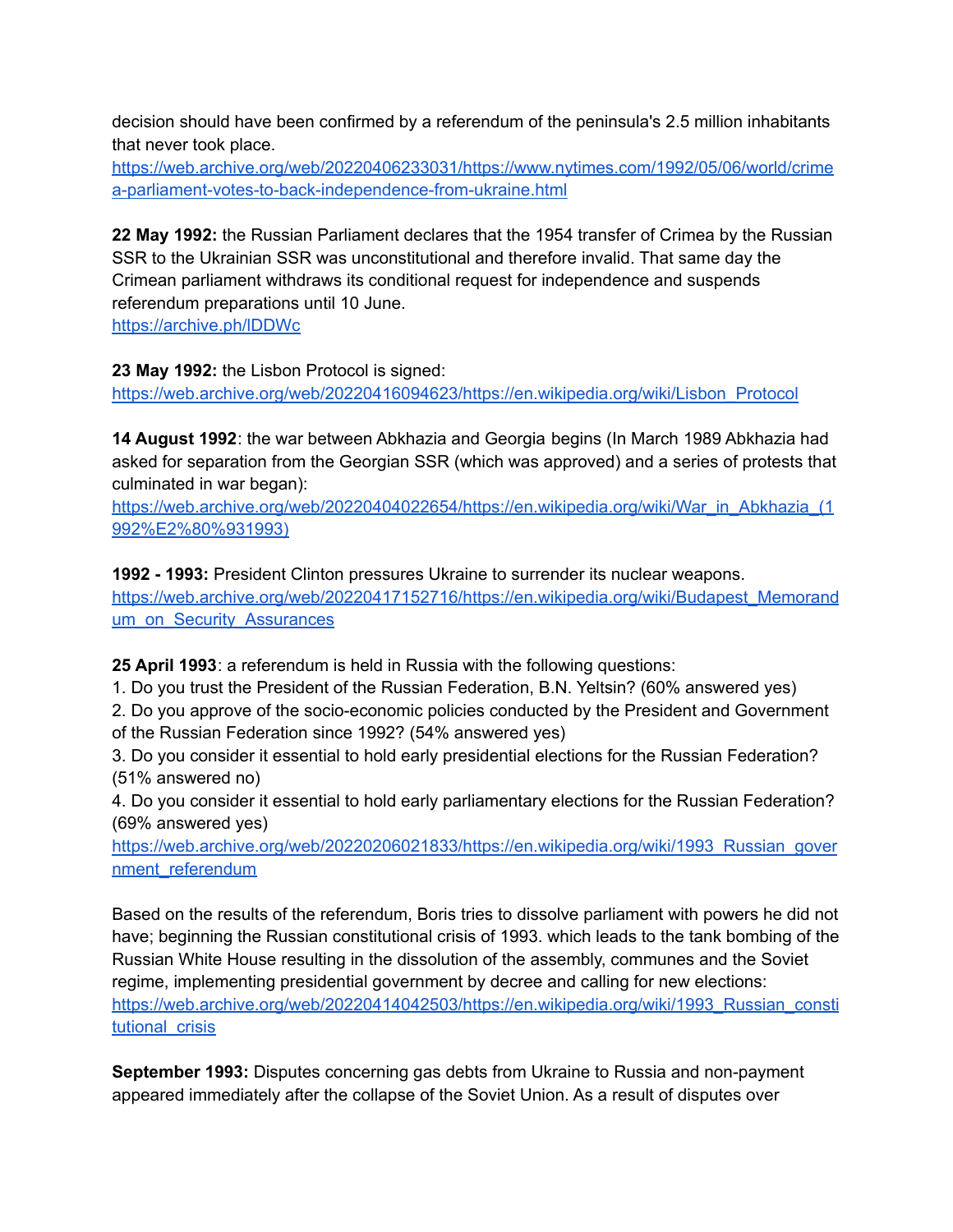non-payments by Ukraine, Russia suspended natural gas exports several times between 1992 and 1994. This led to the illicit diversion of Russian natural gas exports from transit pipelines by Ukrainian companies and institutions in September 1993 and November 1994. [https://web.archive.org/web/20220412003358/https://en.wikipedia.org/wiki/Russia%E2%80%93](https://web.archive.org/web/20220412003358/https://en.wikipedia.org/wiki/Russia%E2%80%93Ukraine_gas_disputes#Disputes_of_the_1990s) Ukraine gas disputes#Disputes of the 1990s

**3 September 1993:** At a summit conference in Massandra, Crimea, Russian President Boris Yeltsin offered to Ukrainian President Leonid Kravchuk to forgive Ukrainian debts in return for control of the Black Sea Fleet and Ukraine's nuclear arsenal.

[https://web.archive.org/web/20220329121105/https://www.belfercenter.org/publication/crimea-an](https://web.archive.org/web/20220329121105/https://www.belfercenter.org/publication/crimea-and-black-sea-fleet-russian-ukrainian-relations) [d-black-sea-fleet-russian-ukrainian-relations](https://web.archive.org/web/20220329121105/https://www.belfercenter.org/publication/crimea-and-black-sea-fleet-russian-ukrainian-relations)

[https://web.archive.org/web/20220412003358/https://en.wikipedia.org/wiki/Russia%E2%80%93](https://web.archive.org/web/20220412003358/https://en.wikipedia.org/wiki/Russia%E2%80%93Ukraine_gas_disputes#Disputes_of_the_1990s) Ukraine gas disputes#Disputes of the 1990s

**October 1993:** The Crimean parliament established the post of President of Crimea. Tensions rose in 1994 with the election of separatist leader Yury Meshkov as Crimean president. https://web.archive.org/web/20220425183302/https://en.wikipedia.org/wiki/Constitution\_of\_the Autonomous Republic of Crimea

**11 December 1994**: the first war in Chechnya begins: [https://web.archive.org/web/20220418110351/https://en.wikipedia.org/wiki/First\\_Chechen\\_War](https://web.archive.org/web/20220418110351/https://en.wikipedia.org/wiki/First_Chechen_War)

**1995:** Bill Clinton's administration lobbied to bring Poland, Hungary and the Czech Republic into NATO.

Political officer in the U.S. Embassy in Moscow William J. Burns (future CIA director under Biden), reported to Washington that "hostility to early NATO expansion is almost [universally](https://archive.ph/o/nNYOo/https://www.govinfo.gov/content/pkg/CREC-2022-02-10/html/CREC-2022-02-10-pt1-PgS632-2.htm) felt across the domestic political [spectrum](https://archive.ph/o/nNYOo/https://www.govinfo.gov/content/pkg/CREC-2022-02-10/html/CREC-2022-02-10-pt1-PgS632-2.htm) here."

Later in 2008, Burns wrote in a memo to Secretary of State Condoleezza Rice:

"Ukrainian entry into NATO is the brightest of all redlines for the Russian elite (not just Putin). In more than two and a half years of conversations with key Russian players … I have yet to find anyone who views Ukraine in NATO as anything other than a direct challenge to Russian interests."

<https://archive.ph/dvqY3#selection-13.14575-13.15624> <https://archive.ph/nNYOo>

**17 March 1995:** The parliament of Ukraine abolished the Crimean Constitution of 1992, all the laws and decrees contradicting those of Kyiv, and also removed Yuriy Meshkov, the then President of Crimea, along with the office itself. After an interim constitution, the 1998 Constitution of the Autonomous Republic of Crimea was put into effect, changing the territory's name to the Autonomous Republic of Crimea.

[https://web.archive.org/web/20220425183302/https://en.wikipedia.org/wiki/Constitution\\_of\\_the\\_](https://web.archive.org/web/20220425183302/https://en.wikipedia.org/wiki/Constitution_of_the_Autonomous_Republic_of_Crimea) Autonomous Republic of Crimea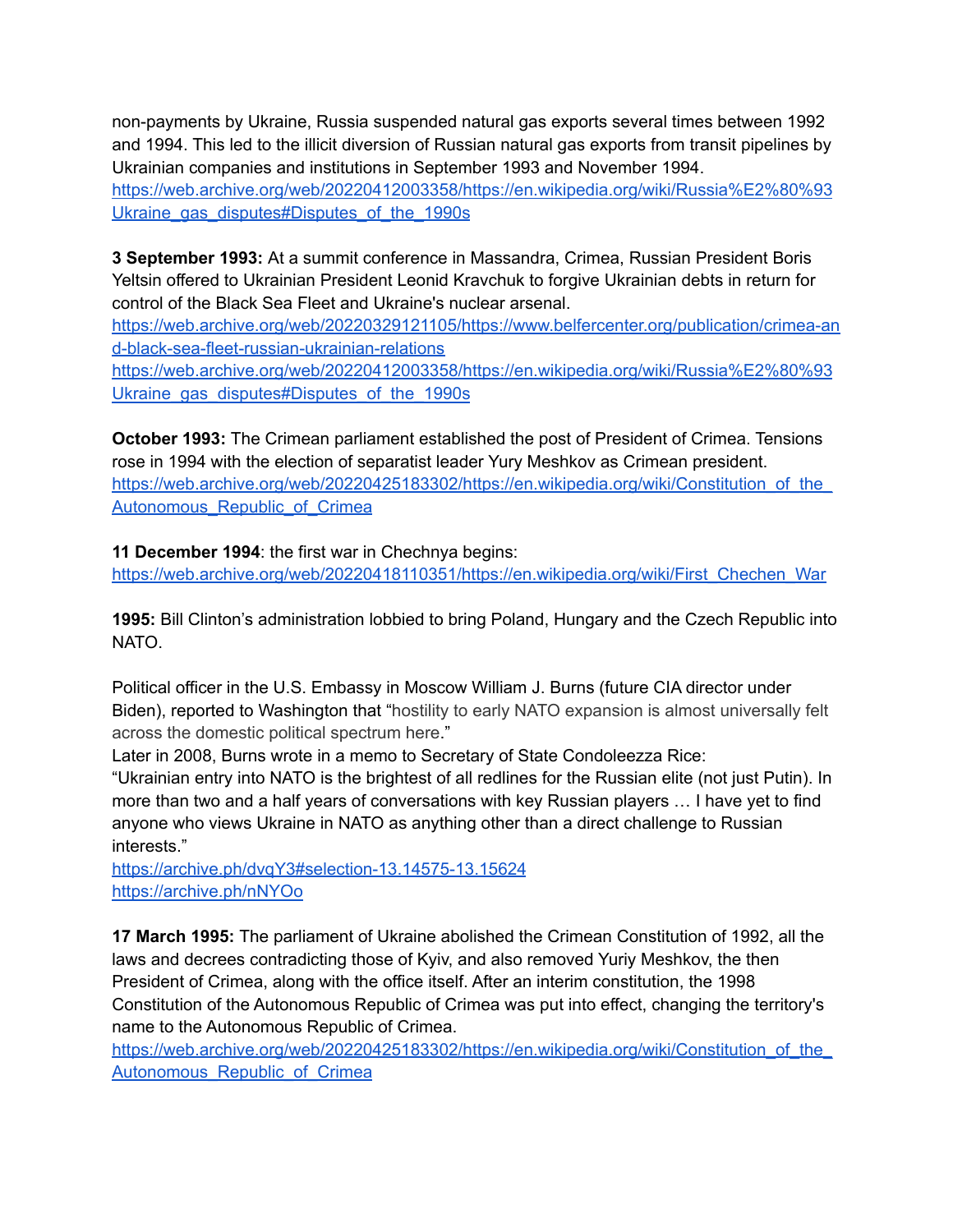**28 June 1996**: the Ukrainian constitution is passed:

[https://web.archive.org/web/20220414204329/https://en.wikipedia.org/wiki/Constitution\\_of\\_Ukrai](https://web.archive.org/web/20220414204329/https://en.wikipedia.org/wiki/Constitution_of_Ukraine) [ne](https://web.archive.org/web/20220414204329/https://en.wikipedia.org/wiki/Constitution_of_Ukraine)

**28 May 1997:** Ukraine and Russia reached an agreement over the Gas disputes, Nukes and Black Sea Fleet (BSF) signed by Ukrainian Prime Minister Pavlo Lazarenko and Russian Prime Minister Viktor Chernomyrdin. Briefly, the accords outline an agreement whereby:

- 1. The two nations split the Black Sea Fleet 50-50 with Russia to buy back some of the more modern ships with cash;
- 2. Russia will lease the ports in and around Sevastopol for 20 years at \$97.75 million per year. Russia would also credit Ukraine with \$526 million for the use of part of the fleet, as well as \$200 million for the 1992 transfer of Ukraine's nuclear arsenal to Russia. The payments will go toward reducing Ukraine's \$3 billion debt to Russia (most of which was owed to Russian gas supplier RAO Gazprom) ; and
- 3. Crimea (and the city of Sevastopol, built 214 years ago to proclaim the Russian empire's eternal dominion over the seas) is legally and territorially a sovereign part of Ukraine.

Each nation had an interest in solving the BSF issues. For Ukraine the issue was maintaining new-found independence from Russia. In seeking to reach a deal Ukraine wanted at all costs to avoid being bullied by Russia and to maintain Ukrainian sovereignty over Sevastopol and the rest of Crimea. Ukraine did not want to acquire an entire new "fleet" as it could not afford the maintenance costs for even a fraction of the ships. For Russia, the issue was in acquiring the ships and the rights to base them (preferably on sovereign Russian territory). Russia needed the remains of the BSF not for any strategic purpose but as a symbolic instrument to help it reassert power on its southern flank - vis a vis Turkey, the Caucasus, and future Caspian oil Flows. This re-projected Russian force in the black sea:

[https://web.archive.org/web/20120207070000/https://www.nytimes.com/2009/01/09/opinion/09ih](https://web.archive.org/web/20120207070000/https://www.nytimes.com/2009/01/09/opinion/09iht-edstrauss.1.19226335.html) [t-edstrauss.1.19226335.html](https://web.archive.org/web/20120207070000/https://www.nytimes.com/2009/01/09/opinion/09iht-edstrauss.1.19226335.html)

<https://web.archive.org/web/20220422192701/https://apps.dtic.mil/sti/pdfs/ADA360381.pdf> [https://web.archive.org/web/20220412003358/https://en.wikipedia.org/wiki/Russia%E2%80%93](https://web.archive.org/web/20220412003358/https://en.wikipedia.org/wiki/Russia%E2%80%93Ukraine_gas_disputes#Disputes_of_the_1990s) Ukraine gas disputes#Disputes of the 1990s

**26 June 1997:** 50 prominent foreign policy experts signed an open letter to Clinton, saying, "We believe that the current U.S. led effort to expand NATO … is a policy error of historic proportions" that would "unsettle European stability." <https://archive.ph/gnqkv>

**9 July 1997:** NATO signs a long-term cooperation agreement with Ukraine, with the ultimate objective of its membership.

https://web.archive.org/web/20220417152140/https://www.nato.int/cps/en/natohg/official\_texts\_ [25457.htm](https://web.archive.org/web/20220417152140/https://www.nato.int/cps/en/natohq/official_texts_25457.htm)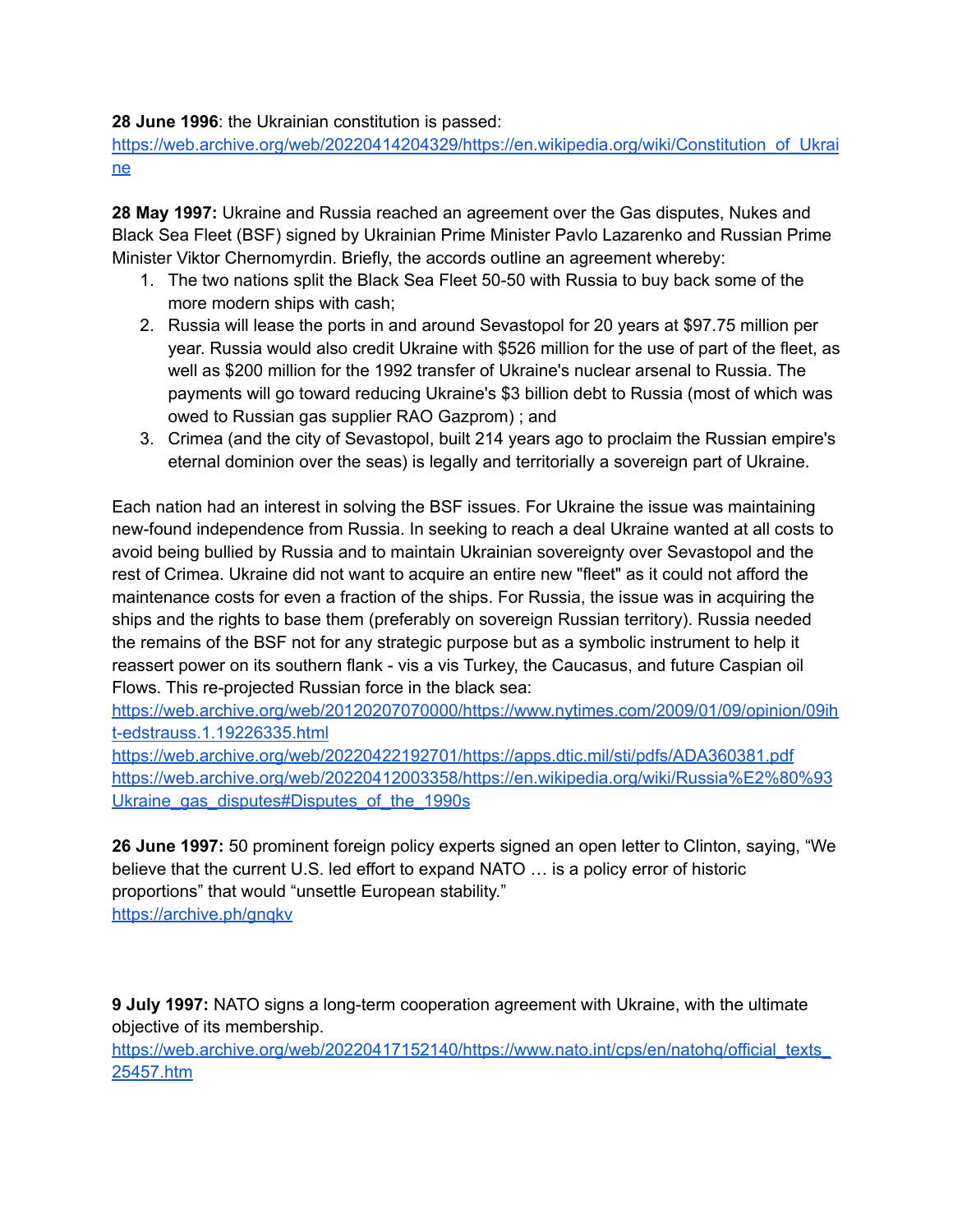**24 March 1999:** under the leadership of Bill Clinton and Secretary of State Madeleine Albright, NATO intervened with an intense bombing campaign on Yugoslavia without the prior approval of the United Nations Security Council. Russia China and Israel strongly opposed the intervention. These events planted the seed of the "Kosovo Precedent" that will be used by the Putin years later.

(Ed. Note: It also worsened all things it set out to do, death toll among all concerned (including ethnic Albanians) skyrocketed following NATO intervention, and, as the Organization for Security and Cooperation in Europe (OSCE) noted "the pattern of the expulsions and the vast increase in lootings, killings, rape, kidnappings and pillage once the NATO air war began on March 24")

https://web.archive.org/web/20220419023517/https://en.wikipedia.org/wiki/NATO\_bombing\_of [Yugoslavia](https://web.archive.org/web/20220419023517/https://en.wikipedia.org/wiki/NATO_bombing_of_Yugoslavia)

[https://web.archive.org/web/20220417142500/https://balkaninsight.com/2022/03/09/how-the-kos](https://web.archive.org/web/20220417142500/https://balkaninsight.com/2022/03/09/how-the-kosovo-precedent-shaped-putins-plan-to-invade-ukraine/) [ovo-precedent-shaped-putins-plan-to-invade-ukraine/](https://web.archive.org/web/20220417142500/https://balkaninsight.com/2022/03/09/how-the-kosovo-precedent-shaped-putins-plan-to-invade-ukraine/) [https://web.archive.org/web/20220430174906/https://en.wikipedia.org/wiki/Kosovo\\_War](https://web.archive.org/web/20220430174906/https://en.wikipedia.org/wiki/Kosovo_War)

**7 May 1999:** Bombing of the Chinese Embassy in Belgrade Yugoslavia, killing 3 chinese Journalists, souring the relations with the US. [https://web.archive.org/web/20220430174906/https://en.wikipedia.org/wiki/Kosovo\\_War#Asia](https://web.archive.org/web/20220430174906/https://en.wikipedia.org/wiki/Kosovo_War#Asia)

**1999:** In 1998, Gazprom alleged that Ukraine had illegally diverted gas meant for export to other European countries and suspended exports of oil and electricity to Ukraine in 1999. Gazprom also claimed that Ukraine's gas debt had reached \$2.8 billion.

[https://web.archive.org/web/20220412003358/https://en.wikipedia.org/wiki/Russia%E2%80%93](https://web.archive.org/web/20220412003358/https://en.wikipedia.org/wiki/Russia%E2%80%93Ukraine_gas_disputes#Disputes_of_the_1990s) Ukraine gas disputes#Disputes of the 1990s

**4 October 2001:** Deputy Prime Minister Oleh Dubyna acknowledged that in 2000 alone 8–7 billion cubic meters (280–250 billion cubic feet) of Russian natural gas had been diverted from export pipelines. The debt issue was settled on 4 October 2001, by the signing of an intergovernmental agreement on Additional Measures Regarding the Provision of Transit of Russian Natural Gas on the Territory of Ukraine (the 2001 Transit Agreement).

[https://web.archive.org/web/20220422200403/https://cis-legislation.com/document.fwx?rgn=407](https://web.archive.org/web/20220422200403/https://cis-legislation.com/document.fwx?rgn=4073) [3](https://web.archive.org/web/20220422200403/https://cis-legislation.com/document.fwx?rgn=4073)

[https://web.archive.org/web/20220412003358/https://en.wikipedia.org/wiki/Russia%E2%80%93](https://web.archive.org/web/20220412003358/https://en.wikipedia.org/wiki/Russia%E2%80%93Ukraine_gas_disputes#Disputes_of_the_1990s) Ukraine gas disputes#Disputes of the 1990s

**13 December 2001:** George W. Bush gave Russia notice of the United States' withdrawal from the Anti-Ballistic Missile Treaty, in accordance with the clause that required six months' notice before terminating the pact—the first time in recent history that the United States has withdrawn from a major international arms treaty.

[https://web.archive.org/web/20220425141513/https://en.wikipedia.org/wiki/Anti-Ballistic\\_Missile](https://web.archive.org/web/20220425141513/https://en.wikipedia.org/wiki/Anti-Ballistic_Missile_Treaty) **Treaty**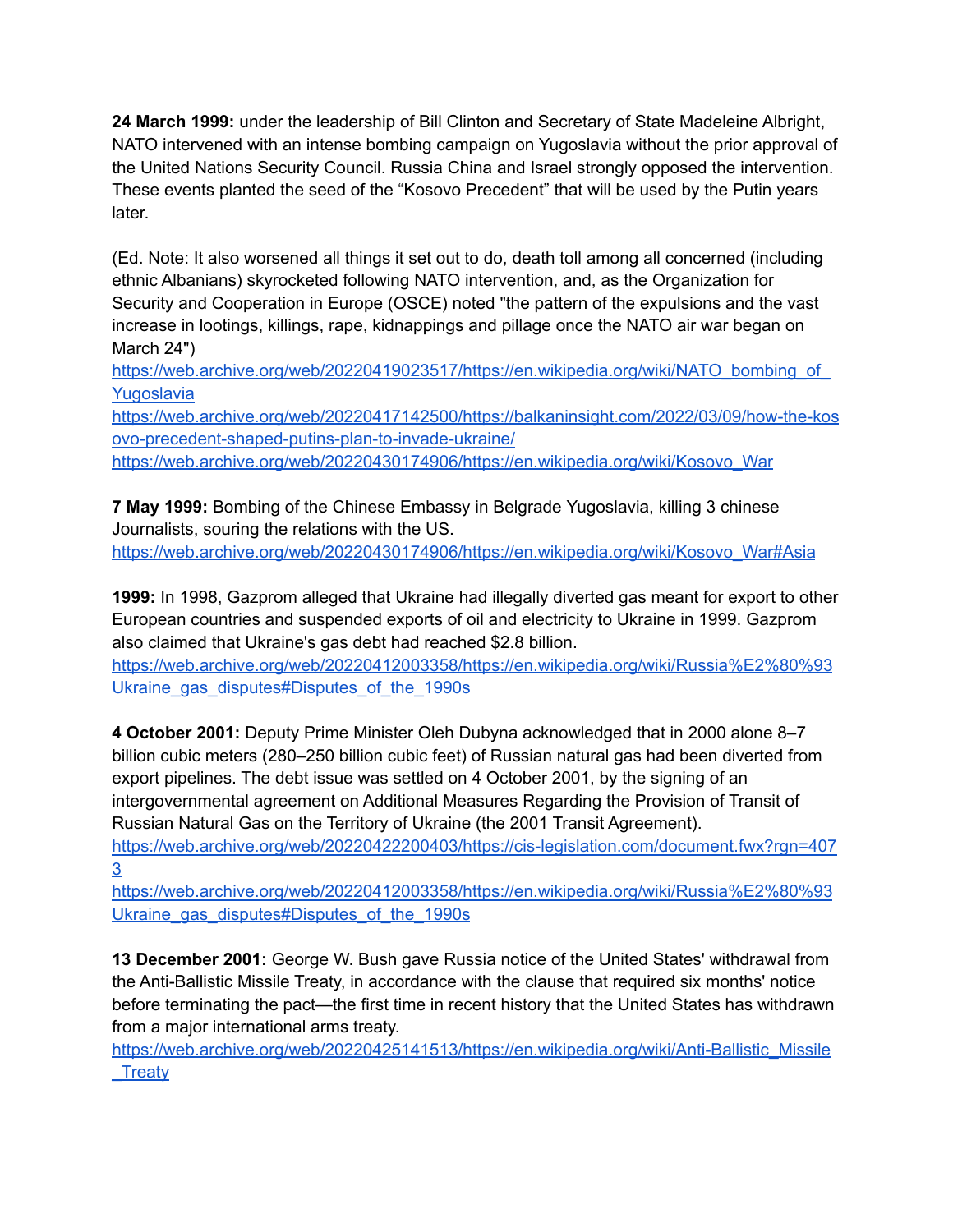**22 November 2002:** An action plan was signed between NATO and Ukraine, reaffirming the commitment to establish "closer ties" and outlining a long-term plan for the implementation of "reforms" that would make that country suitable for its full integration into this organization. https://web.archive.org/web/20220326154905/https://www.nato.int/cps/en/natohg/official\_texts\_ [19547.htm](https://web.archive.org/web/20220326154905/https://www.nato.int/cps/en/natohq/official_texts_19547.htm)

**2004:** the Ukrainian Social-(Ultra)Nationalist party (Nazi party) changes its name to Svoboda: https://web.archive.org/web/20220406205350/https://en.wikipedia.org/wiki/Svoboda (political p [arty\)](https://web.archive.org/web/20220406205350/https://en.wikipedia.org/wiki/Svoboda_(political_party))

<https://www.youtube.com/watch?v=5SBo0akeDMY>

**2004-2005:** 80% of Russian gas exports to the European Union were made through Ukrainian territory. The gas trading system (Between Russia-Ukraine) differed substantially from the gas sale to the European Union and caused problems in the form of large-scale deliveries of relatively cheap Russian gas causing an increase of energy-intensive industries and supporting Ukraine's status as one of the world's least energy-efficient countries and largest gas importers, the accumulation of Ukrainian debts and non-payment of same, unsanctioned diversion of gas and alleged theft from the transit system, and Russian pressure on Ukraine to hand over infrastructure in return for relief of debts accumulated over natural gas transactions. [https://web.archive.org/web/20090114195333/http://www.italy.usembassy.gov/pdf/other/RS2237](https://web.archive.org/web/20090114195333/http://www.italy.usembassy.gov/pdf/other/RS22378.pdf) [8.pdf](https://web.archive.org/web/20090114195333/http://www.italy.usembassy.gov/pdf/other/RS22378.pdf)

[https://web.archive.org/web/20220412003358/https://en.wikipedia.org/wiki/Russia%E2%80%93](https://web.archive.org/web/20220412003358/https://en.wikipedia.org/wiki/Russia%E2%80%93Ukraine_gas_disputes) Ukraine gas disputes

(Some more context as these are going to be important later on)

Commercial agreements and trade relations have been non-transparent and trade has been conducted via intermediaries such as Itera, EuralTransGaz, and RosUkrEnergo. RosUkrEnergo's involvement in the Russian-Ukrainian gas trade has been controversial. There are allegations that the company is controlled by Semion Mogilevich and its beneficiaries include strategically placed officials in the Russian and Ukrainian gas industries and governmental structures related to the energy sector.

**20 July 2004:** (the future leader of Svoboda(Nazi)) Oleh Tyahnybok is expelled from Viktor Yushchenko's (Our Ukraine) party for making anti-Semitic remarks: [https://web.archive.org/web/20220413010826/https://en.wikipedia.org/wiki/Oleh\\_Tyahnybok](https://web.archive.org/web/20220413010826/https://en.wikipedia.org/wiki/Oleh_Tyahnybok)

**31 October 2004:** the first round of presidential elections takes place pitting Viktor Yushchenko against Viktor Yanukovych (pro-Russia and current PM) on 21 November in the second round. On 23 November Viktor Yanukovych (pro-Russia) wins but the results are disputed by Yushchenko and international observers who claim the elections were rigged. What leads to TCDD poisoning

(Polychlorinated dibenzodioxin) of Yushchenko and the orange revolution. The Supreme Court overturned the results and called a second round of the second round of elections: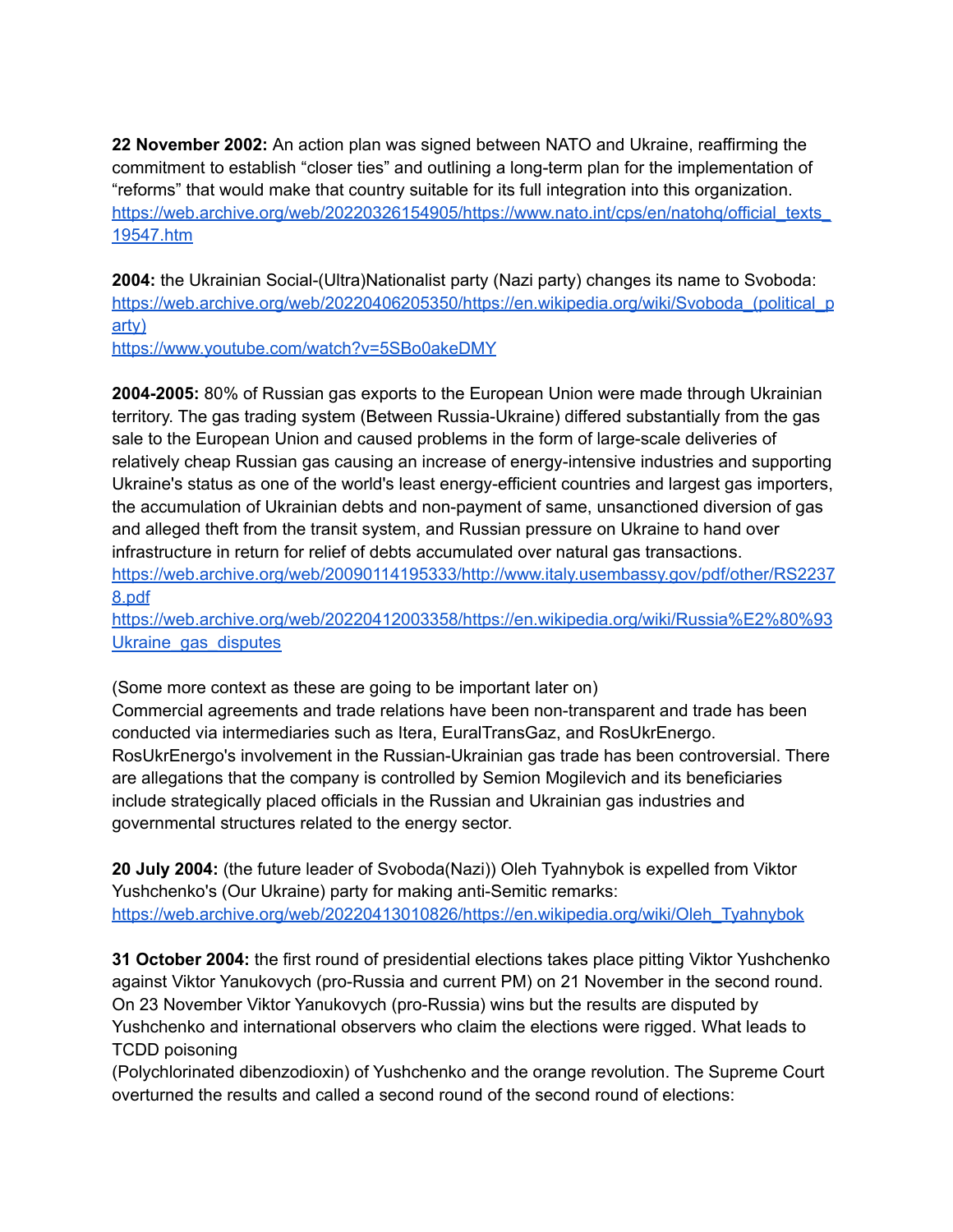[https://web.archive.org/web/20220416062147/https://en.wikipedia.org/wiki/2004\\_Ukrainian\\_pres](https://web.archive.org/web/20220416062147/https://en.wikipedia.org/wiki/2004_Ukrainian_presidential_election) idential election

[https://web.archive.org/web/20220416060052/https://en.wikipedia.org/wiki/Orange\\_Revolution](https://web.archive.org/web/20220416060052/https://en.wikipedia.org/wiki/Orange_Revolution)

**8 December 2004:** as a consequence of the 2004 presidential crisis, the Constitution is amended, weakening the powers of the President, revoking the election of the PM only as a competence of Parliament (among others):

[https://web.archive.org/web/20220414204329/https://en.wikipedia.org/wiki/Constitution\\_of\\_Ukrai](https://web.archive.org/web/20220414204329/https://en.wikipedia.org/wiki/Constitution_of_Ukraine) [ne](https://web.archive.org/web/20220414204329/https://en.wikipedia.org/wiki/Constitution_of_Ukraine)

**26 December 2004:** Yushchenko (poisoned) is elected president.

**2005:** Georgia draws plans to Invade Abkhazia and South Ossetia [https://web.archive.org/web/20220106144258/https://www.reuters.com/article/us-georgia-russia](https://web.archive.org/web/20220106144258/https://www.reuters.com/article/us-georgia-russia-opposition-idUSLD12378020080914)[opposition-idUSLD12378020080914](https://web.archive.org/web/20220106144258/https://www.reuters.com/article/us-georgia-russia-opposition-idUSLD12378020080914)

**23 January 2005:** he entered as President, with the objective of strengthening the relationship with the EU and maintaining relations with Russia: [https://web.archive.org/web/20220419092447/https://en.wikipedia.org/wiki/Viktor\\_Yushchenko](https://web.archive.org/web/20220419092447/https://en.wikipedia.org/wiki/Viktor_Yushchenko)

**24 January 2005:** Yulia Tymoshenko takes over as PM: [https://web.archive.org/web/20220409122304/https://en.wikipedia.org/wiki/Yulia\\_Tymoshenko](https://web.archive.org/web/20220409122304/https://en.wikipedia.org/wiki/Yulia_Tymoshenko)

**March 2005:** A serious dispute began over the price of natural gas supplied and the cost of transit. During this conflict, Russia claimed Ukraine was not paying for gas, but diverting that which was intended to be exported to the EU from the pipelines. Ukrainian officials at first denied the accusation, but later Naftogaz admitted that because of harsh winter (lower than minus 30C) some natural gas intended for other European countries was retained and used for domestic needs. Ukraine said it will still meet its contractual transit obligations. [https://web.archive.org/web/20220412003358/https://en.wikipedia.org/wiki/Russia%E2%80%93](https://web.archive.org/web/20220412003358/https://en.wikipedia.org/wiki/Russia%E2%80%93Ukraine_gas_disputes#Dispute_of_2005%E2%80%932006) Ukraine gas\_disputes#Dispute\_of\_2005%E2%80%932006

**May 2005:** It was revealed that 7.8 billion cubic meters (280 billion cubic feet) of gas which Gazprom had deposited in Ukrainian storage reservoirs during the previous winter had not been made available to the company. It remained unclear if the gas was missing, had disappeared due to technical problems, or had been stolen.

**1 January 2006:** The gas dispute between Russia and Ukraine reached a high point on 1 January 2006, when Russia cut off all gas supplies passing through Ukrainian territory. <https://archive.ph/zCLH> <https://archive.ph/vP50>

**4 January 2006:** The supply was restored, after the preliminary agreement between Ukraine and Gazprom was settled. A five-year contract was signed, although with prices set for only six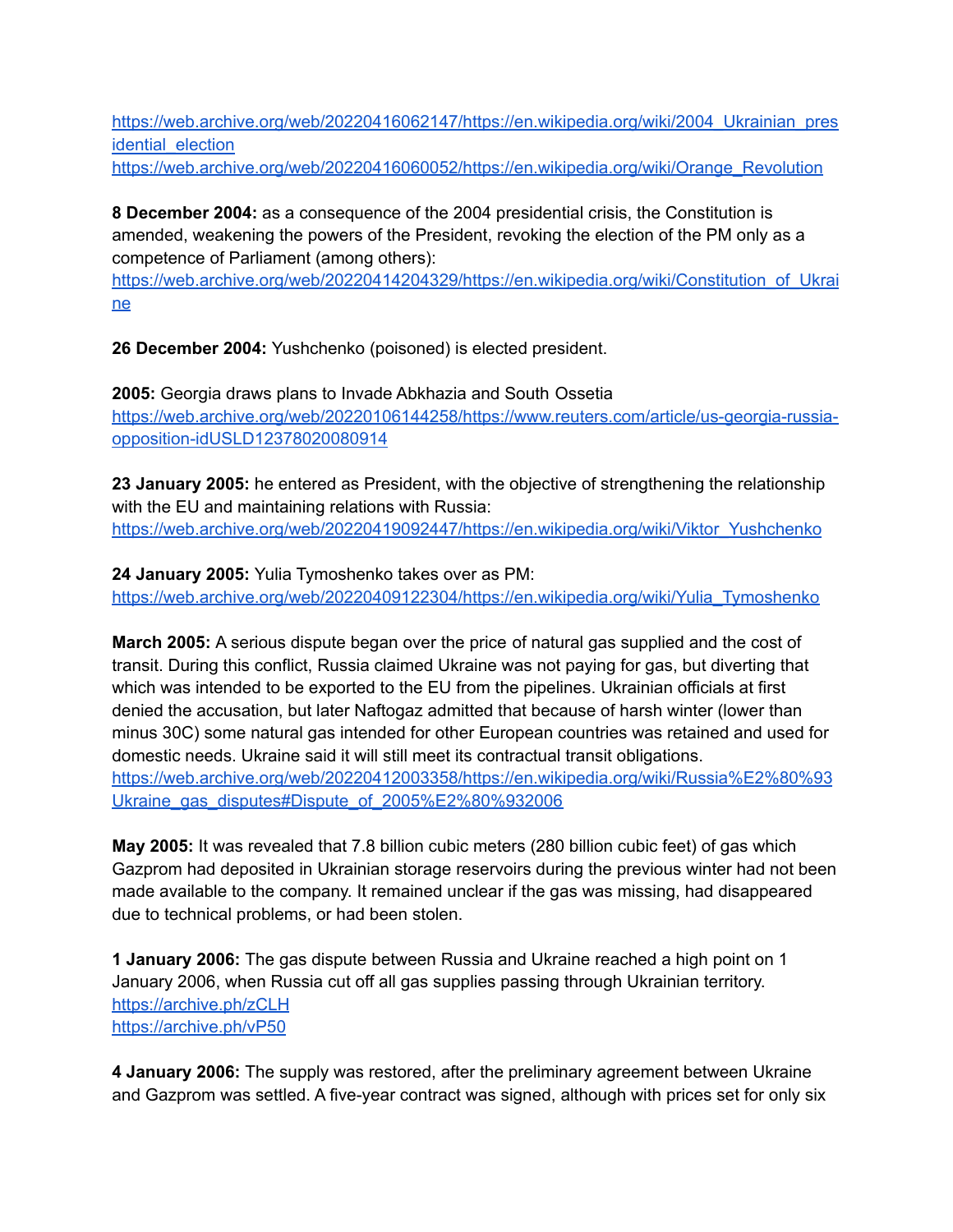months. According to the contract, the gas was sold not directly to Naftohaz, but to the intermediary Russian-Swiss company RosUkrEnergo. The price of natural gas sold by Gazprom to RosUkrEnergo rose to \$230 per 1,000 cubic metres, which, after mixing it in a proportion of one-third Russian gas to two-thirds cheaper supplies from Central Asia, was resold to Ukraine at a price of \$95 per 1,000 cubic metres. The parties also agreed to raise the tariff for transit from US\$1.09 to US\$1.60 per 1,000 cubic meters per 100 km; this applied not only to the transit of Russian gas to Europe, but also Turkmen gas through Russia to Ukraine. On 11 January 2006, Presidents Vladimir Putin and Viktor Yushchenko confirmed that the conflict had been concluded.

One possible reason for this conflict is the more pro-NATO and European Union-style approach of the new "orange" government of Ukraine. Russia disagreed, stating they did not want to subsidize former Soviet republics.

<https://archive.ph/ROV6> [https://web.archive.org/web/20220412003358/https://en.wikipedia.org/wiki/Russia%E2%80%93](https://web.archive.org/web/20220412003358/https://en.wikipedia.org/wiki/Russia%E2%80%93Ukraine_gas_disputes#Dispute_of_2005%E2%80%932006) [Ukraine\\_gas\\_disputes#Dispute\\_of\\_2005%E2%80%932006](https://web.archive.org/web/20220412003358/https://en.wikipedia.org/wiki/Russia%E2%80%93Ukraine_gas_disputes#Dispute_of_2005%E2%80%932006) <https://archive.ph/RGbmU>

**December 2006:** The Ukranian election authority receives a petition of 3 million signatures to hold a referendum on membership of NATO and membership of the CIS ("EU" of the former USSR) neither the president nor the parliament scheduled a referendum. [https://web.archive.org/web/20220405132953/https://en.wikipedia.org/wiki/Referendums\\_in\\_Ukr](https://web.archive.org/web/20220405132953/https://en.wikipedia.org/wiki/Referendums_in_Ukraine#Referendums_on_NATO_and_Common_Economic_Space) [aine#Referendums\\_on\\_NATO\\_and\\_Common\\_Economic\\_Space](https://web.archive.org/web/20220405132953/https://en.wikipedia.org/wiki/Referendums_in_Ukraine#Referendums_on_NATO_and_Common_Economic_Space)

(Ed. NOTE that according to Polls at the time the vast majority was against joining NATO)

**10 February 2007**: at the 43rd Munich Security Conference, Putin criticizes what he called the US Monopoly Dominance in global relations and its "almost unrestrained hyper use of force in international relations". He said the result of such mastery was that no one feels safe! Because no one can feel that international law is like a stone wall that will protect them. Of course, such a policy encourages an arms race.

Putin quoted a 1990 speech by Manfred Wörner to support his position that NATO made a binding pledge not to expand into new Eastern European countries: He said at the time that: "the fact that we are ready not to put a NATO army outside German territory gives the Soviet Union a firm guarantee of security". Where are these guarantees?

[https://web.archive.org/web/20220418021853/http://en.kremlin.ru/events/president/transcripts/2](https://web.archive.org/web/20220418021853/http://en.kremlin.ru/events/president/transcripts/24034) [4034](https://web.archive.org/web/20220418021853/http://en.kremlin.ru/events/president/transcripts/24034)

https://www.youtube.com/watch?v=hQ58Yv6kP44

**2 April 2007:** Viktor Yushchenko unsuccessfully tries to dissolve the assembly, and turned it against him:

[https://web.archive.org/web/20220421011113/https://en.wikipedia.org/wiki/Viktor\\_Yushchenko](https://web.archive.org/web/20220421011113/https://en.wikipedia.org/wiki/Viktor_Yushchenko)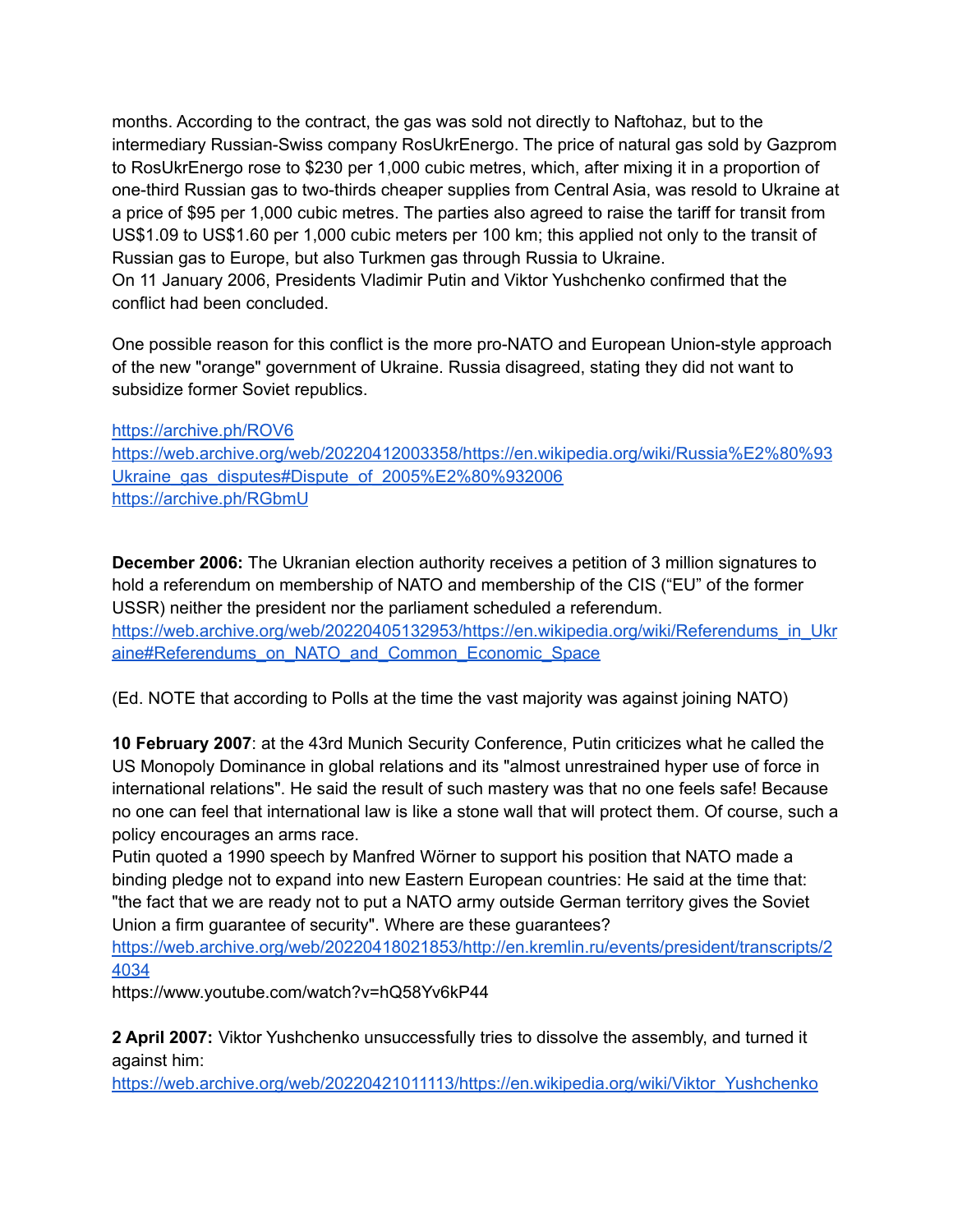**7 June 2007:** Putin publicly opposes plans for the US missile shield in Europe and presented President George W. Bush with a counterproposal, which was turned down. [https://web.archive.org/web/20220220131958/http://en.kremlin.ru/events/president/transcripts/2](https://web.archive.org/web/20220220131958/http://en.kremlin.ru/events/president/transcripts/24322) [4322](https://web.archive.org/web/20220220131958/http://en.kremlin.ru/events/president/transcripts/24322)

**2 October 2007:** New disputes began over Ukrainian gas debts. Gazprom threatened to cut off gas supplies to Ukraine because of unpaid debt of \$1.3 billion. This led to reduction of gas supplies in March 2008. During the last months of 2008, relations once again became tense when Ukraine and Russia could not agree on the debts owed by Ukraine. [https://web.archive.org/web/20220412003358/https://en.wikipedia.org/wiki/Russia%E2%80%93](https://web.archive.org/web/20220412003358/https://en.wikipedia.org/wiki/Russia%E2%80%93Ukraine_gas_disputes#Dispute_of_2007%E2%80%932008) [Ukraine\\_gas\\_disputes#Dispute\\_of\\_2007%E2%80%932008](https://web.archive.org/web/20220412003358/https://en.wikipedia.org/wiki/Russia%E2%80%93Ukraine_gas_disputes#Dispute_of_2007%E2%80%932008)

**11 December 2007:** Russia suspends its participation in the Treaty on Conventional Armed Forces in Europe because: Seven years have passed and only four states have ratified this document, including the Russian Federation.

[https://web.archive.org/web/20220416094527/https://en.wikipedia.org/wiki/Treaty\\_on\\_Conventio](https://web.archive.org/web/20220416094527/https://en.wikipedia.org/wiki/Treaty_on_Conventional_Armed_Forces_in_Europe) nal Armed Forces in Europe

**5 January 2008:** Gazprom warned Ukraine that it would reduce its gas supplies on 11 January if \$1.5 billion in gas debts were not paid.

[https://web.archive.org/web/20220412003358/https://en.wikipedia.org/wiki/Russia%E2%80%93](https://web.archive.org/web/20220412003358/https://en.wikipedia.org/wiki/Russia%E2%80%93Ukraine_gas_disputes#Dispute_of_2007%E2%80%932008) [Ukraine\\_gas\\_disputes#Dispute\\_of\\_2007%E2%80%932008](https://web.archive.org/web/20220412003358/https://en.wikipedia.org/wiki/Russia%E2%80%93Ukraine_gas_disputes#Dispute_of_2007%E2%80%932008)

**12 February 2008:** Presidents Putin and Yushchenko announced an agreement on the gas issue. Ukraine would begin paying off its debts for natural gas consumed in November–December 2007 and the price of \$179.5 would be preserved in 2008. The presidents also decided to replace RosUkrEnergo and UkrGazEnergo with two new intermediaries, creating them as joint ventures of Gazprom and Naftogaz.

[https://web.archive.org/web/20220412003358/https://en.wikipedia.org/wiki/Russia%E2%80%93](https://web.archive.org/web/20220412003358/https://en.wikipedia.org/wiki/Russia%E2%80%93Ukraine_gas_disputes#Dispute_of_2007%E2%80%932008) [Ukraine\\_gas\\_disputes#Dispute\\_of\\_2007%E2%80%932008](https://web.archive.org/web/20220412003358/https://en.wikipedia.org/wiki/Russia%E2%80%93Ukraine_gas_disputes#Dispute_of_2007%E2%80%932008)

**17 February 2008:** Kosovo declares independence from Serbia, which angered Putin and would create the basis for the invasion of Georgia ("The Kosovo precedent"): [https://web.archive.org/web/20220417142500/https://balkaninsight.com/2022/03/09/how-the-kos](https://web.archive.org/web/20220417142500/https://balkaninsight.com/2022/03/09/how-the-kosovo-precedent-shaped-putins-plan-to-invade-ukraine/) [ovo-precedent-shaped-putins-plan-to-invade-ukraine/](https://web.archive.org/web/20220417142500/https://balkaninsight.com/2022/03/09/how-the-kosovo-precedent-shaped-putins-plan-to-invade-ukraine/)

**26 February 2008:** Gazprom threatened to reduce the supply of natural gas to Ukraine beginning on 3 March 2008, unless the pre-payment for 2008 was paid. The Ukrainian government said it paid for the natural gas which was consumed in 2007, but refused to pay the bill for 2008. A Gazprom spokesman claimed that the bill for 1.9 billion cubic meters of gas deliveries to Ukraine valued around \$600 million remained unpaid. Ukraine disagreed as that debt accumulated in recent months when Russia used its own gas to make up for a shortfall in less expensive Central Asian gas.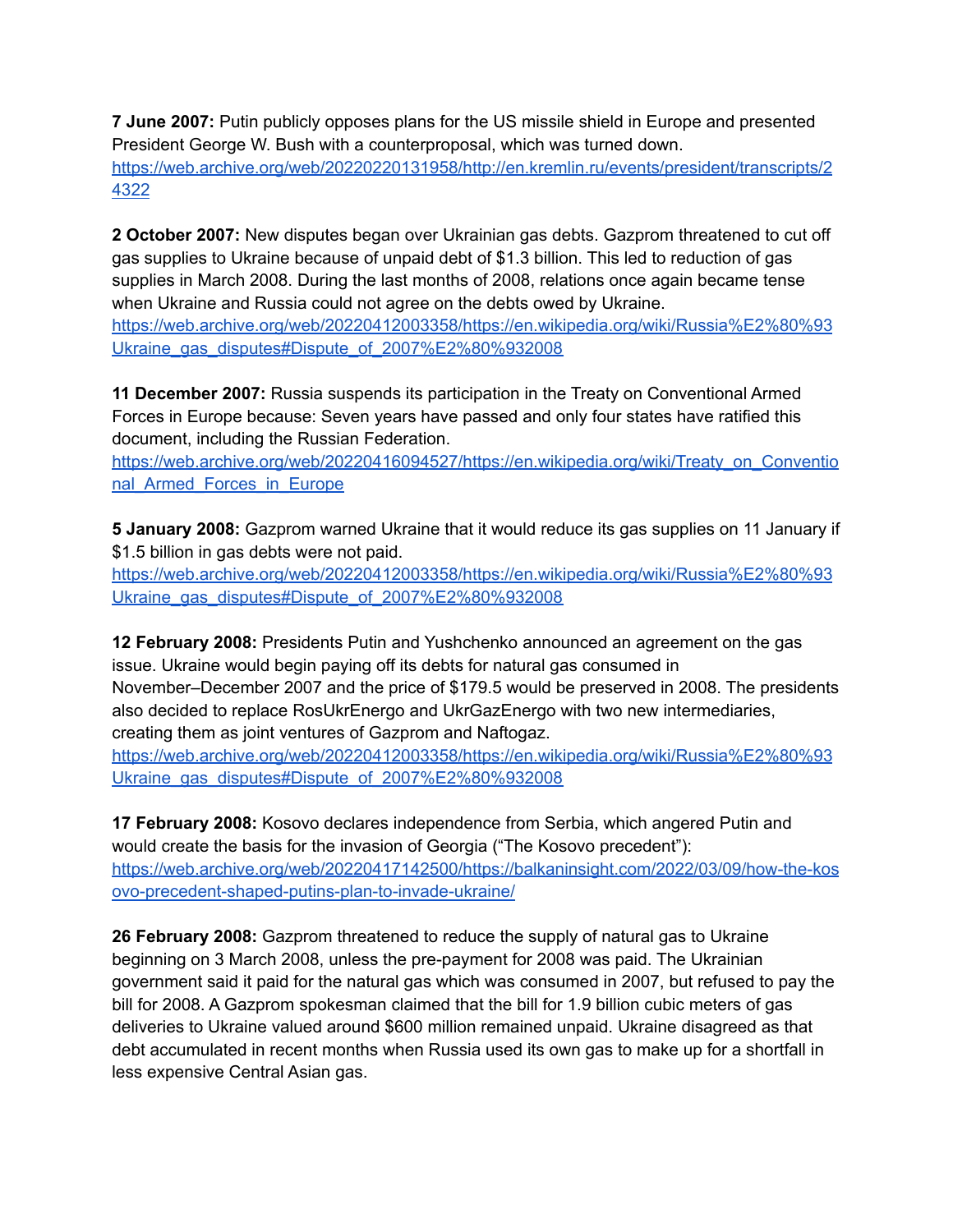[https://web.archive.org/web/20220412003358/https://en.wikipedia.org/wiki/Russia%E2%80%93](https://web.archive.org/web/20220412003358/https://en.wikipedia.org/wiki/Russia%E2%80%93Ukraine_gas_disputes#Dispute_of_2007%E2%80%932008) [Ukraine\\_gas\\_disputes#Dispute\\_of\\_2007%E2%80%932008](https://web.archive.org/web/20220412003358/https://en.wikipedia.org/wiki/Russia%E2%80%93Ukraine_gas_disputes#Dispute_of_2007%E2%80%932008)

**3 March 2008:** Gazprom cut its shipments to Ukraine by 25% and an additional 25% the next day, claiming that the \$1.5 billion debt still was not paid, although Ukrainian officials stated it had indeed been paid. Gas supplies were restored on 5 March after Gazprom CEO Alexei Miller and Naftohaz CEO Oleh Dubyna agreed during negotiations by phone on a settlement. [https://web.archive.org/web/20220412003358/https://en.wikipedia.org/wiki/Russia%E2%80%93](https://web.archive.org/web/20220412003358/https://en.wikipedia.org/wiki/Russia%E2%80%93Ukraine_gas_disputes#Dispute_of_2007%E2%80%932008) [Ukraine\\_gas\\_disputes#Dispute\\_of\\_2007%E2%80%932008](https://web.archive.org/web/20220412003358/https://en.wikipedia.org/wiki/Russia%E2%80%93Ukraine_gas_disputes#Dispute_of_2007%E2%80%932008)

**6 March 2008:** The Ukrainian cabinet refused to execute the gas agreements made by presidents Yushchenko and Putin. The Ukrainian cabinet did not want to pay in advance for 2008, and it opposed the creation of a Naftohaz–Gazprom venture that would sell gas in Ukraine. Prime Minister Yulia Tymoshenko stated that Ukraine did not need any additional joint ventures, and as of 1 March 2008, UkrGazEnergo is no longer operating in Ukraine's domestic gas market.

[https://web.archive.org/web/20220412003358/https://en.wikipedia.org/wiki/Russia%E2%80%93](https://web.archive.org/web/20220412003358/https://en.wikipedia.org/wiki/Russia%E2%80%93Ukraine_gas_disputes#Dispute_of_2007%E2%80%932008) [Ukraine\\_gas\\_disputes#Dispute\\_of\\_2007%E2%80%932008](https://web.archive.org/web/20220412003358/https://en.wikipedia.org/wiki/Russia%E2%80%93Ukraine_gas_disputes#Dispute_of_2007%E2%80%932008)

**2-4 April 2008:** NATO opens doors to Georgia and Ukraine, an act that Russia considers a threat to integrity.

It is decided not to offer a Membership Action Plan to the two countries so as not to antagonize Russia, something that George W. Bush tries to force.

In the end it is decided that despite not receiving MAP, they receive guarantees that they will be admitted to NATO:

[https://web.archive.org/web/20220402163933/https://en.wikipedia.org/wiki/2008\\_Bucharest\\_su](https://web.archive.org/web/20220402163933/https://en.wikipedia.org/wiki/2008_Bucharest_summit) [mmit](https://web.archive.org/web/20220402163933/https://en.wikipedia.org/wiki/2008_Bucharest_summit)

[https://web.archive.org/web/20110514045318/http://www.nato.int/docu/update/2008/04-april/e04](https://web.archive.org/web/20110514045318/http://www.nato.int/docu/update/2008/04-april/e0403h.html) [03h.html](https://web.archive.org/web/20110514045318/http://www.nato.int/docu/update/2008/04-april/e0403h.html)

https://web.archive.org/web/20080410213408/http://news.yahoo.com/s/ap/20080331/ap\_on\_re [eu/russia\\_vs\\_nato\\_1](https://web.archive.org/web/20080410213408/http://news.yahoo.com/s/ap/20080331/ap_on_re_eu/russia_vs_nato_1)

All Ukrainian polls before AND AFTER THIS EVENT (until the annexation of Crimea) are MAJORITY against Ukraine's entry into NATO:

[https://web.archive.org/web/20220421012134/https://en.wikipedia.org/wiki/Referendums\\_in\\_Ukr](https://web.archive.org/web/20220421012134/https://en.wikipedia.org/wiki/Referendums_in_Ukraine) [aine](https://web.archive.org/web/20220421012134/https://en.wikipedia.org/wiki/Referendums_in_Ukraine)

**11 April 2008:** Russia threatens to invade both countries if they do not withdraw from NATO membership:

[https://web.archive.org/web/20220131025542/https://www.dw.com/en/russia-talks-tough-in-resp](https://web.archive.org/web/20220131025542/https://www.dw.com/en/russia-talks-tough-in-response-to-natos-eastward-expansion/a-3261078) [onse-to-natos-eastward-expansion/a-3261078](https://web.archive.org/web/20220131025542/https://www.dw.com/en/russia-talks-tough-in-response-to-natos-eastward-expansion/a-3261078)

**3 June 2008:** In June 2008, the Ukrainian parliament passed a law that made it impossible for Ukraine to join any military bloc.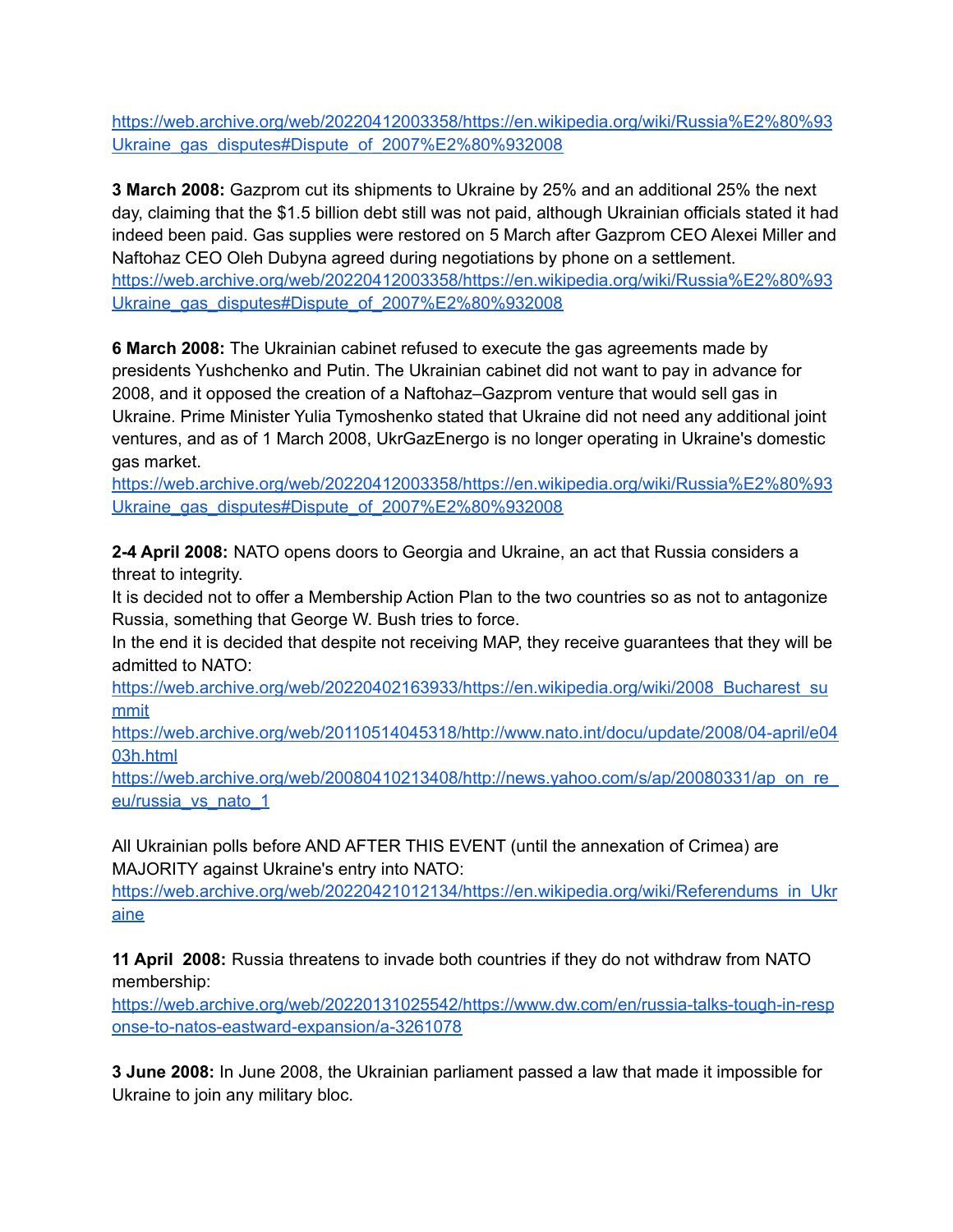<https://web.archive.org/web/20220412072952/https://www.bbc.com/news/10229626>

**22 July 2008**: the EU opens the door to a possible entry from Ukraine:

[https://web.archive.org/web/20220409224428/https://en.wikipedia.org/wiki/European\\_Union%E](https://web.archive.org/web/20220409224428/https://en.wikipedia.org/wiki/European_Union%E2%80%93Ukraine_Association_Agreement) [2%80%93Ukraine\\_Association\\_Agreement](https://web.archive.org/web/20220409224428/https://en.wikipedia.org/wiki/European_Union%E2%80%93Ukraine_Association_Agreement)

**1 August 2008:** Georgia President, thinking he was backed by Washington, tries to put motion to his plans of invading Abkhazia and South Ossetia. Russia in response invades Georgia, reaping the rewards of the "Kosovo precedent" as Abkasia and South Ossetia were being bombed by Georgia:

[https://web.archive.org/web/20220417153900/https://en.wikipedia.org/wiki/Russo-Georgian\\_Wa](https://web.archive.org/web/20220417153900/https://en.wikipedia.org/wiki/Russo-Georgian_War) [r](https://web.archive.org/web/20220417153900/https://en.wikipedia.org/wiki/Russo-Georgian_War)

[https://web.archive.org/web/20220106144258/https://www.reuters.com/article/us-georgia-russia](https://web.archive.org/web/20220106144258/https://www.reuters.com/article/us-georgia-russia-opposition-idUSLD12378020080914)[opposition-idUSLD12378020080914](https://web.archive.org/web/20220106144258/https://www.reuters.com/article/us-georgia-russia-opposition-idUSLD12378020080914)

**3 September 2008:** NATO carries out a "planned visit" to the Black Sea, cutting off access to the Black Sea as the Treaty of Montreux did not allow more than 9 warships, with a total tonnage of 15,000T, to pass through the Bosporus channel. You also have to notify 8 days or 15 before (for countries in the black sea and countries outside respectively). This led to Russia opening a port in Syria and building on already lasting relations with Assad:

<https://web.archive.org/web/20220315073751/https://www.nato.int/docu/pr/2008/p08-110e.html> [https://web.archive.org/web/20220416232618/https://en.wikipedia.org/wiki/Montreux\\_Conventio](https://web.archive.org/web/20220416232618/https://en.wikipedia.org/wiki/Montreux_Convention_Regarding_the_Regime_of_the_Straits) n Regarding the Regime of the Straits

<https://archive.ph/MI9Iu>

(Ed. Note: At this point it is just a refueling port and by no means has the capacity for multiple boats)

**9 October 2008:** Ukrainian President Viktor Yushchenko tries to dissolve the assembly again: [https://web.archive.org/web/20220421011113/https://en.wikipedia.org/wiki/Viktor\\_Yushchenko](https://web.archive.org/web/20220421011113/https://en.wikipedia.org/wiki/Viktor_Yushchenko)

**December 2008:** Ukraine owed a debt of \$2.4 billion to Gazprom for gas already consumed, and Gazprom requested payment before the commencement of a new supply contract. [https://web.archive.org/web/20220412003358/https://en.wikipedia.org/wiki/Russia%E2%80%93](https://web.archive.org/web/20220412003358/https://en.wikipedia.org/wiki/Russia%E2%80%93Ukraine_gas_disputes#Dispute_of_2008%E2%80%932009) [Ukraine\\_gas\\_disputes#Dispute\\_of\\_2008%E2%80%932009](https://web.archive.org/web/20220412003358/https://en.wikipedia.org/wiki/Russia%E2%80%93Ukraine_gas_disputes#Dispute_of_2008%E2%80%932009)

**30 December 2008:** Naftohaz paid \$1.522 billion, of the outstanding debt, but the two parties were not able to agree on the price for 2009. Negotiations between Gazprom and Naftohaz were interrupted on 31 December.

[https://web.archive.org/web/20220412003358/https://en.wikipedia.org/wiki/Russia%E2%80%93](https://web.archive.org/web/20220412003358/https://en.wikipedia.org/wiki/Russia%E2%80%93Ukraine_gas_disputes#Dispute_of_2008%E2%80%932009) [Ukraine\\_gas\\_disputes#Dispute\\_of\\_2008%E2%80%932009](https://web.archive.org/web/20220412003358/https://en.wikipedia.org/wiki/Russia%E2%80%93Ukraine_gas_disputes#Dispute_of_2008%E2%80%932009)

**1 January 2009:** Gas exports to Ukraine of 90 million cubic meters of natural gas per day were halted completely at 10:00 MSK. Exports intended for transhipment to the EU continued.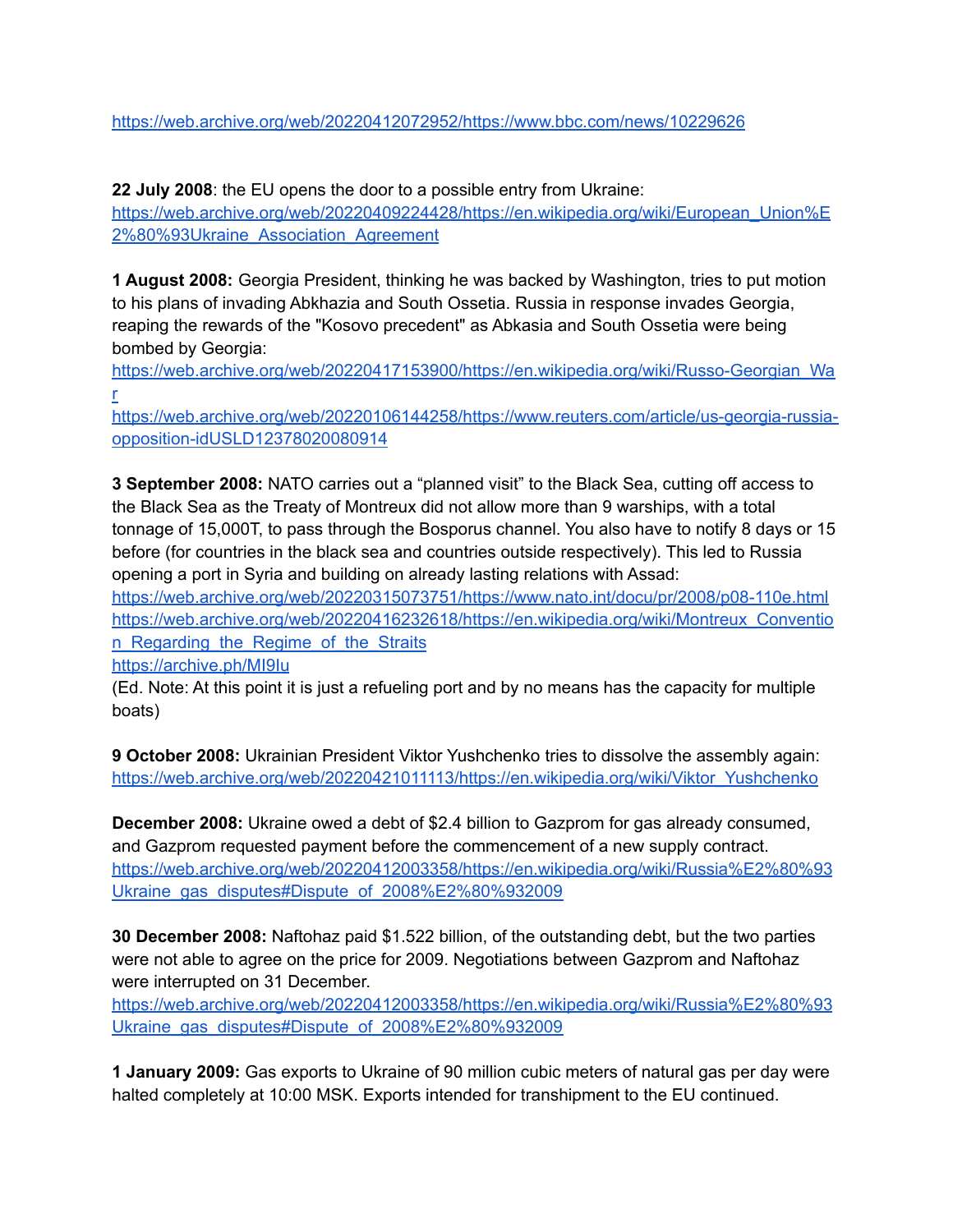[https://web.archive.org/web/20220412003358/https://en.wikipedia.org/wiki/Russia%E2%80%93](https://web.archive.org/web/20220412003358/https://en.wikipedia.org/wiki/Russia%E2%80%93Ukraine_gas_disputes#Dispute_of_2008%E2%80%932009) [Ukraine\\_gas\\_disputes#Dispute\\_of\\_2008%E2%80%932009](https://web.archive.org/web/20220412003358/https://en.wikipedia.org/wiki/Russia%E2%80%93Ukraine_gas_disputes#Dispute_of_2008%E2%80%932009)

**2 January 2009:** Hungary, Romania, Bulgaria and Poland reported that pressure in their pipelines had dropped. Furthermore, the United Kingdom Government announced that it was preparing to enter its gas reserves after gas pressure had dropped from the continent.

**4 January 2009:** both RosUkrEnergo and Gazprom filed lawsuits against Ukraine and Naftohaz respectively with the Stockholm Tribunal of the Arbitration Institute. [https://web.archive.org/web/20220412003358/https://en.wikipedia.org/wiki/Russia%E2%80%93](https://web.archive.org/web/20220412003358/https://en.wikipedia.org/wiki/Russia%E2%80%93Ukraine_gas_disputes) Ukraine gas disputes

**5 January 2009:** Kyiv's economic court banned Naftohaz from transshipping Russian natural gas in 2009. On 30 March 2010, the Stockholm tribunal ordered Naftohaz to pay RosUkrEnergo around \$200 million as a penalty for various breaches of supply, transit, and storage contracts and to return the diverted gas.

Russian Prime Minister Vladimir Putin instructed Gazprom CEO Alexei Miller to reduce natural gas exports to Europe via transshipment through Ukraine by quantities equivalent to the amounts of gas which Ukraine had allegedly diverted from the pipelines since deliveries ended on 1 January 2009.

[https://web.archive.org/web/20220412003358/https://en.wikipedia.org/wiki/Russia%E2%80%93](https://web.archive.org/web/20220412003358/https://en.wikipedia.org/wiki/Russia%E2%80%93Ukraine_gas_disputes) Ukraine gas disputes

**7 January 2009:** all Russian natural gas exports via Ukraine were halted amid accusations between the two parties. Several countries reported a major fall in supplies of Russian gas. [https://web.archive.org/web/20220412003358/https://en.wikipedia.org/wiki/Russia%E2%80%93](https://web.archive.org/web/20220412003358/https://en.wikipedia.org/wiki/Russia%E2%80%93Ukraine_gas_disputes) Ukraine gas disputes

**8 January 2009:** Russian Prime Minister Vladimir Putin made accusations that RosUkrEnergo is owned by a business ally of Ukraine's president, Viktor Yushchenko (poisoned). The Ukrainian investigation into RosUkrEnergo, during Yulia Tymoshenko's first term as Prime Minister, was closed after she was fired by Yushchenko in September 2005. [https://web.archive.org/web/20220412003358/https://en.wikipedia.org/wiki/Russia%E2%80%93](https://web.archive.org/web/20220412003358/https://en.wikipedia.org/wiki/Russia%E2%80%93Ukraine_gas_disputes) Ukraine gas disputes

**17 January 2009:** Russia held an international gas conference in Moscow. The conference did not achieve any solution to the crisis, and the negotiations continued bilaterally between Prime Ministers Putin and Tymoshenko.

[https://web.archive.org/web/20220412003358/https://en.wikipedia.org/wiki/Russia%E2%80%93](https://web.archive.org/web/20220412003358/https://en.wikipedia.org/wiki/Russia%E2%80%93Ukraine_gas_disputes) Ukraine gas disputes

**18 January 2009:** After five hours of talks, Putin and Tymoshenko reached a deal to restore gas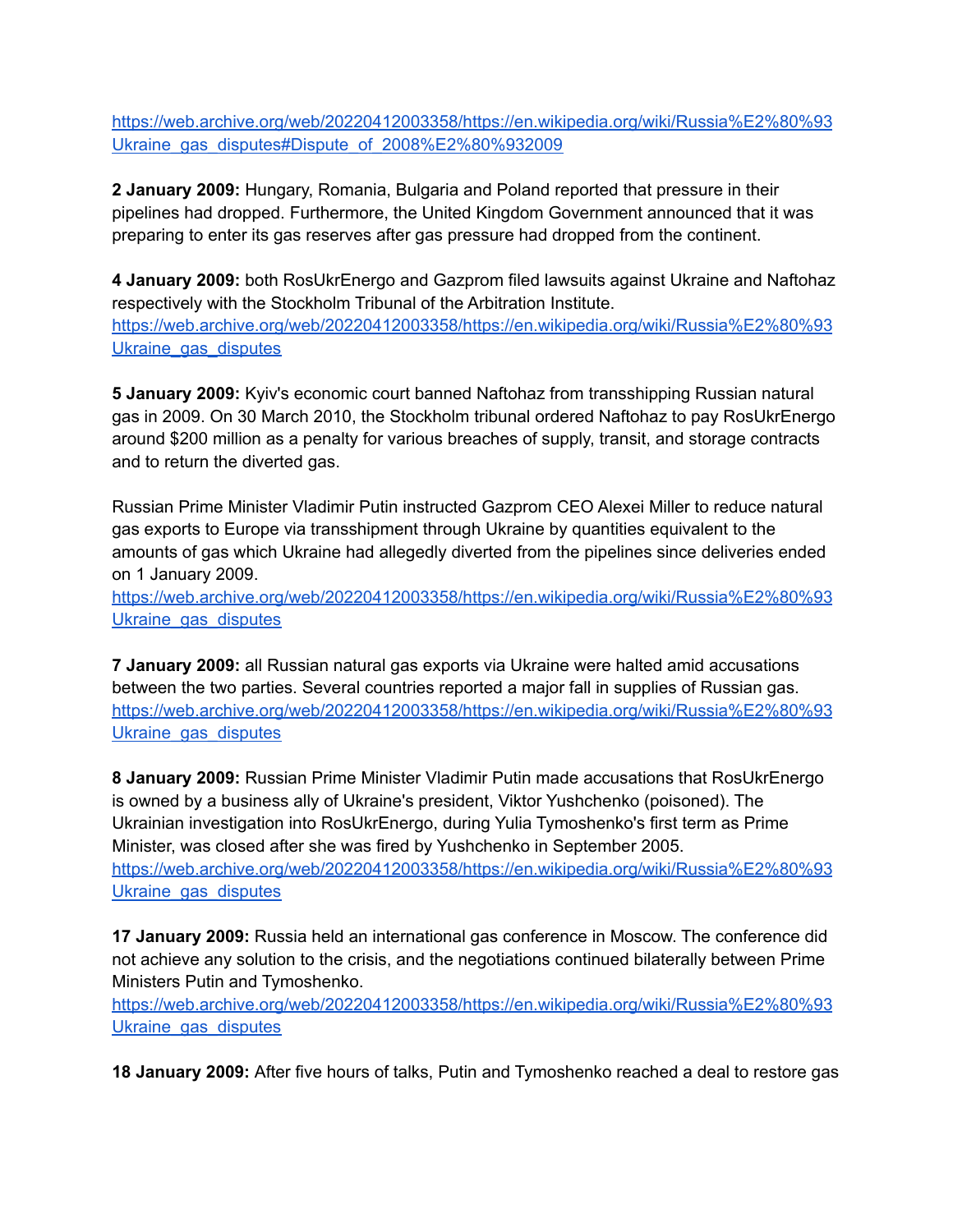supplies to Europe and Ukraine. Both parties agreed that Ukraine would start paying European prices for its natural gas.

According to the EU Commission and Presidency, the Russia–Ukraine gas disputes caused irreparable and irreversible damage to customers' confidence in Russia and Ukraine, causing Russia and Ukraine to no longer be regarded as reliable partners. According to reports, due to the gas crisis Gazprom lost more than \$1.1 billion in revenue for the unsupplied gas. Ukraine also incurred losses as a result of the temporary closure of its steel and chemical industries due to the lack of gas.

[https://web.archive.org/web/20220412003358/https://en.wikipedia.org/wiki/Russia%E2%80%93](https://web.archive.org/web/20220412003358/https://en.wikipedia.org/wiki/Russia%E2%80%93Ukraine_gas_disputes) Ukraine gas disputes

**6 May 2009:** EU-Canada Summit in Prague, a new effort to draw half a dozen countries away from Moscow's orbit. Initiative started by Sweden's Carl Bildt and Poland's Radek Sikorski, two of the EU's most anti-Russian and abrasive foreign ministers according to Jonathan Steele, a former eastern Europe correspondent for the Guardian.

The summit brought the EU's 27 governments together for the first time with the leaders of the post-Soviet countries of Ukraine, Georgia, Moldova, Armenia, Azerbaijan and Belarus to inaugurate the so-called "Eastern Partnership".

[https://web.archive.org/web/20140329173606/http://www.theguardian.com/commentisfree/2013/](https://web.archive.org/web/20140329173606/http://www.theguardian.com/commentisfree/2013/dec/12/solution-to-ukraine-crisi-political-not-economic) [dec/12/solution-to-ukraine-crisi-political-not-economic](https://web.archive.org/web/20140329173606/http://www.theguardian.com/commentisfree/2013/dec/12/solution-to-ukraine-crisi-political-not-economic)

[https://web.archive.org/web/20140303231434/http://www.theguardian.com/world/2009/may/07/r](https://web.archive.org/web/20140303231434/http://www.theguardian.com/world/2009/may/07/russia-eu-europe-partnership-deal) [ussia-eu-europe-partnership-deal](https://web.archive.org/web/20140303231434/http://www.theguardian.com/world/2009/may/07/russia-eu-europe-partnership-deal)

**25 February 2010:** President Viktor Yanukovych (Pro-Russian) takes office: [https://web.archive.org/web/20220415093456/https://en.wikipedia.org/wiki/Viktor\\_Yanukovych](https://web.archive.org/web/20220415093456/https://en.wikipedia.org/wiki/Viktor_Yanukovych)

**21 April 2010:** Russian President Dmitry Medvedev and Ukrainian President Viktor Yanukovych signed an agreement in which Russia agreed to a 30 percent drop in the price of natural gas sold to Ukraine. Russia agreed to this in exchange for permission to extend Russia's lease of a major naval base in the Ukrainian Black Sea port of Sevastopol for an additional 25 years with an additional five-year renewal option (to 2042–47).

This agreement was subject to approval by both the Russian and Ukrainian parliaments. They did ratify the agreement on 27 April 2010.

Yanukovych has defended the agreement as a tool to help stabilize the state budget. Opposition members in Ukraine described the agreement as a sell out of national interests. [https://web.archive.org/web/20220410152034/https://www.theguardian.com/world/2010/apr/21/u](https://web.archive.org/web/20220410152034/https://www.theguardian.com/world/2010/apr/21/ukraine-black-sea-fleet-russia) [kraine-black-sea-fleet-russia](https://web.archive.org/web/20220410152034/https://www.theguardian.com/world/2010/apr/21/ukraine-black-sea-fleet-russia)

**22 July 2010:** the International Court of Justice declared that Kosovo's unilateral declaration of independence was valid and did not violate international law: [https://web.archive.org/web/20220417142500/https://balkaninsight.com/2022/03/09/how-the-kos](https://web.archive.org/web/20220417142500/https://balkaninsight.com/2022/03/09/how-the-kosovo-precedent-shaped-putins-plan-to-invade-ukraine/) [ovo-precedent-shaped-putins-plan-to-invade-ukraine/](https://web.archive.org/web/20220417142500/https://balkaninsight.com/2022/03/09/how-the-kosovo-precedent-shaped-putins-plan-to-invade-ukraine/)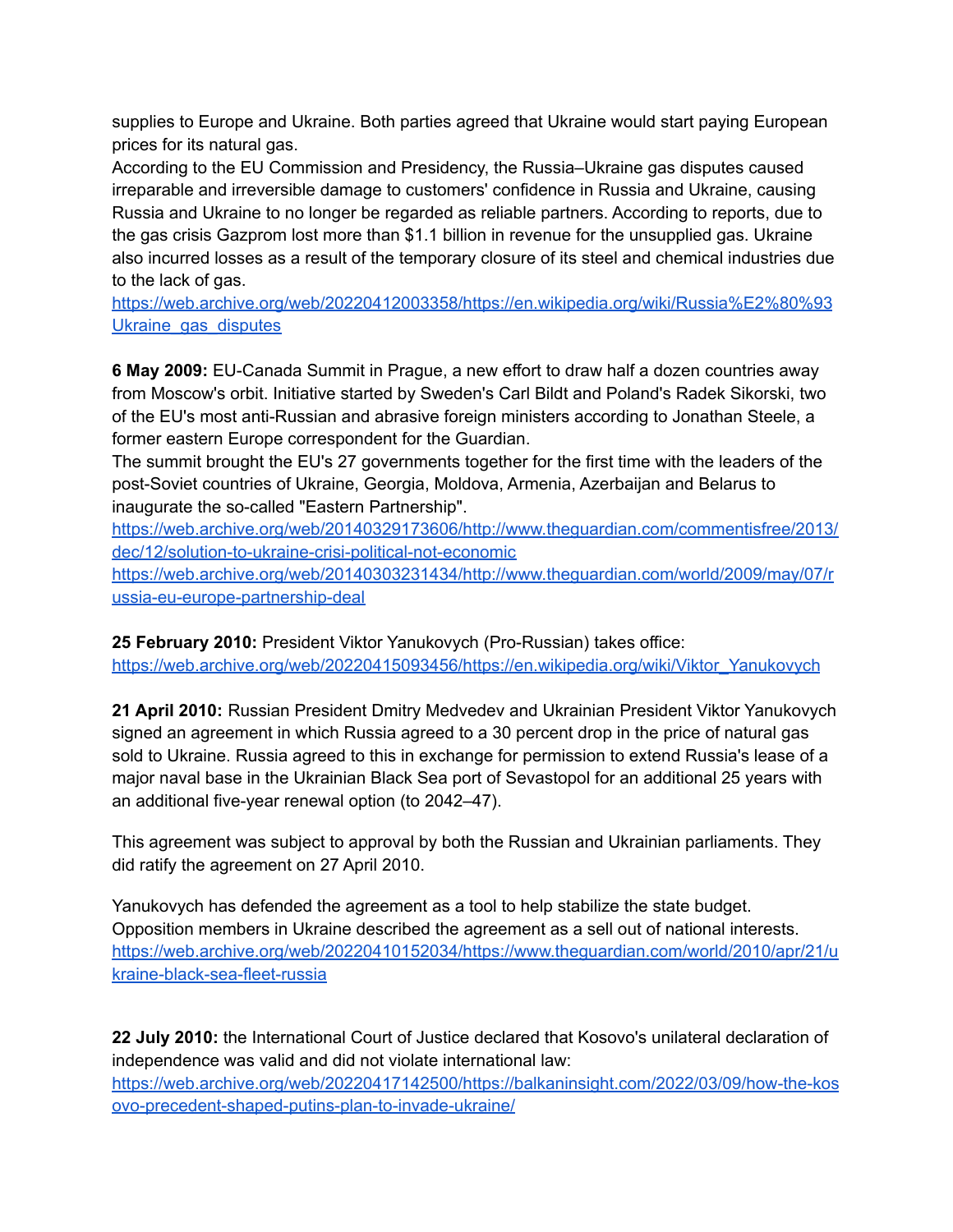[https://web.archive.org/web/20220303202127/https://news.un.org/en/story/2010/07/345532-kos](https://web.archive.org/web/20220303202127/https://news.un.org/en/story/2010/07/345532-kosovos-declaration-independence-did-not-violate-international-law-un-court) [ovos-declaration-independence-did-not-violate-international-law-un-court](https://web.archive.org/web/20220303202127/https://news.un.org/en/story/2010/07/345532-kosovos-declaration-independence-did-not-violate-international-law-un-court)

**1 October 2010:** the Ukrainian Constitutional Court revokes the amendments to the 2004 constitution:

[https://web.archive.org/web/20220414204329/https://en.wikipedia.org/wiki/Constitution\\_of\\_Ukrai](https://web.archive.org/web/20220414204329/https://en.wikipedia.org/wiki/Constitution_of_Ukraine) [ne](https://web.archive.org/web/20220414204329/https://en.wikipedia.org/wiki/Constitution_of_Ukraine)

**2011 - 2012:** Ukrainian accession to the EU is delayed by concerns about corruption (concerns over a "stark deterioration of democracy and the rule of law"), while President Yanukovych saw Ukraine joining the CIS. who could not be part of two unions at the same time: [https://web.archive.org/web/20220421014513/https://en.wikipedia.org/wiki/European\\_Union%E](https://web.archive.org/web/20220421014513/https://en.wikipedia.org/wiki/European_Union%E2%80%93Ukraine_Association_Agreement) [2%80%93Ukraine\\_Association\\_Agreement](https://web.archive.org/web/20220421014513/https://en.wikipedia.org/wiki/European_Union%E2%80%93Ukraine_Association_Agreement)

**11 May 2012:** Ukraine chooses Chevron and Shell to explore the country's gas and oil reserves: [https://web.archive.org/web/20220227041221/https://www.reuters.com/article/shell-chevron-ukr](https://web.archive.org/web/20220227041221/https://www.reuters.com/article/shell-chevron-ukraine-idUSL5E8GBAE020120511) [aine-idUSL5E8GBAE020120511](https://web.archive.org/web/20220227041221/https://www.reuters.com/article/shell-chevron-ukraine-idUSL5E8GBAE020120511)

**2012:** Clinton Foundation receives 8.6 million from Victor Pinchuk foundation (I didn't include all the corruption stories for Obama, Biden, and Hillary because it's whole other monster): <https://archive.ph/1FsJt>

**2012:** the US uses 5 billion from the USAID fund through NGOs to try to subvert the Ukrainian elections (more details later):

<https://archive.ph/lAk1v>

<https://www.youtube.com/watch?v=U2fYcHLouXY> [https://web.archive.org/web/20140628034614/http://www.ned.org/publications/annual-reports/20](https://web.archive.org/web/20140628034614/http://www.ned.org/publications/annual-reports/2011-annual-report/central-and-eastern-europe/ukraine) [11-annual-report/central-and-eastern-europe/ukraine](https://web.archive.org/web/20140628034614/http://www.ned.org/publications/annual-reports/2011-annual-report/central-and-eastern-europe/ukraine)

**13 July 2012:** the bilingual regional law comes into force making Ukraine a bilingual nation: [https://web.archive.org/web/20220406184137/https://en.wikipedia.org/wiki/Language\\_policy\\_in\\_](https://web.archive.org/web/20220406184137/https://en.wikipedia.org/wiki/Language_policy_in_Ukraine) **[Ukraine](https://web.archive.org/web/20220406184137/https://en.wikipedia.org/wiki/Language_policy_in_Ukraine)** 

**6 December 2012:** U.S. Secretary of State Hillary Rodham Clinton fears efforts to 're-Sovietize' in Europe.

<https://archive.ph/HSHWJ>

**20 November 2013:** Deputy Oleg Tsaryov warns the parliament that the US is trying to subvert Ukrainian Democracy: <https://www.youtube.com/watch?v=y9hOl8TuBUM>

**21 November 2013:** the Ukrainian parliament rejects 6 proposals to release and treat Yulia Tymoshenko (one of the EU-imposed rules for accession) and a Ukrainian government decree of law suspends preparations to sign the agreement with the EU and proposes a triple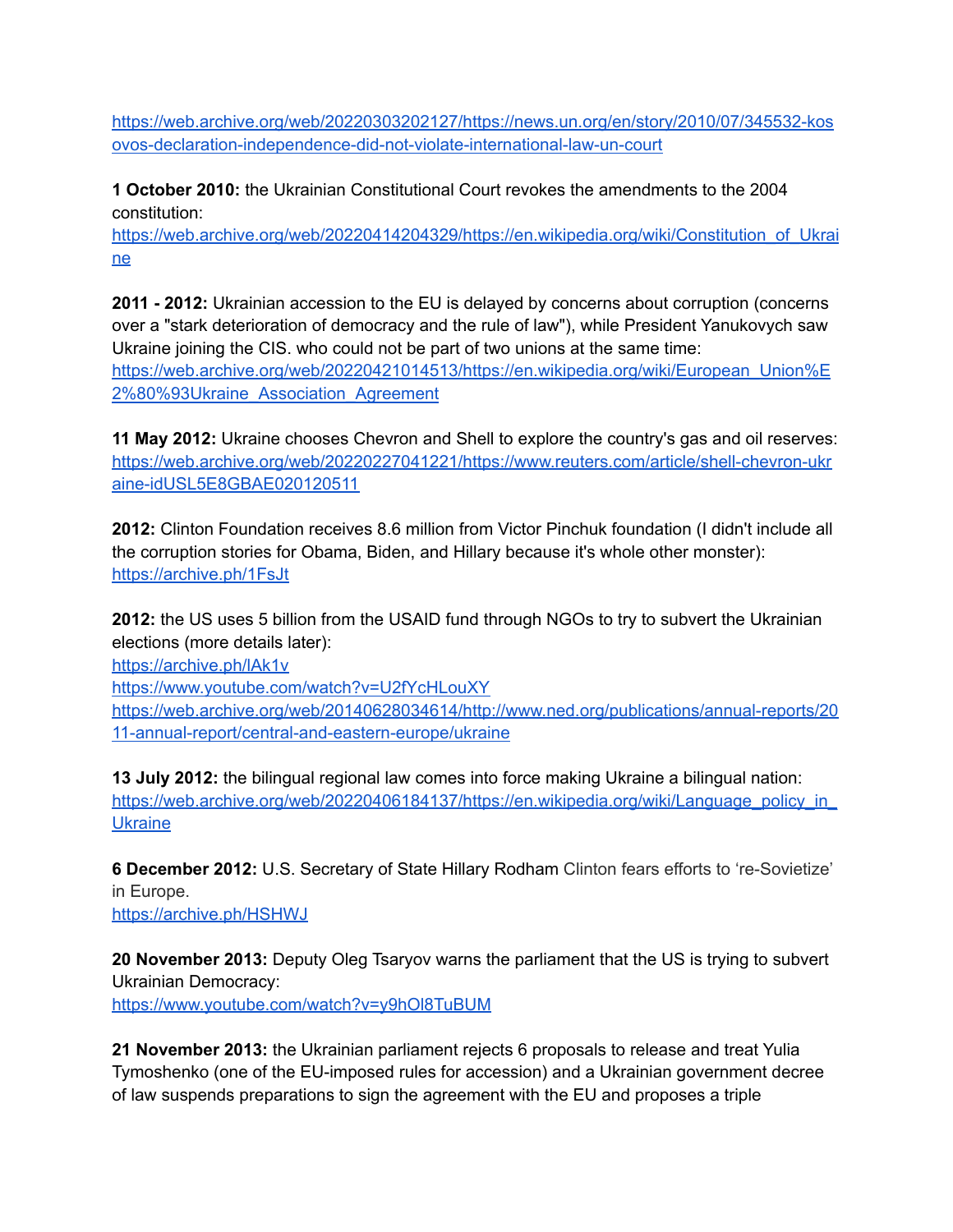exchange commission between the EU, Ukraine and Russia that would solve the exchange problems between the 3. The then prime minister, Yuriy Boyko, also warned of the damage that an association with the EU would represent for the Ukrainian economy.

[https://web.archive.org/web/20220410001145/https://www.aljazeera.com/news/2013/11/21/ukrai](https://web.archive.org/web/20220410001145/https://www.aljazeera.com/news/2013/11/21/ukraine-drops-eu-plans-and-looks-to-russia/) [ne-drops-eu-plans-and-looks-to-russia/](https://web.archive.org/web/20220410001145/https://www.aljazeera.com/news/2013/11/21/ukraine-drops-eu-plans-and-looks-to-russia/)

[https://web.archive.org/web/20220410001354/https://en.interfax.com.ua/news/general/176144.h](https://web.archive.org/web/20220410001354/https://en.interfax.com.ua/news/general/176144.html) [tml](https://web.archive.org/web/20220410001354/https://en.interfax.com.ua/news/general/176144.html)

That same day, the Euromaidan protests began, which the east of the country greatly disliked: <https://web.archive.org/web/20220413220551/https://en.wikipedia.org/wiki/Euromaidan>

Ed. Note: The country is (AT THIS TIME) divided between pro-EU and pro-Russia with pro-Russia being the majority

**25 November 2013:** anti-maidan protests by pro-Russians begin: <https://web.archive.org/web/20220325182839/https://en.wikipedia.org/wiki/Anti-Maidan>

**28 November 2013:** At the EU summit, Viktor Yanukovych did not sign any association agreement, suggesting a trilateral agreement, involving Ukraine, Russia and the European Union. This proposal was rejected outright by the European Union. Thousands of protesters were announced in Maidan Square; others occupied the Kiev mayor's office. Opposition politicians began to accuse Viktor Yanukovych of "treason". <https://archive.ph/5Ds6o>

**29 November 2013:** US Vice President Joe Biden warns Viktor Yanukovych against violent crackdown. Protesters presented their demands, one of which was the immediate resignation of Viktor Yanukovych.

<https://archive.ph/tFKCT>

[https://web.archive.org/web/20220413220551/https://en.wikipedia.org/wiki/Euromaidan#Deman](https://web.archive.org/web/20220413220551/https://en.wikipedia.org/wiki/Euromaidan#Demands) [ds](https://web.archive.org/web/20220413220551/https://en.wikipedia.org/wiki/Euromaidan#Demands)

**December 2013:** Ukraine has tried to find out a way to cooperate with both the EU and the Eurasian Union to which the EU has repeatedly said no.

[https://web.archive.org/web/20140329173606/http://www.theguardian.com/commentisfree/2013/](https://web.archive.org/web/20140329173606/http://www.theguardian.com/commentisfree/2013/dec/12/solution-to-ukraine-crisi-political-not-economic) [dec/12/solution-to-ukraine-crisi-political-not-economic](https://web.archive.org/web/20140329173606/http://www.theguardian.com/commentisfree/2013/dec/12/solution-to-ukraine-crisi-political-not-economic)

**10 December 2013:** Victoria Nuland (US Under Secretary of State for Political Affairs) has a meeting with Ukrainian opposition leaders Oleh Tyahnybok(Svoboda(NAZI)), Arseniy Yatsenyuk(Fatherland), and Vitaliy Klitschko(UDAR):

[https://web.archive.org/web/20220416060656/https://en.wikipedia.org/wiki/Arseniy\\_Yatsenyuk](https://web.archive.org/web/20220416060656/https://en.wikipedia.org/wiki/Arseniy_Yatsenyuk) [https://web.archive.org/web/20220421130135/https://en.wikipedia.org/wiki/Vitali\\_Klitschko](https://web.archive.org/web/20220421130135/https://en.wikipedia.org/wiki/Vitali_Klitschko)

**14 December 2013:** US Senator John McCain meets with the same leaders: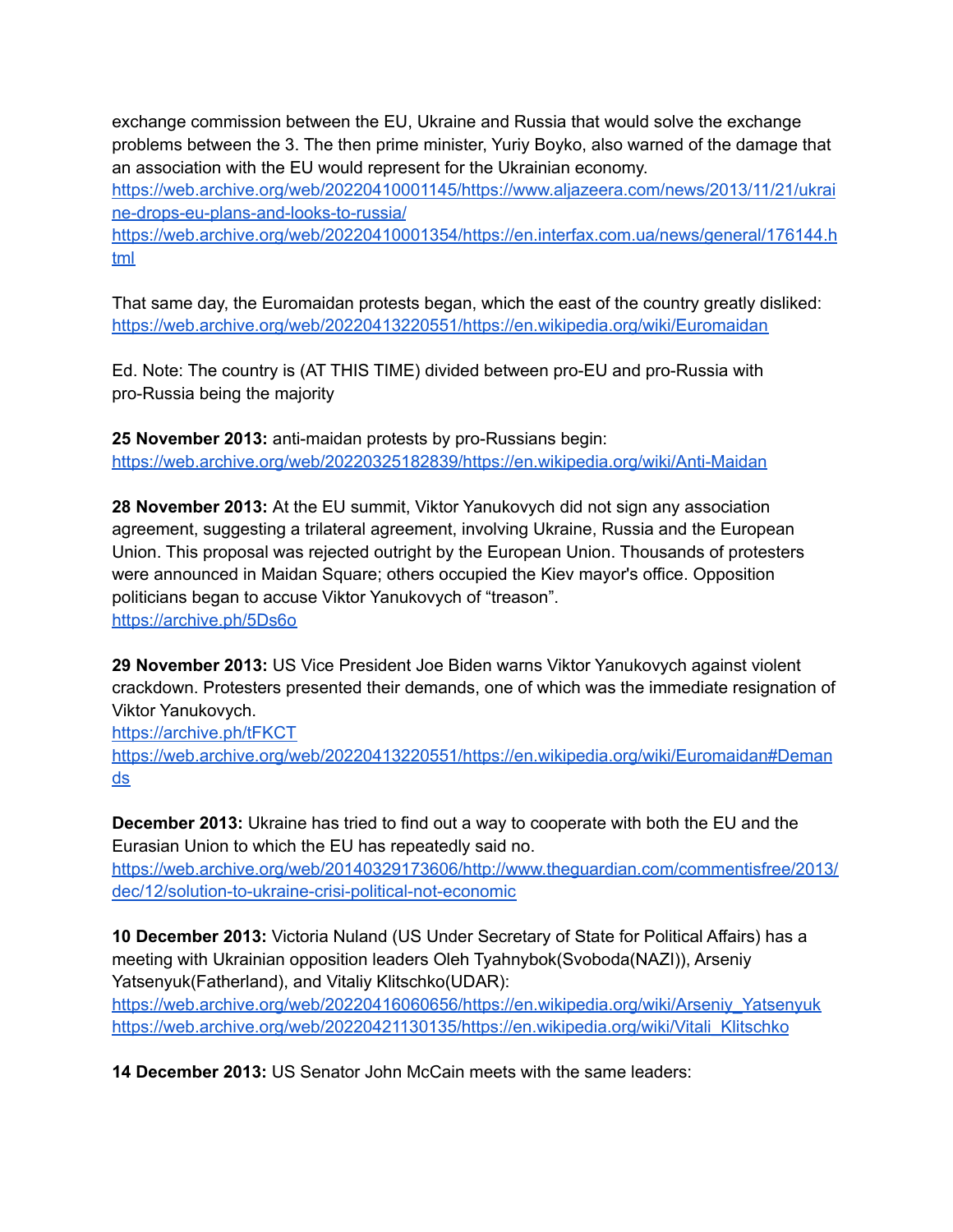[https://web.archive.org/web/20220417071614/https://www.businessinsider.com/john-mccain-me](https://web.archive.org/web/20220417071614/https://www.businessinsider.com/john-mccain-meets-oleh-tyahnybok-in-ukraine-2013-12) [ets-oleh-tyahnybok-in-ukraine-2013-12](https://web.archive.org/web/20220417071614/https://www.businessinsider.com/john-mccain-meets-oleh-tyahnybok-in-ukraine-2013-12)

**18 December 2013:** Russia offers Ukraine a \$15 Billion aid package along with reduced gas prices.

[https://web.archive.org/web/20140329031032/http://www.theguardian.com/world/2013/dec/17/u](https://web.archive.org/web/20140329031032/http://www.theguardian.com/world/2013/dec/17/ukraine-russia-leaders-talks-kremlin-loan-deal) [kraine-russia-leaders-talks-kremlin-loan-deal](https://web.archive.org/web/20140329031032/http://www.theguardian.com/world/2013/dec/17/ukraine-russia-leaders-talks-kremlin-loan-deal)

**January 2014:** Euromaidan Press an Internet-based English newspaper by contributors from Ukraine, sponsored by reader contributions and the International Renaissance Foundation (NGO by Soros).

[https://web.archive.org/web/20220423080551/https://en.wikipedia.org/wiki/Euromaidan\\_Press](https://web.archive.org/web/20220423080551/https://en.wikipedia.org/wiki/Euromaidan_Press) https://www.youtube.com/watch?v=oSAArjOBf\_c

**22 January 2014:** The first deaths occurred on Unity Day, during riots on Hrushevskoho Street in Kyiv, where 3 Euromaidan activists were shot dead.

[https://web.archive.org/web/20220403125426/https://en.wikipedia.org/wiki/List\\_of\\_people\\_killed](https://web.archive.org/web/20220403125426/https://en.wikipedia.org/wiki/List_of_people_killed_during_the_Revolution_of_Dignity) during the Revolution of Dignity

**4 February 2014:** Victoria Nuland (US Under Secretary of State for Political Affairs) caught up with Ukrainian Ambassador Pyatt planning to make Arseniy Yatsenyuk Prime Minister (puppet). And saying "Fuck the EU":

[https://web.archive.org/web/20220421183503/https://en.wikipedia.org/wiki/Victoria\\_Nuland](https://web.archive.org/web/20220421183503/https://en.wikipedia.org/wiki/Victoria_Nuland) [https://web.archive.org/web/20220420125615/https://www.bbc.com/news/world-europe-260799](https://web.archive.org/web/20220420125615/https://www.bbc.com/news/world-europe-26079957) [57](https://web.archive.org/web/20220420125615/https://www.bbc.com/news/world-europe-26079957)

https://youtu.be/WV9J6sxCs5k

https://www.youtube.com/watch?v=MSxaa-67yGM

https://www.youtube.com/watch?v=CL\_GShyGv3o

[https://web.archive.org/web/20220413050214/https://www.cato.org/commentary/americas-ukrai](https://web.archive.org/web/20220413050214/https://www.cato.org/commentary/americas-ukraine-hypocrisy) [ne-hypocrisy](https://web.archive.org/web/20220413050214/https://www.cato.org/commentary/americas-ukraine-hypocrisy)

**18 February 2014:** 22 people get killed kickstarting the Revolution of Dignity:

[https://web.archive.org/web/20220416115954/https://en.wikipedia.org/wiki/Revolution\\_of\\_Dignit](https://web.archive.org/web/20220416115954/https://en.wikipedia.org/wiki/Revolution_of_Dignity) [y](https://web.archive.org/web/20220416115954/https://en.wikipedia.org/wiki/Revolution_of_Dignity)

[https://web.archive.org/web/20220403125426/https://en.wikipedia.org/wiki/List\\_of\\_people\\_killed](https://web.archive.org/web/20220403125426/https://en.wikipedia.org/wiki/List_of_people_killed_during_the_Revolution_of_Dignity) during the Revolution of Dignity

**19 February 2014:** Obama threatens Ukraine with sanctions if it tries to put down the violence in Kiev with military force.

[https://web.archive.org/web/20140625075642/https://thehill.com/policy/international/198732-oba](https://web.archive.org/web/20140625075642/https://thehill.com/policy/international/198732-obama-threatens-consequences-for-ukraine-violence) [ma-threatens-consequences-for-ukraine-violence](https://web.archive.org/web/20140625075642/https://thehill.com/policy/international/198732-obama-threatens-consequences-for-ukraine-violence)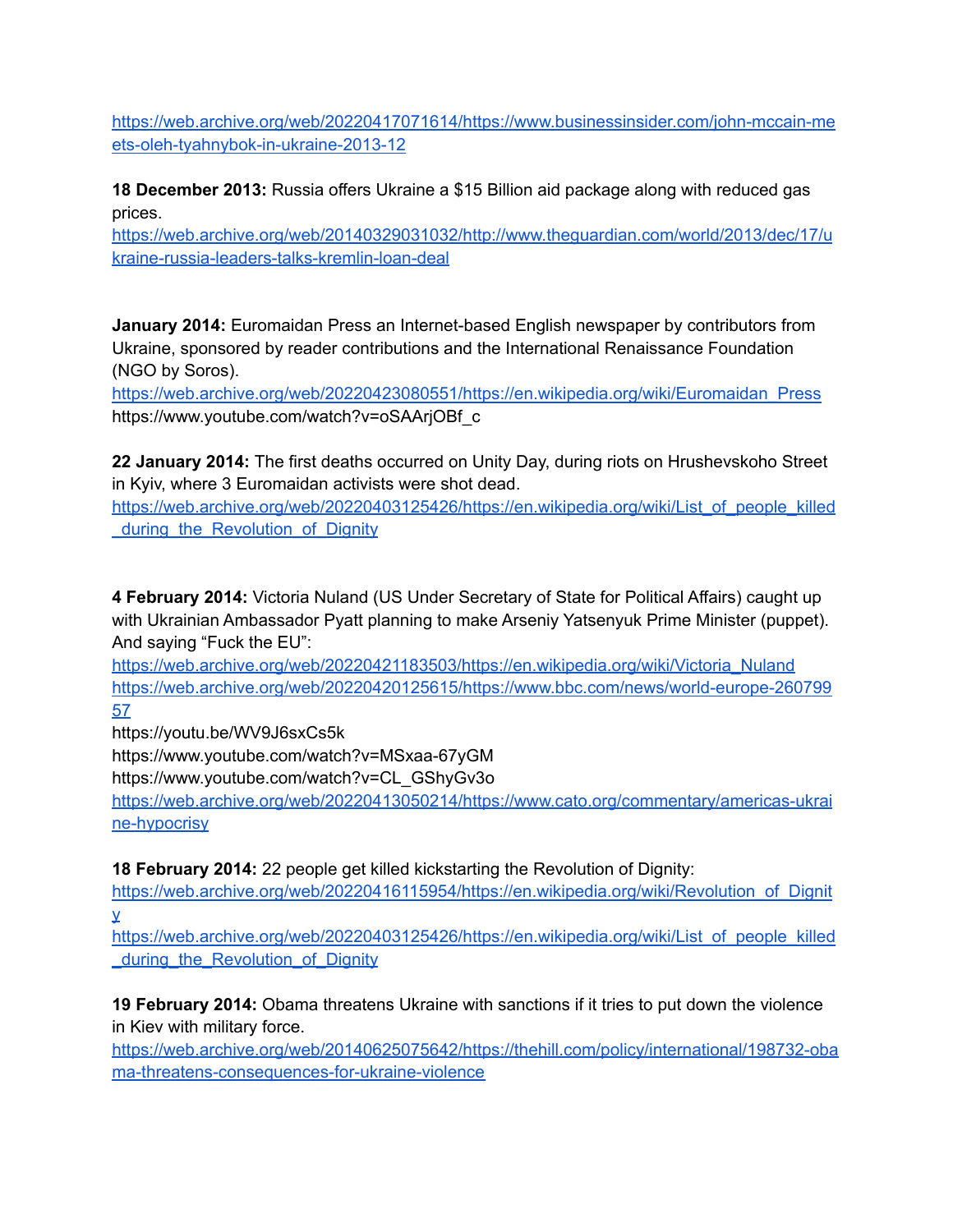**20 February 2014:** 53 people get killed, many by snipers (look up 5 March 2014).Unidentified snipers target both police and protesters in Kiev. The event is seized upon by those who oppose Yanukovych, and responsibility is attributed to the Ukrainian government, prior to any investigation. An academic investigation concluded that the massacre was a false flag operation, which was planned and carried out with a goal to overthrow the government and seizure of power.

[https://web.archive.org/web/20220403125426/https://en.wikipedia.org/wiki/List\\_of\\_people\\_killed](https://web.archive.org/web/20220403125426/https://en.wikipedia.org/wiki/List_of_people_killed_during_the_Revolution_of_Dignity) [\\_during\\_the\\_Revolution\\_of\\_Dignity](https://web.archive.org/web/20220403125426/https://en.wikipedia.org/wiki/List_of_people_killed_during_the_Revolution_of_Dignity)

(3 deaths) <https://web.archive.org/web/20210903065348/http://maidan.situplatform.com/> Analysis: (remaining deaths and academic paper)

[https://web.archive.org/web/20220428121407/https://www.researchgate.net/profile/Ivan-Katcha](https://web.archive.org/web/20220428121407/https://www.researchgate.net/profile/Ivan-Katchanovski/publication/266855828_The_Snipers%27_Massacre_on_the_Maidan_in_Ukraine/links/5a83a7f7a6fdcc6f3eb295a5/The-Snipers-Massacre-on-the-Maidan-in-Ukraine.pdf?origin=publication_detail) [novski/publication/266855828\\_The\\_Snipers%27\\_Massacre\\_on\\_the\\_Maidan\\_in\\_Ukraine/links/5](https://web.archive.org/web/20220428121407/https://www.researchgate.net/profile/Ivan-Katchanovski/publication/266855828_The_Snipers%27_Massacre_on_the_Maidan_in_Ukraine/links/5a83a7f7a6fdcc6f3eb295a5/The-Snipers-Massacre-on-the-Maidan-in-Ukraine.pdf?origin=publication_detail) [a83a7f7a6fdcc6f3eb295a5/The-Snipers-Massacre-on-the-Maidan-in-Ukraine.pdf?origin=publica](https://web.archive.org/web/20220428121407/https://www.researchgate.net/profile/Ivan-Katchanovski/publication/266855828_The_Snipers%27_Massacre_on_the_Maidan_in_Ukraine/links/5a83a7f7a6fdcc6f3eb295a5/The-Snipers-Massacre-on-the-Maidan-in-Ukraine.pdf?origin=publication_detail) tion detail

Pro-Maidan shooter admits to sniping several of the people killed or wounded on 20 February: <https://archive.ph/ve4so>

**21 February 2014:** Yanukovych, together with the opposition, signed the agreement to end the political crisis and the constitution returned to the 2004 revision and promised presidential elections 10 months later. The agreement is read in Maidan Square and is not well received. As such, several MPS from Yanukovych's party resigned. Yanukovych's life and family are threatened, the convoy he's in gets shot at by automatic weapons forcing him to flee the country. That same day his house and office are invaded:

[https://web.archive.org/web/20170225200651/https://www.bbc.com/ukrainian/features-russian-3](https://web.archive.org/web/20170225200651/https://www.bbc.com/ukrainian/features-russian-39049755) [9049755](https://web.archive.org/web/20170225200651/https://www.bbc.com/ukrainian/features-russian-39049755)

<https://www.reuters.com/article/ukraine-crisis-car-idINDEEA1L04620140222> [https://web.archive.org/web/20220412014503/https://en.wikipedia.org/wiki/Agreement\\_on\\_settle](https://web.archive.org/web/20220412014503/https://en.wikipedia.org/wiki/Agreement_on_settlement_of_political_crisis_in_Ukraine) ment of political crisis in Ukraine

[https://web.archive.org/web/20220402152216/https://euromaidanpress.com/2016/02/19/a-timeli](https://web.archive.org/web/20220402152216/https://euromaidanpress.com/2016/02/19/a-timeline-of-the-euromaidan-revolution/) [ne-of-the-euromaidan-revolution/](https://web.archive.org/web/20220402152216/https://euromaidanpress.com/2016/02/19/a-timeline-of-the-euromaidan-revolution/)

**22 February 2014:** Parliament, with powers it did not have and without majority, votes to remove Yanukovych as president.

[https://web.archive.org/web/20220418003857/https://en.wikipedia.org/wiki/Impeachment\\_in\\_Ukr](https://web.archive.org/web/20220418003857/https://en.wikipedia.org/wiki/Impeachment_in_Ukraine) [aine](https://web.archive.org/web/20220418003857/https://en.wikipedia.org/wiki/Impeachment_in_Ukraine)

[https://web.archive.org/web/20140430232150/http://www.huffingtonpost.co.uk/david-morrison/uk](https://web.archive.org/web/20140430232150/http://www.huffingtonpost.co.uk/david-morrison/ukraine-willliam-hague_b_4933177.html) [raine-willliam-hague\\_b\\_4933177.html](https://web.archive.org/web/20140430232150/http://www.huffingtonpost.co.uk/david-morrison/ukraine-willliam-hague_b_4933177.html)

**23 February 2014:** the parliament decides to revoke the bilingual law, making Ukrainian the only language, which triggered major counter-protests in pro-Russian regions (Odessa, Dnepropetrovsk, Kharkov, Lugansk and Donetsk):

[https://web.archive.org/web/20220406184137/https://en.wikipedia.org/wiki/Language\\_policy\\_in\\_](https://web.archive.org/web/20220406184137/https://en.wikipedia.org/wiki/Language_policy_in_Ukraine#Attempted_repeal_of_the_law) Ukraine#Attempted repeal of the law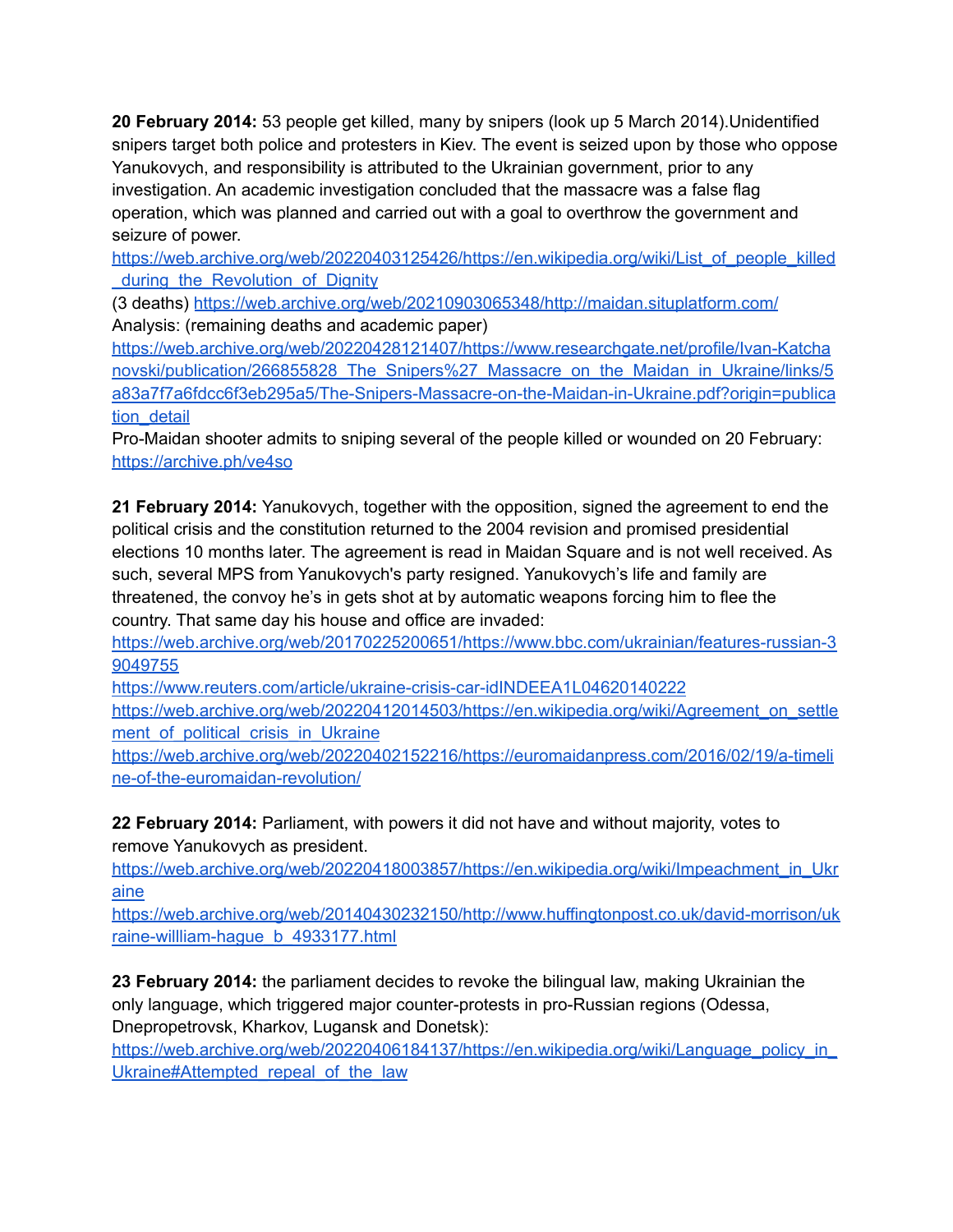**27 February 2014:** Arseniy Yatsenyuk (the guy chosen by Victoria Nuland) is chosen as PM by the Ukrainian parliament, taking power the next day. That same day (27th (or 23rd depending on the source)) Putin recognized the strategic danger to the Sevastopol naval base from regime change. Russian soldiers without insignia invade Crimea capturing strategic points and the Crimean Parliament:

[https://web.archive.org/web/20220417000725/https://en.wikipedia.org/wiki/Annexation\\_of\\_Crim](https://web.archive.org/web/20220417000725/https://en.wikipedia.org/wiki/Annexation_of_Crimea_by_the_Russian_Federation) ea by the Russian Federation

[https://web.archive.org/web/20220414130218/https://consortiumnews.com/2015/07/13/the-mes](https://web.archive.org/web/20220414130218/https://consortiumnews.com/2015/07/13/the-mess-that-nuland-made/) [s-that-nuland-made/](https://web.archive.org/web/20220414130218/https://consortiumnews.com/2015/07/13/the-mess-that-nuland-made/)

**2 March 2014:** the US lends \$1 Billion to Ukraine and offers \$343 Million in aid. Acting President Oleksandr Turchynov appointed Ihor Kolomoyskyi Governor of Dnipropetrovsk Oblast. Putin described Kolomoyskyi as a "unique crook," and said that the citizens of Dnipropetrovsk were not happy with his appointment as Governor of Dnipropetrovsk Oblast.

[https://web.archive.org/web/20220422155422/https://en.wikipedia.org/wiki/Ihor\\_Kolomoyskyi](https://web.archive.org/web/20220422155422/https://en.wikipedia.org/wiki/Ihor_Kolomoyskyi) [https://web.archive.org/web/20220417001731/https://obamawhitehouse.archives.gov/the-press](https://web.archive.org/web/20220417001731/https://obamawhitehouse.archives.gov/the-press-office/2014/11/21/fact-sheet-us-assistance-ukraine)[office/2014/11/21/fact-sheet-us-assistance-ukraine](https://web.archive.org/web/20220417001731/https://obamawhitehouse.archives.gov/the-press-office/2014/11/21/fact-sheet-us-assistance-ukraine)

[https://web.archive.org/web/20220322033133/https://abcnews.go.com/blogs/headlines/2014/03/](https://web.archive.org/web/20220322033133/https://abcnews.go.com/blogs/headlines/2014/03/why-is-the-u-s-sending-1-billion-to-ukraine) [why-is-the-u-s-sending-1-billion-to-ukraine](https://web.archive.org/web/20220322033133/https://abcnews.go.com/blogs/headlines/2014/03/why-is-the-u-s-sending-1-billion-to-ukraine)

**5 March 2014:** a call between EU foreign policy chief Cathy Ashton and Estonian Foreign Minister Urmas Paet was leaked to the public in which it reveals that the shooters in Kiev were actually from the new coalition government and that Western diplomats knew about it and covered it up.

[https://web.archive.org/web/20220417225403/https://www.theguardian.com/world/2014/mar/05/](https://web.archive.org/web/20220417225403/https://www.theguardian.com/world/2014/mar/05/ukraine-bugged-call-catherine-ashton-urmas-paet) [ukraine-bugged-call-catherine-ashton-urmas-paet](https://web.archive.org/web/20220417225403/https://www.theguardian.com/world/2014/mar/05/ukraine-bugged-call-catherine-ashton-urmas-paet)

<https://soundcloud.com/stormcloudsgathering/estonian-foreign-minister-1>

[https://web.archive.org/web/20141024235346/http://www.dailymail.co.uk/news/article-2573923/](https://web.archive.org/web/20141024235346/http://www.dailymail.co.uk/news/article-2573923/Estonian-Foreign-Ministry-confirms-authenticity-leaked-phone-call-discussing-Kiev-snipers-shot-protesters-possibly-hired-Ukraines-new-leaders.html) [Estonian-Foreign-Ministry-confirms-authenticity-leaked-phone-call-discussing-Kiev-snipers-shot](https://web.archive.org/web/20141024235346/http://www.dailymail.co.uk/news/article-2573923/Estonian-Foreign-Ministry-confirms-authenticity-leaked-phone-call-discussing-Kiev-snipers-shot-protesters-possibly-hired-Ukraines-new-leaders.html)[protesters-possibly-hired-Ukraines-new-leaders.html](https://web.archive.org/web/20141024235346/http://www.dailymail.co.uk/news/article-2573923/Estonian-Foreign-Ministry-confirms-authenticity-leaked-phone-call-discussing-Kiev-snipers-shot-protesters-possibly-hired-Ukraines-new-leaders.html)

**7 March 2014:** the US is caught taking part of Ukraine's gold reserves. Later, Valeria Hontareva admits that Ukraine only has 1% of the 42.3 tons of gold. (42.3T = 8% of the world's gold) https://web.archive.org/web/20141122021319/http://iskra-news.info/news/segodnja\_nochju\_iz\_b orispolja\_v\_ssha\_strartoval\_samoljot\_s\_zolotym\_zapasom\_ukrainy/2014-03-07-9122 https://web.archive.org/web/20141118184013/https://www.zerohedge.com/news/2014-11-18/ukr aine-admits-its-gold-gone

<https://web.archive.org/web/201411202>

**15 March 2014:** The Verkhovna Rada (Ukrainian parliament) voted to dissolve the parliament of Crimea. <https://archive.ph/oB0jB> <https://archive.ph/bAWDZ>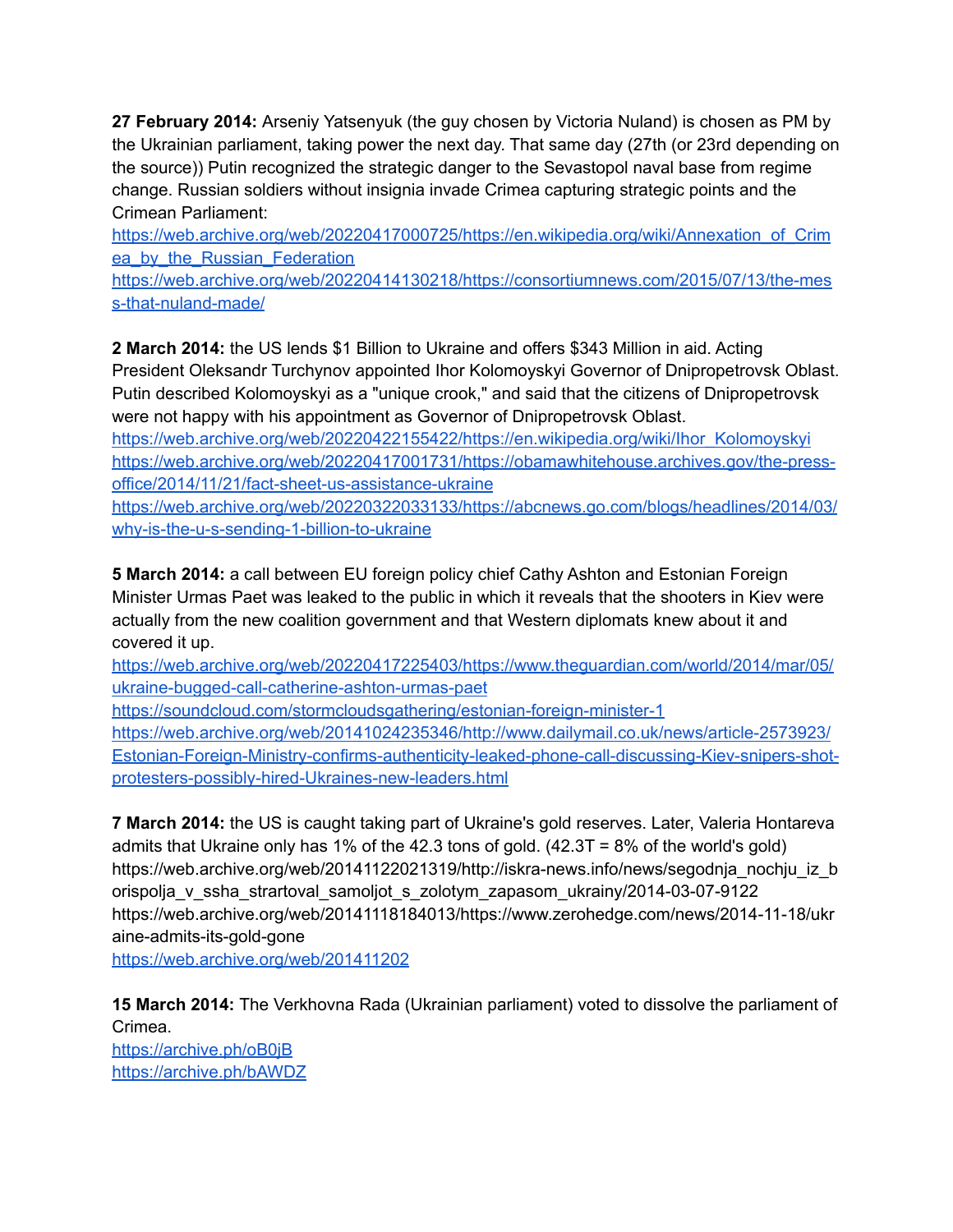**16 March 2014:** an unofficial referendum is held in Crimea. The referendum refers to the "Kosovo precedent" and asks:

1. Do you support the reunification of Crimea with Russia with all rights as a federal subject of the Russian Federation? (96.77% yes)

2. Do you support the restoration of the Constitution of the Republic of Crimea in 1992 and the status of Crimea as part of Ukraine? (2.51% yes)

[https://web.archive.org/web/20220412070857/https://en.wikipedia.org/wiki/2014\\_Crimean\\_statu](https://web.archive.org/web/20220412070857/https://en.wikipedia.org/wiki/2014_Crimean_status_referendum) [s\\_referendum](https://web.archive.org/web/20220412070857/https://en.wikipedia.org/wiki/2014_Crimean_status_referendum) (same source for points below)

**17 March 2014:** the Crimean parliament asks the Russian Federation "to admit the Republic of Crimea as a new subject with republic status". On the same day, Putin issued a decree formally recognizing Crimea as an independent state.

**18 March 2014:** the Russian and Crimean leaderships sign the Treaty of Accession of the Republic of Crimea to Russia, which was ratified by the Russian Federal Assembly on 21 March.

**27 March 2014:** Every month, the owner of the Privat group, the governor of the Dnepropetrovsk region, Igor Kolomoisky, spends about \$10 million from his fortune on the salary of 3,000 volunteer fighters.

**March 2014:** During the initial phases of the War in Donbas, the Ukrainian Armed Forces suffered a number of defeats and setbacks against the separatists, as they were ill-prepared, ill-equipped, lacking in professionalism, morale, fighting spirit and with severe incompetence in the high command. As a reaction, many willing civilians created militias and paramilitary groups to fight the separatists on their own initiative, known as the "Volunteer Battalions". [https://web.archive.org/web/20220502130941/https://en.wikipedia.org/wiki/Azov\\_Battalion](https://web.archive.org/web/20220502130941/https://en.wikipedia.org/wiki/Azov_Battalion) [https://web.archive.org/web/20220401025942/https://newrepublic.com/article/117710/ukraines-a](https://web.archive.org/web/20220401025942/https://newrepublic.com/article/117710/ukraines-army-small-sovietized-underfunded-and-poorly-trained) [rmy-small-sovietized-underfunded-and-poorly-trained](https://web.archive.org/web/20220401025942/https://newrepublic.com/article/117710/ukraines-army-small-sovietized-underfunded-and-poorly-trained)

According to a British Home Office report, in the March/April 2014 recall of reservists, 70 percent did not show up for the first session, 80 percent for the second, 90 percent for the third, and 95 percent for the fourth.

[https://web.archive.org/web/20220428190210/https://www.justice.gov/eoir/page/file/1008261/do](https://web.archive.org/web/20220428190210/https://www.justice.gov/eoir/page/file/1008261/download) [wnload](https://web.archive.org/web/20220428190210/https://www.justice.gov/eoir/page/file/1008261/download)

It is worth noting that since inheriting the second largest army in Europe from USSR in 1991, Ukraine has systemically mismanaged it, the new government couldn't afford to keep up such a large force, and began rapidly cutting costs. Since then, the Ukrainian Defense Ministry has been consistently downsizing to a force of about 120,000. When Russia invaded Crimea, Ukraine was still in the process of downsizing, and had plans to further decrease its forces to 100,000 by 2017. Ukrainians were also trained to see Russians as friends and allies. Allegedly the army was undermined by the corruption of its cadres and no longer enjoyed the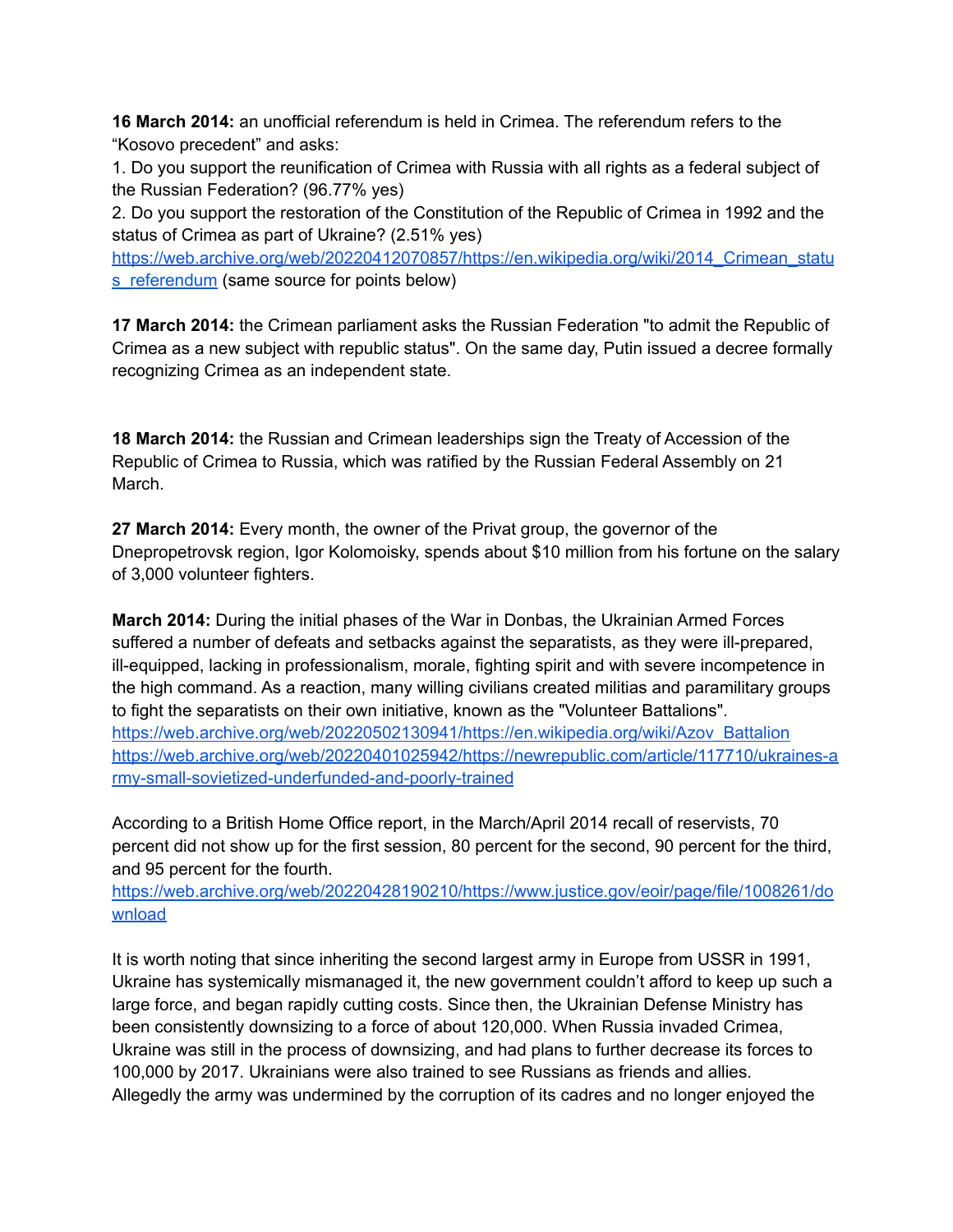support of the population. Young Ukrainians refused to go and fight in the Donbass and preferred emigration. To compensate for the lack of soldiers, the Ukrainian government resorted to paramilitary militias.

[https://web.archive.org/web/20220417225025/https://www.thepostil.com/the-military-situation-in](https://web.archive.org/web/20220417225025/https://www.thepostil.com/the-military-situation-in-the-ukraine/)[the-ukraine/](https://web.archive.org/web/20220417225025/https://www.thepostil.com/the-military-situation-in-the-ukraine/)

[https://web.archive.org/web/20210421215854/https://newrepublic.com/article/117710/ukraines-a](https://web.archive.org/web/20210421215854/https://newrepublic.com/article/117710/ukraines-army-small-sovietized-underfunded-and-poorly-trained) [rmy-small-sovietized-underfunded-and-poorly-trained](https://web.archive.org/web/20210421215854/https://newrepublic.com/article/117710/ukraines-army-small-sovietized-underfunded-and-poorly-trained)

**mid-March 2014:** Burisma (Ukrainian gas company) hires Hunter Biden (son of Joe Biden): [https://web.archive.org/web/20220407151524/https://en.wikipedia.org/wiki/Hunter\\_Biden#Buris](https://web.archive.org/web/20220407151524/https://en.wikipedia.org/wiki/Hunter_Biden#Burisma_Holdings) [ma\\_Holdings](https://web.archive.org/web/20220407151524/https://en.wikipedia.org/wiki/Hunter_Biden#Burisma_Holdings)

**12 Abril 2014:** CIA Director Brennan secretly visits Ukraine.

<https://archive.ph/Kf5ub>

[https://web.archive.org/web/20140430231414/https://www.theguardian.com/commentisfree/201](https://web.archive.org/web/20140430231414/https://www.theguardian.com/commentisfree/2014/apr/30/russia-ukraine-war-kiev-conflict) [4/apr/30/russia-ukraine-war-kiev-conflict](https://web.archive.org/web/20140430231414/https://www.theguardian.com/commentisfree/2014/apr/30/russia-ukraine-war-kiev-conflict)

**13 April 2014:** Minister of Internal Affairs Arsen Avakov issued a decree authorizing the creation of new paramilitary forces of up to 12,000 people.

[https://web.archive.org/web/20160304212811/http://arena.in.ua/politka/186488-Dlya-uregulirova](https://web.archive.org/web/20160304212811/http://arena.in.ua/politka/186488-Dlya-uregulirovaniya-situaciya-na-YUgo-Vostoke-MVD-sozdaet-specpodrazdeleniya-po-ohrane-obshestvennogo-poryadka.html) [niya-situaciya-na-YUgo-Vostoke-MVD-sozdaet-specpodrazdeleniya-po-ohrane-obshestvennogo](https://web.archive.org/web/20160304212811/http://arena.in.ua/politka/186488-Dlya-uregulirovaniya-situaciya-na-YUgo-Vostoke-MVD-sozdaet-specpodrazdeleniya-po-ohrane-obshestvennogo-poryadka.html) [-poryadka.html](https://web.archive.org/web/20160304212811/http://arena.in.ua/politka/186488-Dlya-uregulirovaniya-situaciya-na-YUgo-Vostoke-MVD-sozdaet-specpodrazdeleniya-po-ohrane-obshestvennogo-poryadka.html)

**26 April 2014:** Ukraine cuts off the water supply to Crimea:

[https://web.archive.org/web/20220412013127/https://en.wikipedia.org/wiki/North\\_Crimean\\_Can](https://web.archive.org/web/20220412013127/https://en.wikipedia.org/wiki/North_Crimean_Canal) [al](https://web.archive.org/web/20220412013127/https://en.wikipedia.org/wiki/North_Crimean_Canal)

<https://web.archive.org/web/20171205111442/https://tass.com/world/729666>

**April 2014:** As governor, Ihor Kolomoyskyi was reportedly offering a bounty for the capture of Russian-backed militants and incentives for the turning in of weapons. On 22 April, deputy head of the National Defense Staff of the Dnipropetrovsk region Mikhail Lysenko revealed that Kolomoiskyi paid \$10,000 for the arrest of 8 Russian saboteurs. On 3 June 2014, Kolomoiskyi offered a \$500,000 reward for the delivery of Oleg Tsaryov, a leader of the separatists, to the law enforcement agencies of Ukraine.

Kolomoisky is also believed to have spent \$10 million to create the Dnipro Battalion, and to have provided funds for the Aidar, Azov,and Donbas volunteer battalions.

**17 April 2014:** Russian President Vladimir Putin, after denying it, confirmed the presence of the Russian military in the annexation of Crimea.

[https://web.archive.org/web/20220416152325/https://en.wikipedia.org/wiki/Little\\_green\\_men\\_\(R](https://web.archive.org/web/20220416152325/https://en.wikipedia.org/wiki/Little_green_men_(Russo-Ukrainian_War)) [usso-Ukrainian\\_War\)](https://web.archive.org/web/20220416152325/https://en.wikipedia.org/wiki/Little_green_men_(Russo-Ukrainian_War))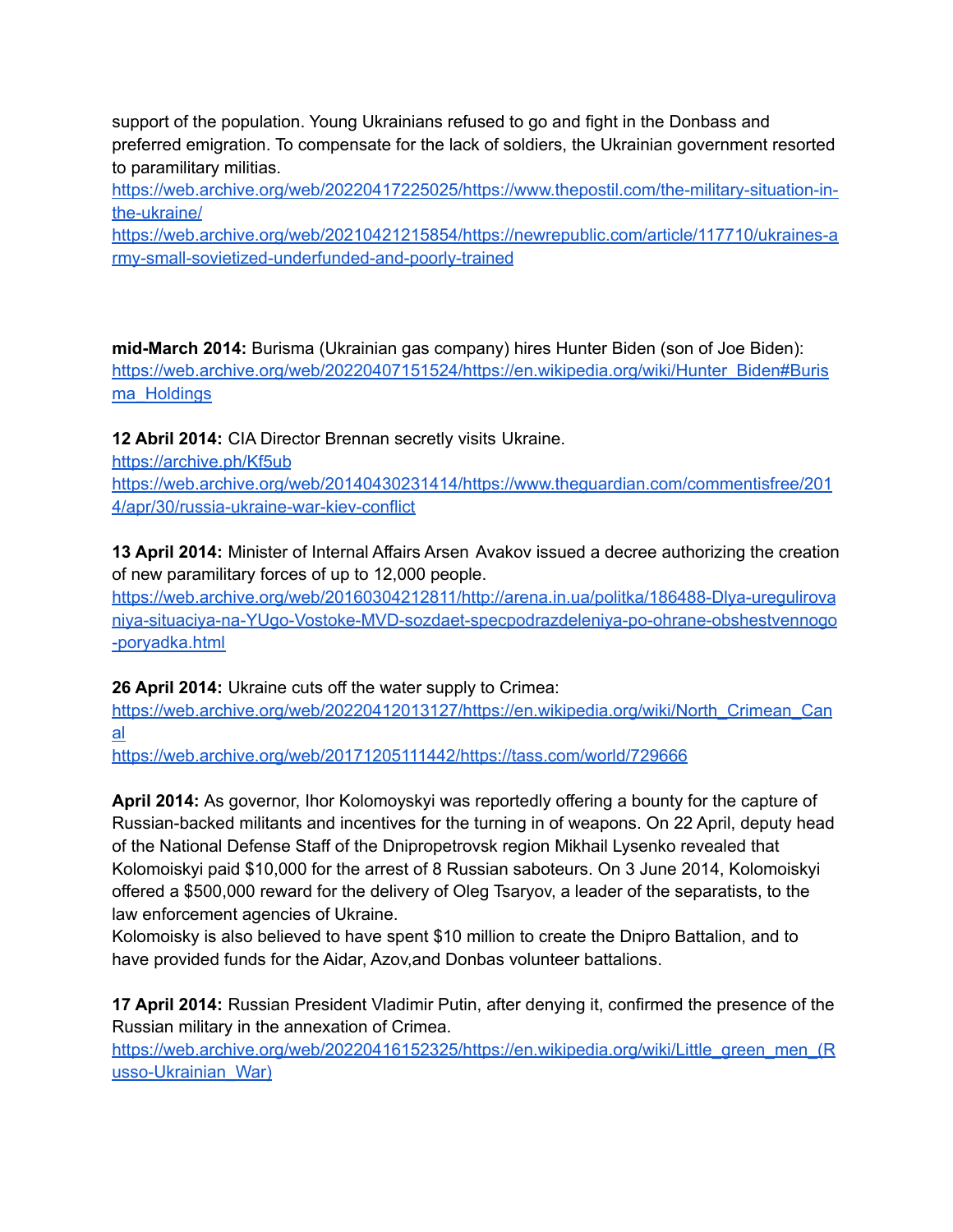**20 April 2014:** White House declares a new Cold War on Russia.

[https://web.archive.org/web/20140501055807/http://www.thenation.com/article/179579/cold-war](https://web.archive.org/web/20140501055807/http://www.thenation.com/article/179579/cold-war-against-russia-without-debate) [-against-russia-without-debate](https://web.archive.org/web/20140501055807/http://www.thenation.com/article/179579/cold-war-against-russia-without-debate)

**2 May 2014:** Clashes between pro-Maidan and anti-Maidan demonstrators erupted in the southern Ukrainian city of Odessa in 2014, in reaction to Euromaidan. The clashes culminated in pro-Ukrainian militants setting fire to a Trade Unions House where pro-Russian militants were forced inside.

[https://web.archive.org/web/20220423060733/https://en.wikipedia.org/w/index.php?title=2014\\_](https://web.archive.org/web/20220423060733/https://en.wikipedia.org/w/index.php?title=2014_Odessa_clashes) [Odessa\\_clashes](https://web.archive.org/web/20220423060733/https://en.wikipedia.org/w/index.php?title=2014_Odessa_clashes)

<https://www.youtube.com/watch?v=H4dJRnI-X8Q>

**11 May 2014:** Donbass (Donetsk and Luhask) hold referendums on self-determination (being an autonomous region), which were not recognized by any country and were held against Putin's recommendation:

Donetsk:

\* "Do you support the Act of State Self-rule of the Donetsk People's Republic?" (yes 89.07%)

Luhansk:

\* "Do you support the declaration of state independence of the Luhansk People's Republic?" (yes 96.2%)

[https://web.archive.org/web/20220416211826/https://en.wikipedia.org/wiki/2014\\_Donbas\\_status](https://web.archive.org/web/20220416211826/https://en.wikipedia.org/wiki/2014_Donbas_status_referendums) referendums

**6 June 2014:** the Normandy Format (Format Normandie / Normandy contact group) was created. Includes:

Germany, Russia, Ukraine and France.

[https://web.archive.org/web/20220322004110/https://en.wikipedia.org/wiki/Normandy\\_format](https://web.archive.org/web/20220322004110/https://en.wikipedia.org/wiki/Normandy_format)

**5 September 2014:** the first Minsk Protocol is signed. The agreement provided for a ceasefire, exchange of prisoners, distribution of humanitarian aid and withdrawal of heavy weapons. However, Russia also imposed conditions: dialogue, local elections and the adoption of a law on the special status of the two regions. (Ed. Note that at this time both breakaway Republics do not want independence but to have their own autonomy within Ukraine).

[https://web.archive.org/web/20220417152906/https://en.wikipedia.org/wiki/Minsk\\_agreements#](https://web.archive.org/web/20220417152906/https://en.wikipedia.org/wiki/Minsk_agreements#Minsk_Protocol) [Minsk\\_Protocol](https://web.archive.org/web/20220417152906/https://en.wikipedia.org/wiki/Minsk_agreements#Minsk_Protocol)

**19 September 2014:** a follow-up memorandum of the protocol was signed due to constant violation by both parties. The memo added the following points:

- \* Ban fighter planes from flying over the safe zone
- \* Take all foreign mercenaries out of the conflict zone
- \* Ban offensive operations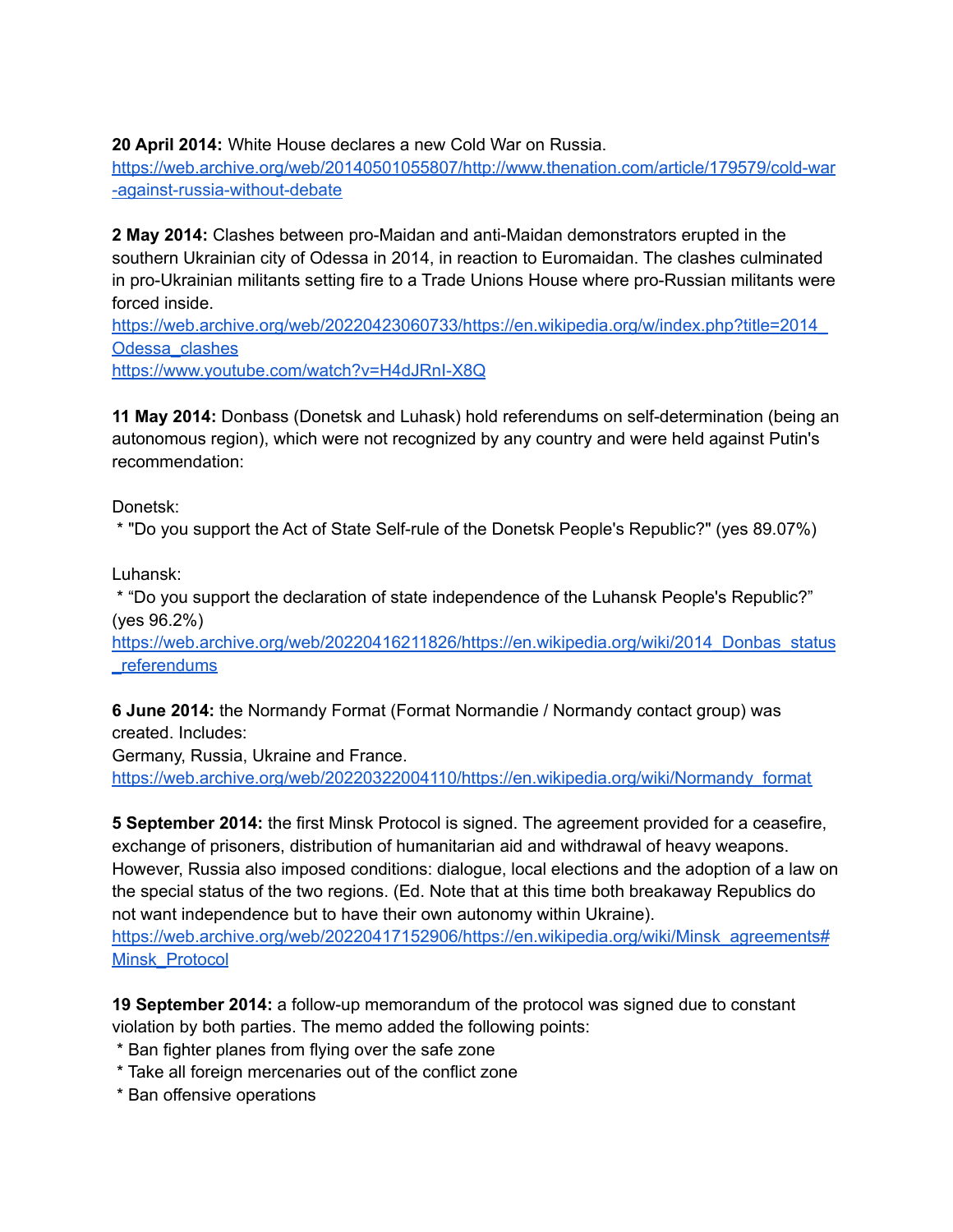\* Place heavy artillery 15km on either side of the contact line creating a 30km "buffer zone" \* Delegating the OSCE to monitor the implementation of the protocol [https://web.archive.org/web/20220417152906/https://en.wikipedia.org/wiki/Minsk\\_agreements#](https://web.archive.org/web/20220417152906/https://en.wikipedia.org/wiki/Minsk_agreements#Follow-up_memorandum) [Follow-up\\_memorandum](https://web.archive.org/web/20220417152906/https://en.wikipedia.org/wiki/Minsk_agreements#Follow-up_memorandum) <https://www.osce.org/>

**6 October 2014:** For the first time since 2000, Russia has more nuclear warheads available to launch than the US.

[https://web.archive.org/web/20150227080150/http://rt.com/news/193604-russia-nuclear-capacit](https://web.archive.org/web/20150227080150/http://rt.com/news/193604-russia-nuclear-capacity-start/) [y-start/](https://web.archive.org/web/20150227080150/http://rt.com/news/193604-russia-nuclear-capacity-start/)

**14 October 2014:** The National Anti-Corruption Bureau of Ukraine is created, created at the request of the IMF and successor to the National Anti-Corruption Committee (which was a failure) one of the rules imposed by the Obama administration on the loan of billions and delivery of 458 million. The department shares information with the FBI: [https://web.archive.org/web/20220409221303/https://en.wikipedia.org/wiki/National\\_Anti-Corrup](https://web.archive.org/web/20220409221303/https://en.wikipedia.org/wiki/National_Anti-Corruption_Bureau_of_Ukraine) tion Bureau of Ukraine

**2 November 2014:** Donetsk and Luhansk hold elections, Europe and the US note that they do not recognize it, but Kiev points out that it is in the agreement: [https://web.archive.org/web/20220406183243/https://en.wikipedia.org/wiki/2014\\_Donbas\\_gener](https://web.archive.org/web/20220406183243/https://en.wikipedia.org/wiki/2014_Donbas_general_elections) al elections

**14 January 2015 - 20 February 2015:** the Battle of Debaltseve in Donetsk, lost by Ukraine. Led to signing the Minsk II protocol.

[https://web.archive.org/web/20220412005637/http://en.wikipedia.org/wiki/Battle\\_of\\_Debaltseve](https://web.archive.org/web/20220412005637/http://en.wikipedia.org/wiki/Battle_of_Debaltseve)

**25 March 2015:** Ukrainian President Petro Poroshenko signed a decree dismissing Kolomoyskyi from the post of Dnipropetrovsk RSA Head, saying "Dnipropetrovsk region must remain a bastion of Ukraine in the East and protect peace". Kolomoyskyi was replaced by Valentyn Reznichenko. This followed a struggle with Poroshenko for control of the state-owned oil pipeline operator. After Poroshenko's dismissal of Oleksandr Lazorko, who was a protege of Kolomoyskyi, as a chief executive of UkrTransNafta, Kolomoyskyi dispatched his private security guards to seize control of the company's headquarters and expel the new government-appointed management. While Lazorko was in charge the state-owned pipelines had been delivering oil to an Kolomoisky-owned refinery in preference to competitors.

In a further move against Kolomoyskyi, Poroshenko replaced Kolomoisky's long-time business partner Ihor Palytsa as governor of the neighboring Odessa region with the former Georgian president, Mikheil Saakashvili (YES the one from 2008). That appointment triggered a dramatic and public war of words between Kolomyskyi and Saakashvili. Saakashvili told journalists Kolomoisky was a "gangster" and "smuggler." Kolomotskyi told them Saakashvili was "a dog without a muzzle" and "a snotty-nosed addict."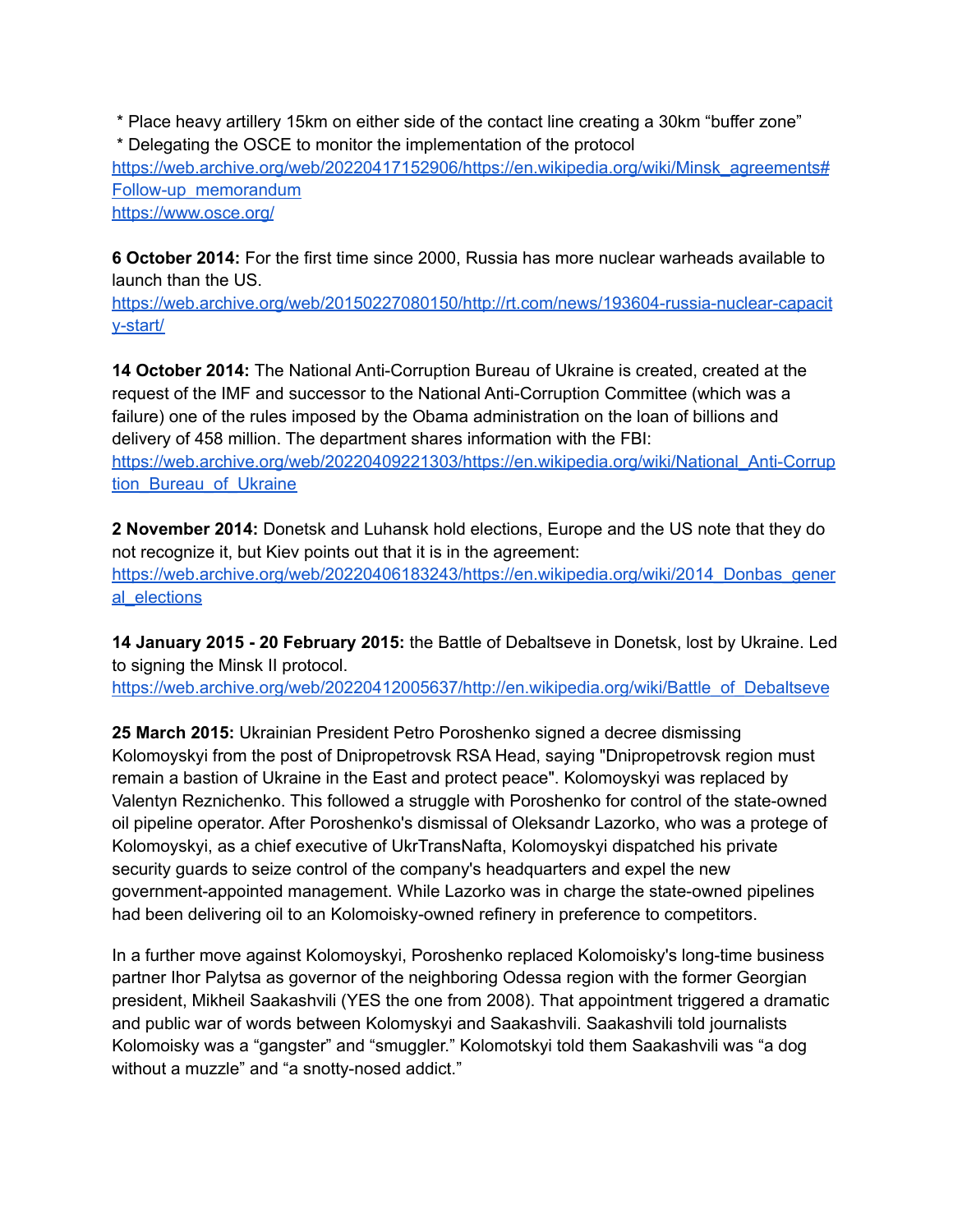Kolomoyskyi responded that the only difference between Poroshenko and Yanukovych is "a good education, good English and lack of a criminal record." Everything else is the same: "It's the same blood, the same flesh reincarnated. If Yanukovych was a lumpen dictator, Poroshenko is the educated usurper, slave to his absolute power, craven to absolute power." [https://web.archive.org/web/20220422155422/https://en.wikipedia.org/wiki/Ihor\\_Kolomoyskyi#C](https://web.archive.org/web/20220422155422/https://en.wikipedia.org/wiki/Ihor_Kolomoyskyi#Conflict_with_President_Poroshenko) [onflict\\_with\\_President\\_Poroshenko](https://web.archive.org/web/20220422155422/https://en.wikipedia.org/wiki/Ihor_Kolomoyskyi#Conflict_with_President_Poroshenko)

**30 Nov 2015:** Russia bans Soros and Soros NGO's, saying it posed a threat to both state security and the Russian constitution.

**1 December 2015:** a court in Kiev asks prosecutors to launch a lawsuit against the National Bank of Ukraine and Valeriya Gontareva in relation to the missing gold: [https://web.archive.org/web/20170302010645/http://www.zerohedge.com/news/2014-12-02/its-g](https://web.archive.org/web/20170302010645/http://www.zerohedge.com/news/2014-12-02/its-gold-vaporized-furious-ukraine-turns-its-central-bankers) [old-vaporized-furious-ukraine-turns-its-central-bankers](https://web.archive.org/web/20170302010645/http://www.zerohedge.com/news/2014-12-02/its-gold-vaporized-furious-ukraine-turns-its-central-bankers)

**December 2015**: Vice President Biden "warns" Ukrainian President Petro Poroshenko that if he does not remove Attorney General Viktor Shokin (who was investigating Burisma), the Obama administration would remove loan guarantees to Ukraine. (admited in public) [https://web.archive.org/web/20220324205632/https://www.wsj.com/articles/timeline-of-trump-ukr](https://web.archive.org/web/20220324205632/https://www.wsj.com/articles/timeline-of-trump-ukraine-bidens-story-11569095501) [aine-bidens-story-11569095501](https://web.archive.org/web/20220324205632/https://www.wsj.com/articles/timeline-of-trump-ukraine-bidens-story-11569095501) <https://archive.ph/U7PyH>

**December 2016:** Ihor Kolomoiskyi and his business partner Gennadiy Bogolyubov were accused of defrauding Ukraine's largest bank PrivatBank of billions of dollars through large unsecured loans to shareholders. Between mid-2015 and mid-2016, the bank had handed out over US\$1 billion in loans to firms owned by seven top managers and two subordinates of Kolomoiskyi.

In December 2016, declaring that Kolomoiskyi's bank was severely undercapitalized and a threat to the country's financial system, the Ukrainian government nationalized the lender, then the largest in Ukraine. A \$5.6 billion bailout was financed with IMF funds. In 2018, the now nationalized PrivatBank brought a lawsuit against Kolomoiskyi and Bogolyubov in the High Court in London and secured a worldwide freeze on their assets.

[https://web.archive.org/web/20220422155422/https://en.wikipedia.org/wiki/Ihor\\_Kolomoyskyi#Pr](https://web.archive.org/web/20220422155422/https://en.wikipedia.org/wiki/Ihor_Kolomoyskyi#Privat_Group) ivat Group

**18 December 2016:** Ukraine nationalizes PrivatBank of the Privat Group controlled by the oligarch Ihor Kolomoisky (and his partners Hennadiy Boholyubov and Oleksiy Martynov) 100%. Spending over UAH 155 billion (~5 billion euros) to increase its capitalization:

[https://web.archive.org/web/20210121015348/https://www.ukrinform.net/rubric-economy/267638](https://web.archive.org/web/20210121015348/https://www.ukrinform.net/rubric-economy/2676385-kolomoisky-i-do-not-need-privatbank-give-me-2-billion-capital-back.html) [5-kolomoisky-i-do-not-need-privatbank-give-me-2-billion-capital-back.html](https://web.archive.org/web/20210121015348/https://www.ukrinform.net/rubric-economy/2676385-kolomoisky-i-do-not-need-privatbank-give-me-2-billion-capital-back.html) [https://web.archive.org/web/20220308015816/https://en.wikipedia.org/wiki/Privat\\_Group](https://web.archive.org/web/20220308015816/https://en.wikipedia.org/wiki/Privat_Group)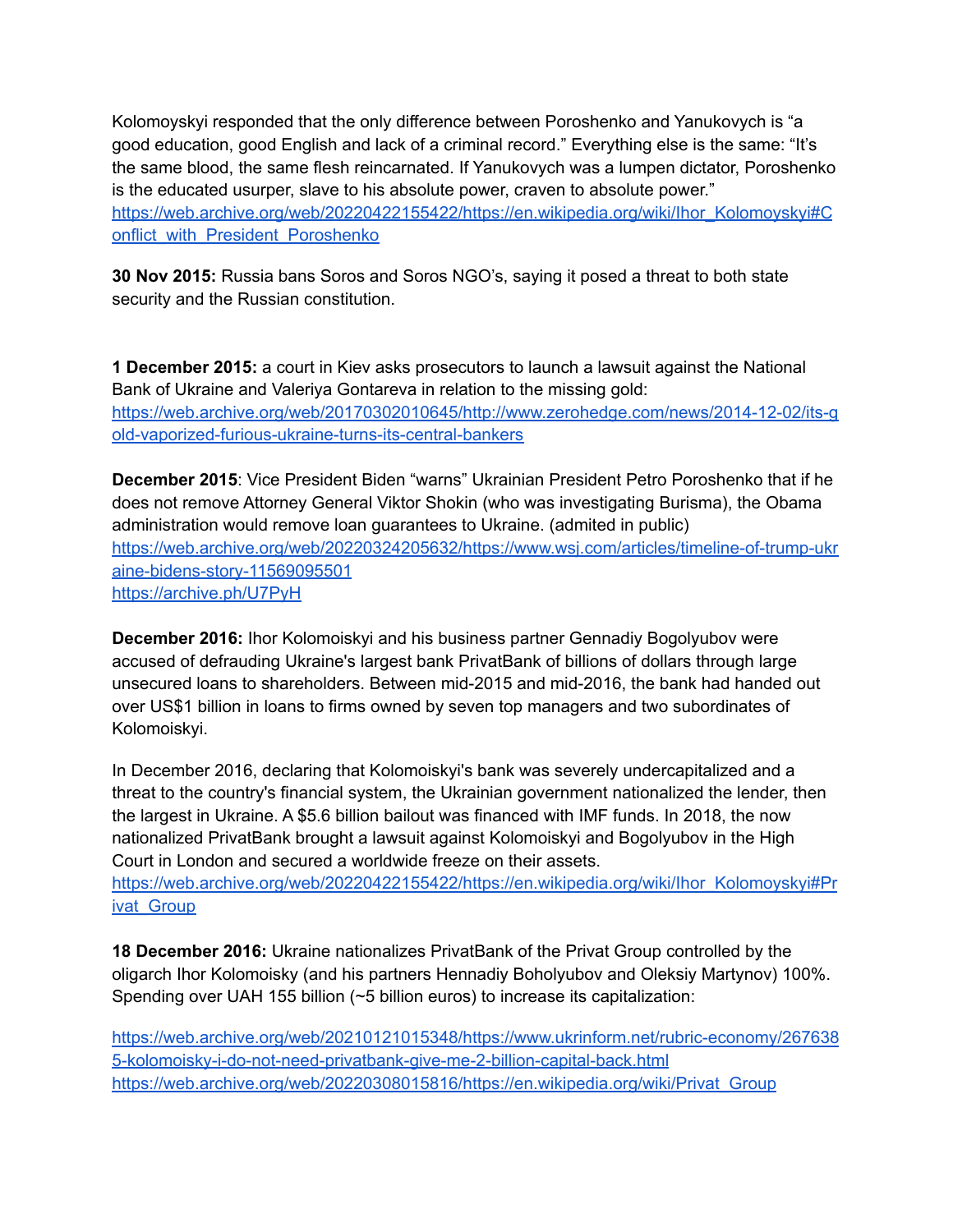**18 June 2017:** NATO holds drills in Polish-Lithuanian border, between Russia and Belarus. <https://archive.ph/PRwAJ>

**11 October 2017:** Russia destroys last Chemical weapons. The US is still to destroy theirs. [https://web.archive.org/web/20181012111928/https://www.opcw.org/media-centre/news/2017/10](https://web.archive.org/web/20181012111928/https://www.opcw.org/media-centre/news/2017/10/opcw-marks-completion-destruction-russian-chemical-weapons-stockpile) [/opcw-marks-completion-destruction-russian-chemical-weapons-stockpile](https://web.archive.org/web/20181012111928/https://www.opcw.org/media-centre/news/2017/10/opcw-marks-completion-destruction-russian-chemical-weapons-stockpile) [https://web.archive.org/web/20220417031942/https://www.armscontrol.org/events/2021-09/us-c](https://web.archive.org/web/20220417031942/https://www.armscontrol.org/events/2021-09/us-chemical-weapons-stockpile-elimination-progress-update) [hemical-weapons-stockpile-elimination-progress-update](https://web.archive.org/web/20220417031942/https://www.armscontrol.org/events/2021-09/us-chemical-weapons-stockpile-elimination-progress-update)

**February 2018:** the National Academy of the Ukrainian Army (NAA) becomes home to CENTURIA (an ultra nationalist and traditional group "against Brussels politicians and bureaucrats") with links to AZOV:

[https://web.archive.org/web/20220418140734/https://www.illiberalism.org/wp-content/uploads/2](https://web.archive.org/web/20220418140734/https://www.illiberalism.org/wp-content/uploads/2021/09/IERES-Papers-no-11-September-2021-FINAL.pdf) [021/09/IERES-Papers-no-11-September-2021-FINAL.pdf](https://web.archive.org/web/20220418140734/https://www.illiberalism.org/wp-content/uploads/2021/09/IERES-Papers-no-11-September-2021-FINAL.pdf)

## **19 May 2018:** Ukraine withdraws from CIS

[https://web.archive.org/web/20220310171533/https://www.unian.info/politics/10123172-poroshe](https://web.archive.org/web/20220310171533/https://www.unian.info/politics/10123172-poroshenko-signs-decree-on-final-termination-of-ukraine-s-participation-in-cis-statutory-bodies.html) [nko-signs-decree-on-final-termination-of-ukraine-s-participation-in-cis-statutory-bodies.html](https://web.archive.org/web/20220310171533/https://www.unian.info/politics/10123172-poroshenko-signs-decree-on-final-termination-of-ukraine-s-participation-in-cis-statutory-bodies.html)

**20 October 2018:** the US withdraws from the Intermediate-Range Nuclear Forces Treaty. Due to the continued growth of China's missile forces, US President Donald Trump announced that he would pull the US out of the treaty due to alleged Russian non-compliance. [https://web.archive.org/web/20220413215930/https://en.wikipedia.org/wiki/Intermediate-Range\\_](https://web.archive.org/web/20220413215930/https://en.wikipedia.org/wiki/Intermediate-Range_Nuclear_Forces_Treaty) [Nuclear\\_Forces\\_Treaty](https://web.archive.org/web/20220413215930/https://en.wikipedia.org/wiki/Intermediate-Range_Nuclear_Forces_Treaty)

**25 October 2018:** the Special Monitoring Mission in Ukraine for the Organization for Security and Cooperation in Europe (OSCE) has not seen Russian involvement on the ground in Donbass ("Hug stated that OSCE had not seen direct evidence of Russian involvement in eastern Ukraine"):

[https://web.archive.org/web/20220415195309/https://foreignpolicy.com/2018/10/25/counting-the](https://web.archive.org/web/20220415195309/https://foreignpolicy.com/2018/10/25/counting-the-dead-in-europes-forgotten-war-ukraine-conflict-donbass-osce/) [-dead-in-europes-forgotten-war-ukraine-conflict-donbass-osce/](https://web.archive.org/web/20220415195309/https://foreignpolicy.com/2018/10/25/counting-the-dead-in-europes-forgotten-war-ukraine-conflict-donbass-osce/)

And later on December 3, 2021 the US intelligence services map does not report troops in Donbass <https://archive.ph/mDfOe>

(Ed. Note: This does not mean that the Russians were not providing weapons. To which the OSCE reports that at night on several unmarked dirt roads they saw escorts.)

**27 October 2018:** The chief Ukrainian military prosecutor, Anatoly Matios, stated that Ukraine had lost 2,700 men in the Donbass: 891 from illnesses, 318 from road accidents, 177 from other accidents, 175 from poisonings (alcohol, drugs), 172 from careless handling of weapons, 101 from breaches of security regulations, 228 from murders and 615 from suicides. [https://web.archive.org/web/20220409205459/https://vesti.ua/strana/309880-nazvany-neboevye](https://web.archive.org/web/20220409205459/https://vesti.ua/strana/309880-nazvany-neboevye-poteri-vsu-na-donbasse) [-poteri-vsu-na-donbasse](https://web.archive.org/web/20220409205459/https://vesti.ua/strana/309880-nazvany-neboevye-poteri-vsu-na-donbasse)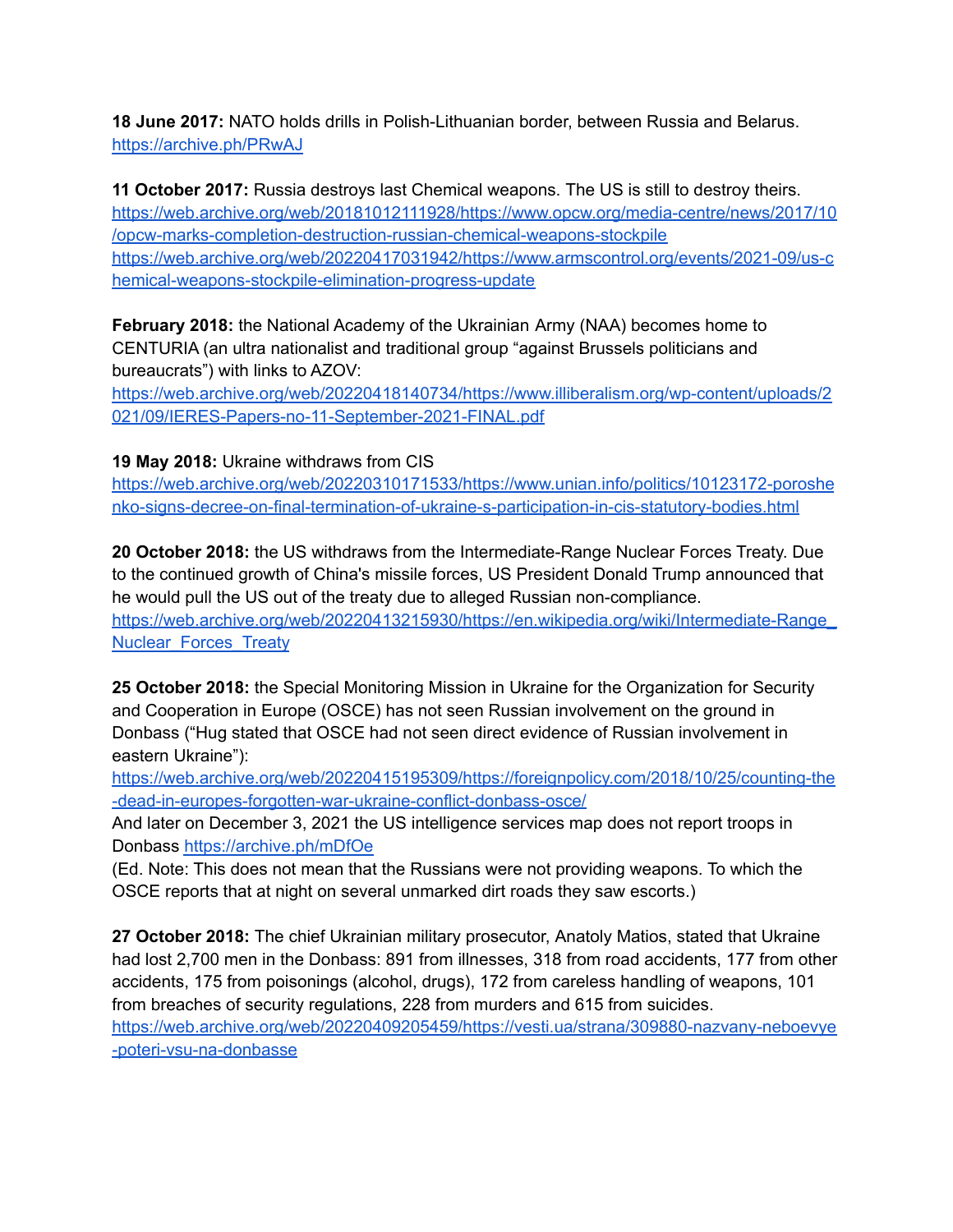**7 February 2019:** the Ukrainian parliament amends the constitution in order to join NATO and the EU:

[https://web.archive.org/web/20220407005754/https://www.unian.info/politics/10437570-ukraine](https://web.archive.org/web/20220407005754/https://www.unian.info/politics/10437570-ukraine-s-parliament-backs-changes-to-constitution-confirming-ukraine-s-path-toward-eu-nato.html)[s-parliament-backs-changes-to-constitution-confirming-ukraine-s-path-toward-eu-nato.html](https://web.archive.org/web/20220407005754/https://www.unian.info/politics/10437570-ukraine-s-parliament-backs-changes-to-constitution-confirming-ukraine-s-path-toward-eu-nato.html)

**February 2019:** Pentagon experts on transnational threats have been in Ukraine. They hold consultations for the Security Service of Ukraine (SBU) on the organization of sabotage in the Russian direction. So, on the initiative of American intelligence, a sabotage and reconnaissance department has already been created in the SBU, the main task of which will be to organize operations in other countries.

The Americans themselves recruit candidates for this top-secret unit. Since mid-2019, instructors of the US CIA have been conducting sabotage training of employees of the diving special department and the 6th Directorate of the SBU Special Operations Center. At the expense of American funds, a training ground for the training of snipers and divers of the Ukrainian special services near Svetlovodsk is being equipped.

In addition to the United States, MI6 British foreign intelligence officers also take part in the training of the Ukrainian military. In Ochakov, operations are being worked out, which in the future can be carried out in the Azov, Black Seas and in the Crimea. <https://archive.ph/MzDPM>

**April 2019:** A Ukrainian court ruled that the nationalization of PrivatBank was illegal. Ukraine's central bank said it would not be possible to reverse the nationalization and that it would appeal the decision. Ihor Kolomoisky stated that he has no interest in taking back control of the bank but sought \$2 Billion in compensation for losses he insists were incurred during the nationalization.

[https://web.archive.org/web/20220422155422/https://en.wikipedia.org/wiki/Ihor\\_Kolomoyskyi#Pr](https://web.archive.org/web/20220422155422/https://en.wikipedia.org/wiki/Ihor_Kolomoyskyi#Privat_Group) ivat Group

**20 May 2019:** Volodymyr Zelensky becomes President of Ukraine:

[https://web.archive.org/web/20220421191410/https://en.wikipedia.org/w/index.php?title=Volody](https://web.archive.org/web/20220421191410/https://en.wikipedia.org/w/index.php?title=Volodymyr_Zelenskyy&oldid=1069326855) [myr\\_Zelenskyy&oldid=1069326855](https://web.archive.org/web/20220421191410/https://en.wikipedia.org/w/index.php?title=Volodymyr_Zelenskyy&oldid=1069326855)

**14 September 2020:** President Zelensky approves the new National Security Strategy, which includes a partnership with NATO.

[https://web.archive.org/web/20220409041447/https://www.atlanticcouncil.org/blogs/ukrainealert/](https://web.archive.org/web/20220409041447/https://www.atlanticcouncil.org/blogs/ukrainealert/russia-as-aggressor-nato-as-objective-ukraines-new-national-security-strategy/) [russia-as-aggressor-nato-as-objective-ukraines-new-national-security-strategy/](https://web.archive.org/web/20220409041447/https://www.atlanticcouncil.org/blogs/ukrainealert/russia-as-aggressor-nato-as-objective-ukraines-new-national-security-strategy/)

**2 February 2021:** Ukrainian president Volodymyr Zelenskyy, without due powers or a court order, shut down three popular opposition news channels, employing more than a thousand journalists and support staff.

Zelenskyy has gotten around this by retroactively annulling the appointment of the head of the Constitutional Court, and ignoring the Supreme Court's decision to reinstate him. The entire judicial system is now paralyzed and can no longer serve as an effective check on executive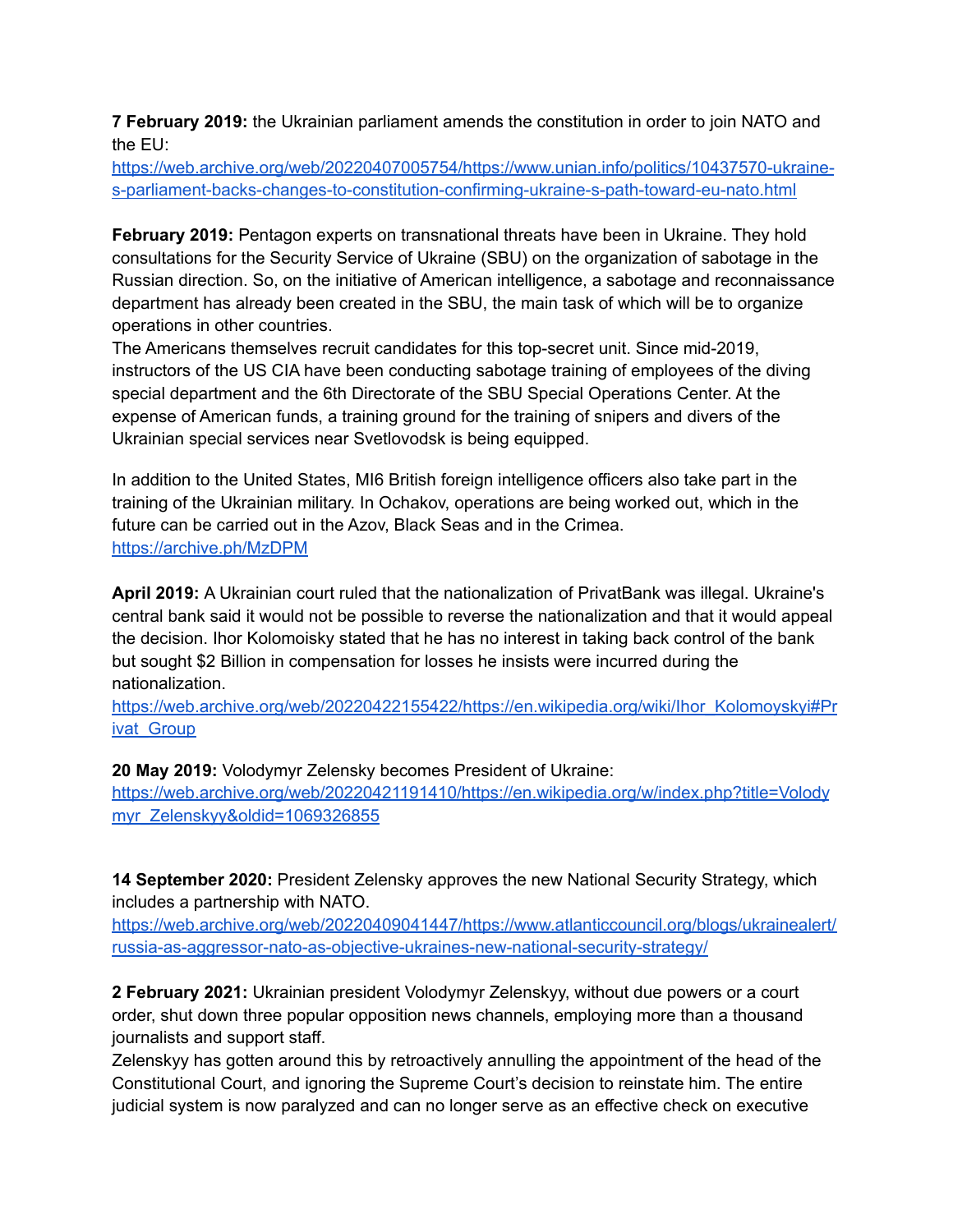rule.

The United States supported this act of political censorship as a "defense of its sovereignty and territorial integrity."

<https://archive.ph/12n0j>

**24 March 2021:** Volodymyr Zelensky issues a decree for the recapture of Crimea and begins to send his troops to the south of the country. At the same time, several NATO exercises were carried out between the Black Sea and the Baltic Sea, accompanied by a significant increase in reconnaissance flights along the Russian border. In response, Russia carried out several exercises to test the operational readiness of its troops (ZAPAD21) and to show that it was following the evolution of the situation.

[https://web.archive.org/web/20220415200815/https://www.president.gov.ua/documents/1172021](https://web.archive.org/web/20220415200815/https://www.president.gov.ua/documents/1172021-37533) [-37533](https://web.archive.org/web/20220415200815/https://www.president.gov.ua/documents/1172021-37533)

[https://web.archive.org/web/20220415200819/https://www.president.gov.ua/news/prezident-zatv](https://web.archive.org/web/20220415200819/https://www.president.gov.ua/news/prezident-zatverdiv-strategiyu-deokupaciyi-ta-reintegraciyi-67321) [erdiv-strategiyu-deokupaciyi-ta-reintegraciyi-67321](https://web.archive.org/web/20220415200819/https://www.president.gov.ua/news/prezident-zatverdiv-strategiyu-deokupaciyi-ta-reintegraciyi-67321)

[https://web.archive.org/web/20220415195313/https://www.janes.com/defence-news/news-detail](https://web.archive.org/web/20220415195313/https://www.janes.com/defence-news/news-detail/us-uk-surge-surveillance-flights-over-ukraine-and-black-sea) [/us-uk-surge-surveillance-flights-over-ukraine-and-black-sea](https://web.archive.org/web/20220415195313/https://www.janes.com/defence-news/news-detail/us-uk-surge-surveillance-flights-over-ukraine-and-black-sea)

**27 March 2021:** President of Ukraine Volodymyr Zelensky canceled the 2013 decrees on the appointment of Oleksandr Tupitsky and Oleksandr Kasminin as judges of the Constitutional Court of Ukraine. The corresponding decree "On Certain Issues of Ensuring the National Security of Ukraine" was signed on March 27, according to the website of the head of state. [https://web.archive.org/web/20220214182819/https://vesti.ua/strana/ukaz-zelenskogo-kasatelno](https://web.archive.org/web/20220214182819/https://vesti.ua/strana/ukaz-zelenskogo-kasatelno-tupitskogo-nekonstitutsionnyj-yuristy) [-tupitskogo-nekonstitutsionnyj-yuristy](https://web.archive.org/web/20220214182819/https://vesti.ua/strana/ukaz-zelenskogo-kasatelno-tupitskogo-nekonstitutsionnyj-yuristy)

**16 April 2021:** Kyiv's ambassador to Germany warned Kyiv may be forced to acquire nuclear weapons to safeguard the country's security if NATO does not accede to its membership demand.

[https://web.archive.org/web/20220421063312/https://www.aljazeera.com/news/2021/4/16/ukrain](https://web.archive.org/web/20220421063312/https://www.aljazeera.com/news/2021/4/16/ukraine-may-seek-nuclear-weapons-if-left-out-of-nato-diplomat) [e-may-seek-nuclear-weapons-if-left-out-of-nato-diplomat](https://web.archive.org/web/20220421063312/https://www.aljazeera.com/news/2021/4/16/ukraine-may-seek-nuclear-weapons-if-left-out-of-nato-diplomat)

**14 June 2021:** NATO leaders reiterate the decision taken at the 2008 Bucharest Summit that Ukraine would become a member of the Alliance with Accession Plan of Action (MAP) as an integral part of the process and Ukraine's right to determine its own future and foreign policy: [https://web.archive.org/web/20220415234803/https://www.nato.int/cps/en/natohq/news\\_185000.](https://web.archive.org/web/20220415234803/https://www.nato.int/cps/en/natohq/news_185000.htm) [htm](https://web.archive.org/web/20220415234803/https://www.nato.int/cps/en/natohq/news_185000.htm)

**22 June 2021:** The embassies of the United States and other Western countries continue to demand that the Ukrainian authorities transfer control over the appointment of judges and heads of anti-corruption agencies to them. Western embassies and politicians have repeatedly published relevant statements that look like ultimatums. In this they are supported by numerous activists and organizations in Ukraine, which are also often funded from the West.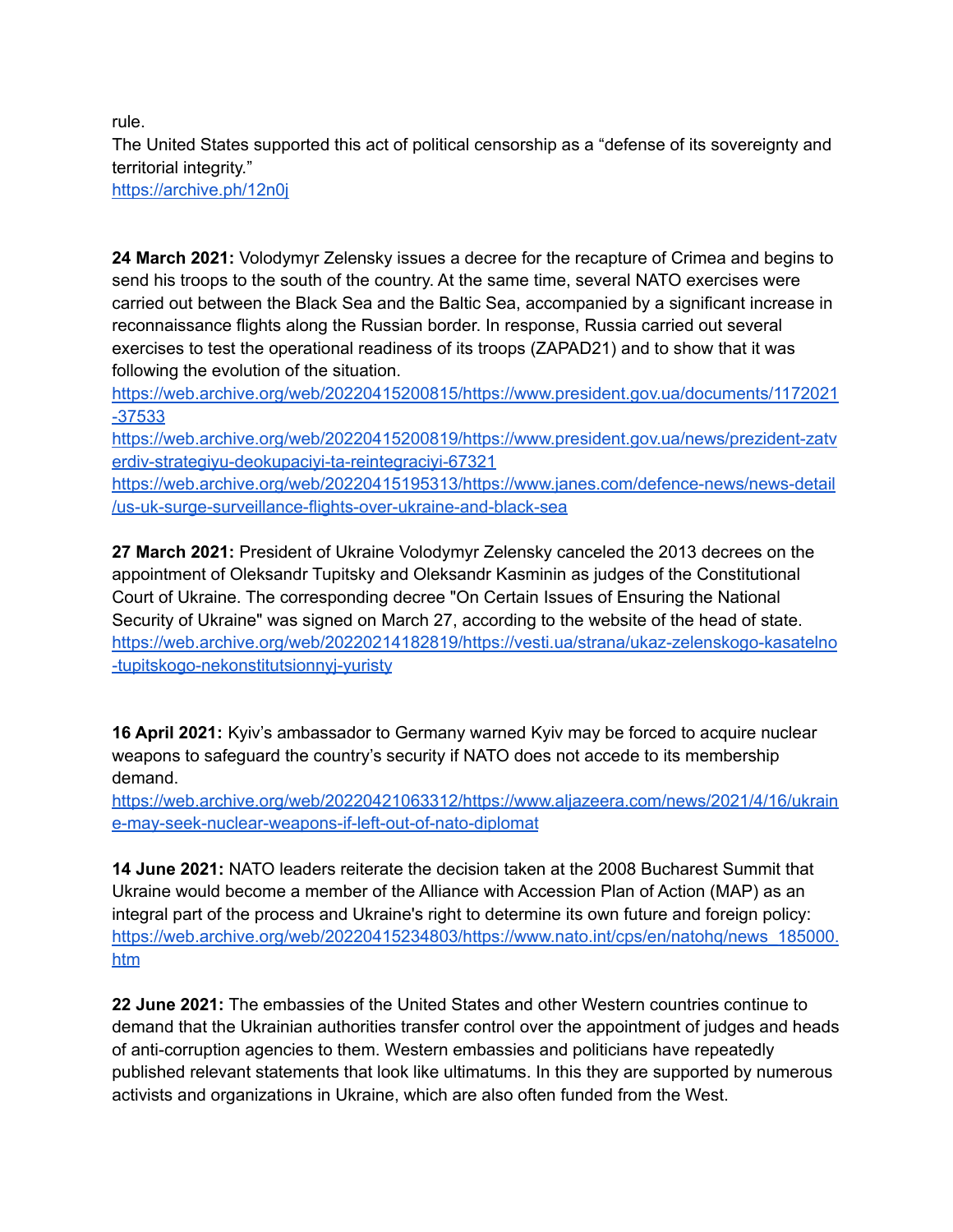[https://web.archive.org/web/20210622082239/https://strana.ua/articles/analysis/339766-kak-sud](https://web.archive.org/web/20210622082239/https://strana.ua/articles/analysis/339766-kak-sudebnaja-vlast-ukrainy-perekhodit-pod-kontrol-zapada.html) [ebnaja-vlast-ukrainy-perekhodit-pod-kontrol-zapada.html](https://web.archive.org/web/20210622082239/https://strana.ua/articles/analysis/339766-kak-sudebnaja-vlast-ukrainy-perekhodit-pod-kontrol-zapada.html)

After Zelenskyy's deputy chief of staff, Oleg Tatarov, complained publicly this amounted to external administration, he abruptly found himself suspended from office and under indictment. [https://web.archive.org/web/20220128074019/https://www.pravda.com.ua/rus/news/2020/12/5/7](https://web.archive.org/web/20220128074019/https://www.pravda.com.ua/rus/news/2020/12/5/7275975/) [275975/](https://web.archive.org/web/20220128074019/https://www.pravda.com.ua/rus/news/2020/12/5/7275975/)

**23 June 2021:** Britain agrees to create and supply new naval bases in the Black Sea. <https://archive.ph/3zawe>

**7 July 2021:** Ukraine conducts Naval exercises in the occupation of Crimea with NATO: [https://web.archive.org/web/20211003073754/https://www.voanews.com/a/europe\\_black-sea-dri](https://web.archive.org/web/20211003073754/https://www.voanews.com/a/europe_black-sea-drills-showcase-nato-ukraine-defense-ties/6208102.html) [lls-showcase-nato-ukraine-defense-ties/6208102.html](https://web.archive.org/web/20211003073754/https://www.voanews.com/a/europe_black-sea-drills-showcase-nato-ukraine-defense-ties/6208102.html)

**14 July 2021:** The Supreme Court declared illegal Zelensky's decree to cancel the appointment of Alexander Tupitsky as a judge of the Constitutional Court. The court also decided that Zelensky's actions regarding Tupitsky were illegal.

[https://web.archive.org/web/20220423085756/https://racurs.ua/n157416-verhovnyy-sud-podderj](https://web.archive.org/web/20220423085756/https://racurs.ua/n157416-verhovnyy-sud-podderjal-isk-tupickogo-protiv-zelenskogo.html?utm_referrer=https%3A%2F%2Fzen.yandex.com%2F%3Ffromzen%3Dabro) [al-isk-tupickogo-protiv-zelenskogo.html?utm\\_referrer=https%3A%2F%2Fzen.yandex.com%2F%](https://web.archive.org/web/20220423085756/https://racurs.ua/n157416-verhovnyy-sud-podderjal-isk-tupickogo-protiv-zelenskogo.html?utm_referrer=https%3A%2F%2Fzen.yandex.com%2F%3Ffromzen%3Dabro) [3Ffromzen%3Dabro](https://web.archive.org/web/20220423085756/https://racurs.ua/n157416-verhovnyy-sud-podderjal-isk-tupickogo-protiv-zelenskogo.html?utm_referrer=https%3A%2F%2Fzen.yandex.com%2F%3Ffromzen%3Dabro)

**21 August 2021:** Zelenskyy shut down the country's most popular opposition news site *Strana.ua*, whose reporters have broken some of the country's most notorious scandals. These include: "Vagnergate" the plot by Ukrainian security forces to convince Belarus president Alexander Lukashenko that Russia was organizing a coup against him, subsequently leaked to Russia; the Rotterdam plus scandal, in which coal from eastern Ukraine was bought at the cost of transporting it from Holland, which defrauded Ukrainian consumers of more than \$1.5 billion over three years; the diversion of Covid-19 relief funding; and the apparent diversion of a Ukrainian government plane intended for Ukrainians fleeing from Afghanistan for the personal use of wealthy Afghans.

[https://web.archive.org/web/20220312224456/https://europeanjournalists.org/blog/2021/08/26/u](https://web.archive.org/web/20220312224456/https://europeanjournalists.org/blog/2021/08/26/ukraine-president-bans-opposition-media-strana-ua-and-sanctions-editor-in-chief/) [kraine-president-bans-opposition-media-strana-ua-and-sanctions-editor-in-chief/](https://web.archive.org/web/20220312224456/https://europeanjournalists.org/blog/2021/08/26/ukraine-president-bans-opposition-media-strana-ua-and-sanctions-editor-in-chief/) <https://archive.ph/12n0j>

**22 September 2021:** Zelensky's right-hand man Sergiy Shefir is the target of an attack that leaves him unharmed but injures his driver:

[https://web.archive.org/web/20220415135905/https://www.theguardian.com/world/2021/sep/22/](https://web.archive.org/web/20220415135905/https://www.theguardian.com/world/2021/sep/22/shots-fired-car-carrying-ukraine-president-volodymyr-zelenskiy-top-aide) [shots-fired-car-carrying-ukraine-president-volodymyr-zelenskiy-top-aide](https://web.archive.org/web/20220415135905/https://www.theguardian.com/world/2021/sep/22/shots-fired-car-carrying-ukraine-president-volodymyr-zelenskiy-top-aide)

## **3 October 2021:** Zelensky appears in the Pandora Papers:

[https://web.archive.org/web/20220417181207/https://www.occrp.org/en/the-pandora-papers/pan](https://web.archive.org/web/20220417181207/https://www.occrp.org/en/the-pandora-papers/pandora-papers-reveal-offshore-holdings-of-ukrainian-president-and-his-inner-circle) [dora-papers-reveal-offshore-holdings-of-ukrainian-president-and-his-inner-circle](https://web.archive.org/web/20220417181207/https://www.occrp.org/en/the-pandora-papers/pandora-papers-reveal-offshore-holdings-of-ukrainian-president-and-his-inner-circle)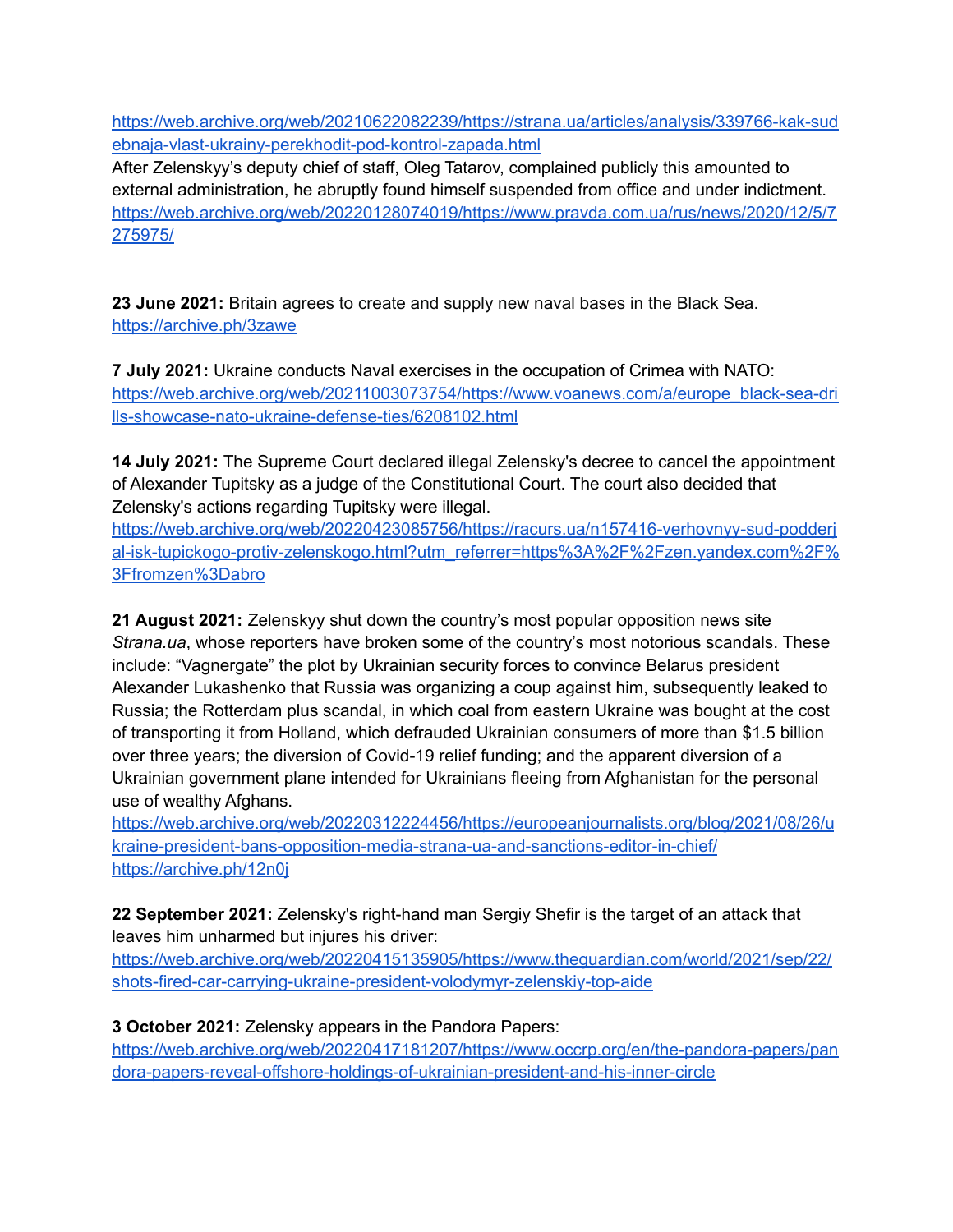**31 October 2021:** Ukraine violates Minsk II again, an event that is only reported by the North American Press but not by the EU, and no one condemns the attack:

[https://web.archive.org/web/20220415134208/https://nationalinterest.org/feature/ukraine%E2%8](https://web.archive.org/web/20220415134208/https://nationalinterest.org/feature/ukraine%E2%80%99s-recent-drone-strike-reignites-tensions-donbass-195709) [0%99s-recent-drone-strike-reignites-tensions-donbass-195709](https://web.archive.org/web/20220415134208/https://nationalinterest.org/feature/ukraine%E2%80%99s-recent-drone-strike-reignites-tensions-donbass-195709)

**10 November 2021:** the US reports Russian troop movements near the border with Ukraine. At 28, Ukraine reports an estimated 92,000 Russian troops

[https://web.archive.org/web/20220409130237/https://www.ndtv.com/world-news/soldiers-separa](https://web.archive.org/web/20220409130237/https://www.ndtv.com/world-news/soldiers-separatists-sanctions-a-timeline-of-the-russia-ukraine-crisis-2782377) [tists-sanctions-a-timeline-of-the-russia-ukraine-crisis-2782377](https://web.archive.org/web/20220409130237/https://www.ndtv.com/world-news/soldiers-separatists-sanctions-a-timeline-of-the-russia-ukraine-crisis-2782377)

**3 December 2021:** U.S. intelligence map published by the Washington Post does not show Russian troops in the Donbass. <https://archive.ph/mDfOe>

**6 December 2021:** At least ten NATO military facilities are located in Ukraine, since April, there are about 4 thousand US troops and about 8.3 thousand troops from other countries of the North Atlantic Alliance.

<https://archive.ph/MzDPM>

**7 December 2021:** President Biden warns Russia of strong sanctions if Russia attacks Ukraine. [https://web.archive.org/web/20220417214012/https://www.whitehouse.gov/briefing-room/speech](https://web.archive.org/web/20220417214012/https://www.whitehouse.gov/briefing-room/speeches-remarks/2022/01/19/remarks-by-president-biden-in-press-conference-6/) [es-remarks/2022/01/19/remarks-by-president-biden-in-press-conference-6/](https://web.archive.org/web/20220417214012/https://www.whitehouse.gov/briefing-room/speeches-remarks/2022/01/19/remarks-by-president-biden-in-press-conference-6/)

(Ed. Note the following dates are all from the same source: [https://web.archive.org/web/20220409130237/https://www.ndtv.com/world-news/soldiers-separa](https://web.archive.org/web/20220409130237/https://www.ndtv.com/world-news/soldiers-separatists-sanctions-a-timeline-of-the-russia-ukraine-crisis-2782377) [tists-sanctions-a-timeline-of-the-russia-ukraine-crisis-2782377\)](https://web.archive.org/web/20220409130237/https://www.ndtv.com/world-news/soldiers-separatists-sanctions-a-timeline-of-the-russia-ukraine-crisis-2782377)

**17 December 2021:** Putin makes a proposal to NATO to limit activities in Eastern Europe and ban Ukraine from joining NATO, which is rejected

**7 January 2022:** Washington rejected the three fundamental security demands that Russia presented last November: no new NATO members, particularly Ukraine; no U.S. strategic weapons on Russia's border; and a return to the pan-European security framework adopted by the Organization for Security and Cooperation in Europe in the late 1990s. This framework would have amounted to a mutual recognition of the interlocking nature of the security of all European nations, including Russia, and a pledge not to undermine the current balance of interests through NATO expansion.

<https://archive.ph/3zawe> <https://archive.ph/woOvb>

**17 January 2022:** Russian troops arrive in ally Belarus for military training.

**19 January 2022:** the US gives Ukraine \$200 Million in military aid. That same day, Biden says at a press conference: "And so, I think what you're going to see is that Russia will be held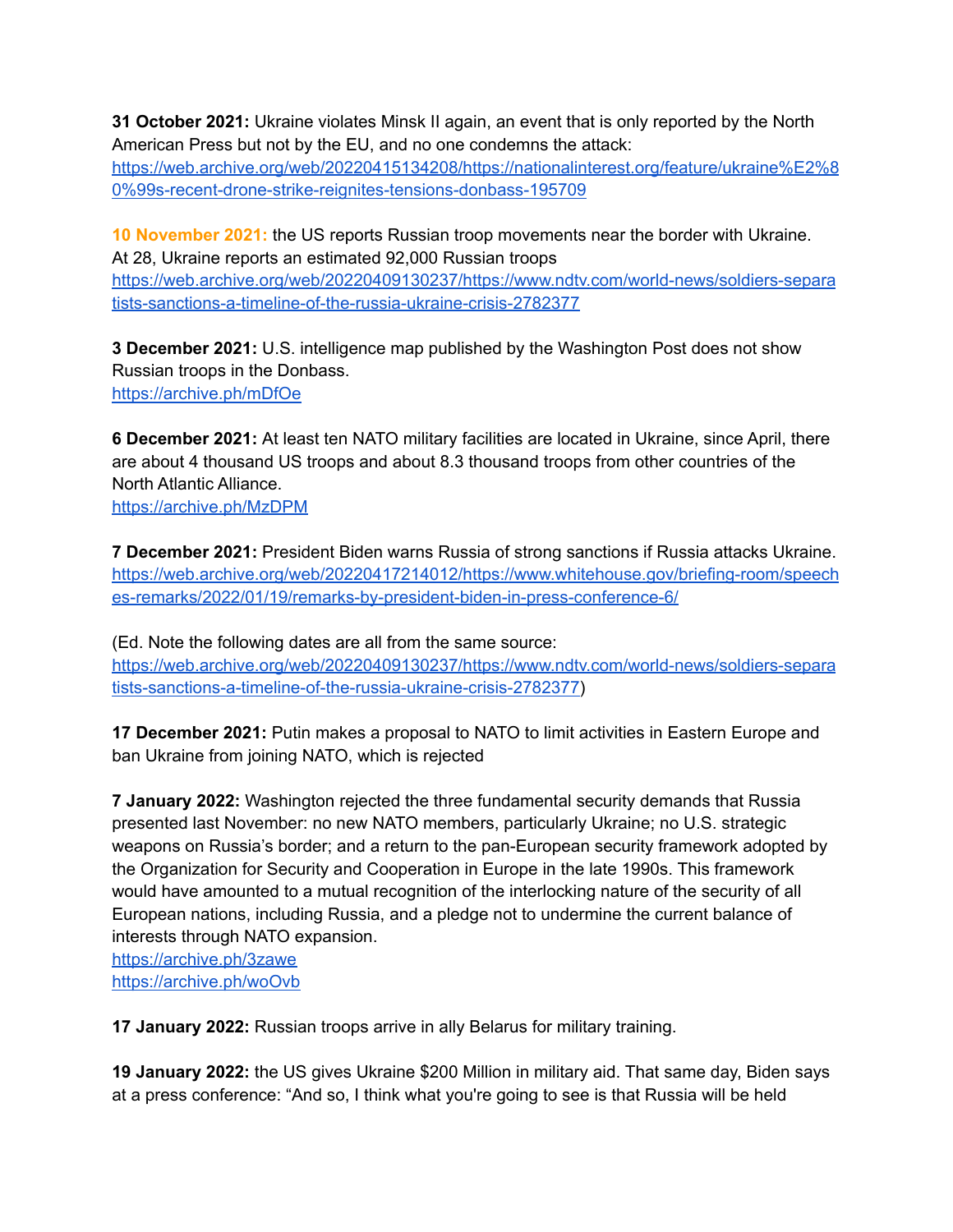accountable if it invades. And it depends on what it does. It's one thing if it's a minor incursion and then we end up having a fight about what to do and not do, et cetera." Many criticized it for leaving the door open to Russia for an invasion.

**24 January 2022:** NATO puts troops on standby.

**25 January 2022:** Russian military exercises with 6000 troops and 60 fighter jets take place near Crimea.

**2 February 2022:** (see 5 September 2014) Ukrainian Foreign Minister Dmytro Kuleba explicitly rejected a federal Ukraine with regional cultural protections for the Russian-speaking population. Kuleba's statement permanently closed the door to a special status for Lugansk and Donetsk as a way of ending the conflict.

<https://archive.ph/1C4Zs> <https://archive.ph/3zawe>

**7 February 2022:** Biden vows to end NordStream 2 (if Russia invades). Emmanuel Macron during his visit to Moscow reaffirms to Vladimir Putin his commitment to the Minsk Accords, a commitment he would repeat after his meeting with Volodymyr Zelensky the next day. [https://web.archive.org/web/20220425062622/https://www.france24.com/en/video/20220208-bid](https://web.archive.org/web/20220425062622/https://www.france24.com/en/video/20220208-biden-vows-to-end-nord-stream-2-pipeline-if-russia-invades-ukraine) [en-vows-to-end-nord-stream-2-pipeline-if-russia-invades-ukraine](https://web.archive.org/web/20220425062622/https://www.france24.com/en/video/20220208-biden-vows-to-end-nord-stream-2-pipeline-if-russia-invades-ukraine) https://www.youtube.com/watch?v=QHDAYz7g4u4 https://www.youtube.com/watch?v=InrDN7jYVOs

**10 February 2022:** Russia and Belarus begin 10 days of military maneuvers.

**11 February 2022:** The meeting of political advisors of the leaders of the "Normandy format" ends in Berlin, after nine hours of session, without any concrete result: the Ukrainians refuse to apply the Minsk Accords, apparently under pressure from the United States. Vladimir Putin notes that Macron had made empty promises and that the West was not ready to enforce the agreements, as it had not done for eight years.

[https://web.archive.org/web/20220415200850/https://www.aa.com.tr/en/europe/normandy-forma](https://web.archive.org/web/20220415200850/https://www.aa.com.tr/en/europe/normandy-format-talks-in-berlin-end-without-tangible-results/2499568) [t-talks-in-berlin-end-without-tangible-results/2499568](https://web.archive.org/web/20220415200850/https://www.aa.com.tr/en/europe/normandy-format-talks-in-berlin-end-without-tangible-results/2499568)

**15 February 2022:** German foreign minister Annalena Baerbock declared Germany will not block Ukrainian NATO-membership any longer. Ukrainian preparations in the contact zone continue. The Russian parliament is alarmed and asks Vladimir Putin to recognize the republics' (Donetsk and Luhansk) independence, which he refuses to do.

[https://web.archive.org/web/20220317054644/https://www.dw.com/en/russian-duma-asks-putin-t](https://web.archive.org/web/20220317054644/https://www.dw.com/en/russian-duma-asks-putin-to-recognize-ukrainian-regions-as-independent/a-60783596) [o-recognize-ukrainian-regions-as-independent/a-60783596](https://web.archive.org/web/20220317054644/https://www.dw.com/en/russian-duma-asks-putin-to-recognize-ukrainian-regions-as-independent/a-60783596)

**17 February 2022:** President Joe Biden announces that Russia would attack Ukraine in the coming days. Since the day prior, artillery bombardment of the population of Donbass has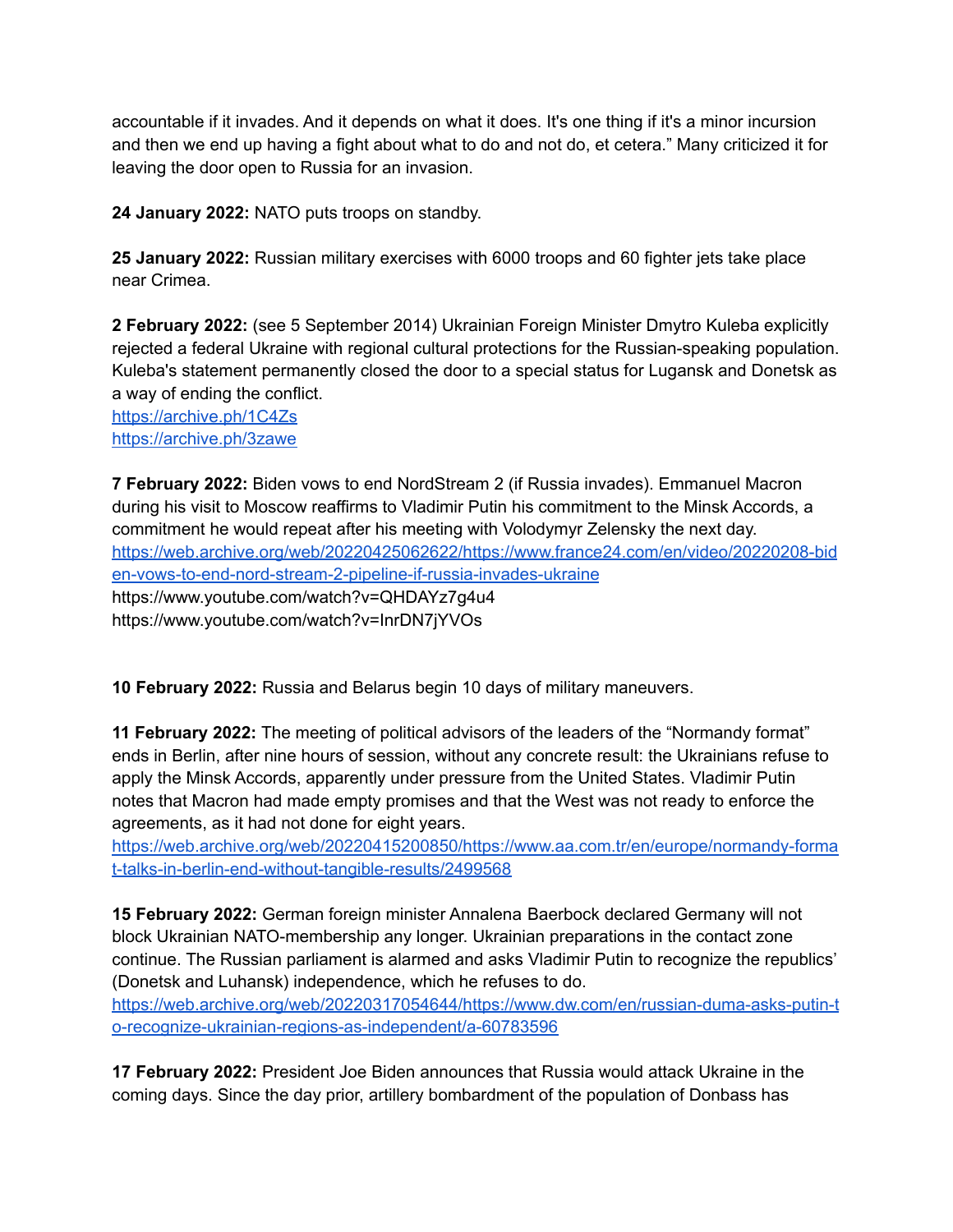increased dramatically, as daily reports from OSCE observers show. Neither the EU, nor NATO, nor any Western government reacts or intervenes. It will be said later that this is Russian disinformation.

Vladimir Putin is faced with a difficult choice: help Donbass militarily and create an international problem, or stand by and watch the Russian-speaking people of Donbass be massacred. (16 Feb)

[https://web.archive.org/web/20220314021522/https://www.osce.org/special-monitoring-mission-t](https://web.archive.org/web/20220314021522/https://www.osce.org/special-monitoring-mission-to-ukraine/512326) [o-ukraine/512326](https://web.archive.org/web/20220314021522/https://www.osce.org/special-monitoring-mission-to-ukraine/512326)

(17 Feb)

[https://web.archive.org/web/20220413232930/https://www.osce.org/files/2022-02-17%20Daily%](https://web.archive.org/web/20220413232930/https://www.osce.org/files/2022-02-17%20Daily%20Report_ENG.pdf?itok=21446) [20Report\\_ENG.pdf?itok=21446](https://web.archive.org/web/20220413232930/https://www.osce.org/files/2022-02-17%20Daily%20Report_ENG.pdf?itok=21446)

<https://web.archive.org/web/20220421200940/https://imgur.com/FZedaG8>

[https://web.archive.org/web/20220417225025/https://www.thepostil.com/the-military-situation-in](https://web.archive.org/web/20220417225025/https://www.thepostil.com/the-military-situation-in-the-ukraine/)[the-ukraine/](https://web.archive.org/web/20220417225025/https://www.thepostil.com/the-military-situation-in-the-ukraine/)

[https://web.archive.org/web/20220405070348/https://www.cbsnews.com/news/russia-ukraine-n](https://web.archive.org/web/20220405070348/https://www.cbsnews.com/news/russia-ukraine-news-shelling-donbas-buildup-latest-us-invasion-pretext-blinken-lavrov/) [ews-shelling-donbas-buildup-latest-us-invasion-pretext-blinken-lavrov/](https://web.archive.org/web/20220405070348/https://www.cbsnews.com/news/russia-ukraine-news-shelling-donbas-buildup-latest-us-invasion-pretext-blinken-lavrov/)

Article saying it's Russian disinformation:

[https://web.archive.org/web/20220417102704/https://www.dw.com/en/fact-check-russia-falsely](https://web.archive.org/web/20220417102704/https://www.dw.com/en/fact-check-russia-falsely-blames-ukraine-for-starting-war/a-60999948)[blames-ukraine-for-starting-war/a-60999948](https://web.archive.org/web/20220417102704/https://www.dw.com/en/fact-check-russia-falsely-blames-ukraine-for-starting-war/a-60999948)

**19 February 2022:** Ukraine President Zelensky says that Ukraine will go back to having nuclear weapons like they did before 1994 unless the US lives to the guarantees of protection made in the Budapest Memo.

[https://web.archive.org/web/20220421010115/https://kyivindependent.com/national/zelenskys-fu](https://web.archive.org/web/20220421010115/https://kyivindependent.com/national/zelenskys-full-speech-at-munich-security-conference/) [ll-speech-at-munich-security-conference/](https://web.archive.org/web/20220421010115/https://kyivindependent.com/national/zelenskys-full-speech-at-munich-security-conference/)

[https://web.archive.org/web/20220407224214/https://www.nextbigfuture.com/2022/02/ukraine-pr](https://web.archive.org/web/20220407224214/https://www.nextbigfuture.com/2022/02/ukraine-president-says-they-will-get-nuclear-weapons-unless-us-protects-them.html) [esident-says-they-will-get-nuclear-weapons-unless-us-protects-them.html](https://web.archive.org/web/20220407224214/https://www.nextbigfuture.com/2022/02/ukraine-president-says-they-will-get-nuclear-weapons-unless-us-protects-them.html)

**21 February 2022:** Putin makes a speech explaining the current situation.

If he decided to intervene, Putin could invoke the international obligation of "Responsibility to Protect" (R2P). But he knew that whatever its nature or scale, the intervention would unleash a storm of sanctions.

So whether Russian intervention was limited to the Donbass or went further to pressure the West for Ukraine's status, the price to pay would be the same. That's what he explained in his speech.

That same day, he agreed to the request of the Russian lower assembly and recognized the independence of the two Donbass republics, reaping the rewards of the "Kosovo precedent", and at the same time signed treaties of friendship and assistance with them.

[https://web.archive.org/web/20220416232842/https://en.wikipedia.org/wiki/Responsibility\\_to\\_pro](https://web.archive.org/web/20220416232842/https://en.wikipedia.org/wiki/Responsibility_to_protect) [tect](https://web.archive.org/web/20220416232842/https://en.wikipedia.org/wiki/Responsibility_to_protect)

<https://web.archive.org/web/20220418154806/http://en.kremlin.ru/events/president/news/67828>

**23 February 2022:** the two Republics ask Russia for military assistance.